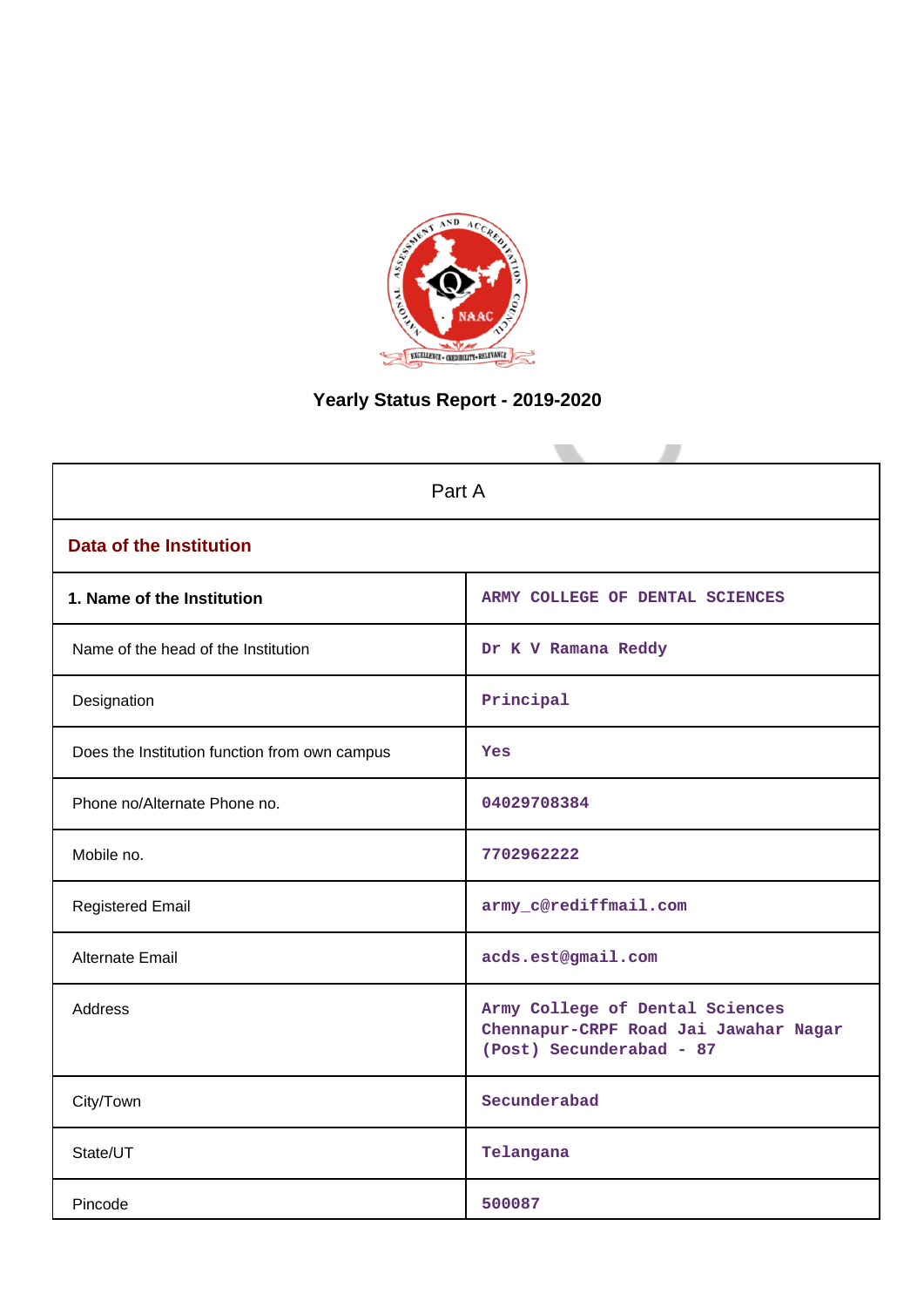| 2. Institutional Status                                                  |                                                |      |                                                                             |                                                                                 |             |  |
|--------------------------------------------------------------------------|------------------------------------------------|------|-----------------------------------------------------------------------------|---------------------------------------------------------------------------------|-------------|--|
| Affiliated / Constituent                                                 |                                                |      | Affiliated                                                                  |                                                                                 |             |  |
| Type of Institution                                                      |                                                |      |                                                                             | Co-education                                                                    |             |  |
| Location                                                                 |                                                |      | Urban                                                                       |                                                                                 |             |  |
| <b>Financial Status</b>                                                  |                                                |      | Self financed                                                               |                                                                                 |             |  |
| Name of the IQAC co-ordinator/Director                                   |                                                |      | Dr G Ajay Kumar                                                             |                                                                                 |             |  |
| Phone no/Alternate Phone no.                                             |                                                |      | 09885073469                                                                 |                                                                                 |             |  |
| Mobile no.                                                               |                                                |      | 6304406534                                                                  |                                                                                 |             |  |
| <b>Registered Email</b>                                                  |                                                |      | iqacacds@gmail.com                                                          |                                                                                 |             |  |
| Alternate Email                                                          |                                                |      |                                                                             | army_c@rediffmail.com                                                           |             |  |
| 3. Website Address                                                       |                                                |      |                                                                             |                                                                                 |             |  |
|                                                                          | Web-link of the AQAR: (Previous Academic Year) |      |                                                                             | https://www.acds.co.in/wp-content/up<br>loads/2021/08/2018-2019-agar-report.pdf |             |  |
| 4. Whether Academic Calendar prepared during<br>the year                 |                                                |      | Yes                                                                         |                                                                                 |             |  |
| if yes, whether it is uploaded in the institutional website:<br>Weblink: |                                                |      | https://www.acds.co.in/wp-content/uploa<br>ds/2021/08/Academic-Calender.pdf |                                                                                 |             |  |
| <b>5. Accrediation Details</b>                                           |                                                |      |                                                                             |                                                                                 |             |  |
| Cycle<br>Grade<br><b>CGPA</b>                                            |                                                |      | Year of                                                                     | Validity                                                                        |             |  |
|                                                                          |                                                |      | Accrediation                                                                | Period From                                                                     | Period To   |  |
| $\mathbf{1}$                                                             | A                                              | 3.02 | 2016                                                                        | 25-May-2016                                                                     | 24-May-2021 |  |
| 6. Date of Establishment of IQAC                                         |                                                |      | $10 - Jun - 2014$                                                           |                                                                                 |             |  |
| 7. Internal Quality Assurance System                                     |                                                |      |                                                                             |                                                                                 |             |  |

| Quality initiatives by IQAC during the year for promoting quality culture |                          |                                       |  |  |  |
|---------------------------------------------------------------------------|--------------------------|---------------------------------------|--|--|--|
| Item / Title of the quality initiative by<br><b>IQAC</b>                  | Date & Duration          | Number of participants/ beneficiaries |  |  |  |
| Meeting related to ICT                                                    | $06 - \text{Mar} - 2020$ | 20                                    |  |  |  |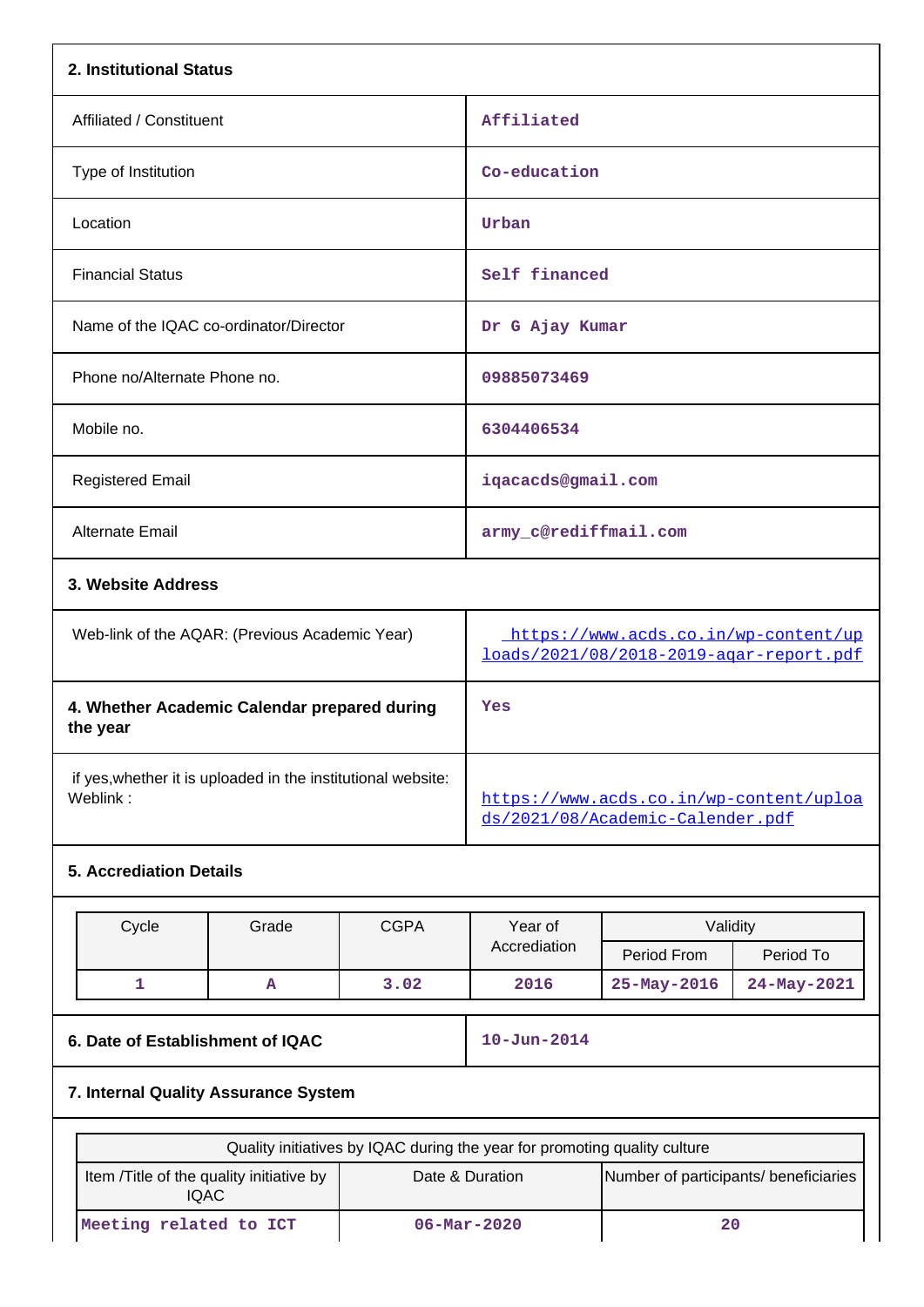| enabled teaching learning<br>methods during COVID<br>Pandemic |                        |                   |
|---------------------------------------------------------------|------------------------|-------------------|
| Dental Equipment Vendors<br>Meet                              | $04 - Dec - 2019$<br>ı | 16                |
| MOU with Prevest Denspro<br>Ltd., Jammu, J&K                  | $23 - Ju1 - 2019$      | 15                |
| Career Guidance Meet and<br>Academic Administrative<br>Audit  | $02 - Ju1 - 2019$      | 25                |
| Hostel Development and<br>NIRF ranking Meeting                | $02 - Apr - 2019$      | $12 \overline{ }$ |
|                                                               |                        |                   |

## **8. Provide the list of funds by Central/ State Government- UGC/CSIR/DST/DBT/ICMR/TEQIP/World Bank/CPE of UGC etc.**

| Institution/Departmen<br>t/Faculty | Scheme | <b>Funding Agency</b> | Year of award with<br>duration | Amount |  |  |
|------------------------------------|--------|-----------------------|--------------------------------|--------|--|--|
| Nil                                | Nil    | Nil                   | 2020<br>00                     |        |  |  |
| No Files Uploaded !!!              |        |                       |                                |        |  |  |

| 9. Whether composition of IQAC as per latest<br><b>NAAC</b> guidelines:                                            | Yes                                         |
|--------------------------------------------------------------------------------------------------------------------|---------------------------------------------|
| Upload latest notification of formation of IQAC                                                                    | View File                                   |
| 10. Number of IQAC meetings held during the<br>year :                                                              | 4                                           |
| The minutes of IQAC meeting and compliances to the<br>decisions have been uploaded on the institutional<br>website | Yes                                         |
| Upload the minutes of meeting and action taken report                                                              | View File                                   |
| 11. Whether IQAC received funding from any of<br>the funding agency to support its activities<br>during the year?  | Yes                                         |
| If yes, mention the amount                                                                                         | 5100000                                     |
| Year                                                                                                               | 2019                                        |
| فالمتواط والقصام<br>$\sim$ 10 A A $\sim$ $\sim$ $\sim$ $\sim$                                                      | at communication and three three boothings. |

## **12. Significant contributions made by IQAC during the current year(maximum five bullets)**

**Hostel upgradation: Provision of Solar heater and kitchen renovation done for as**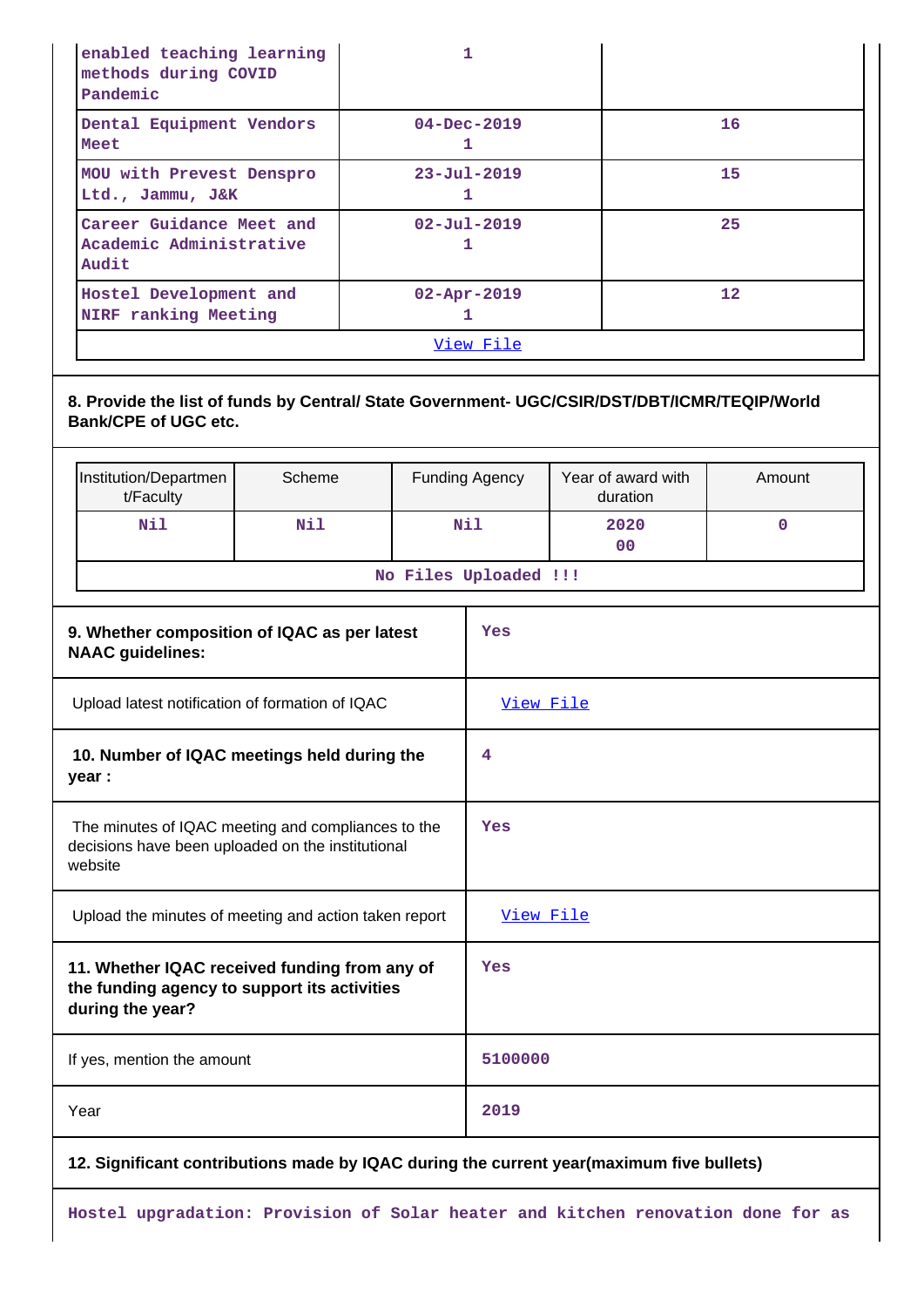**part of maintenance for maintaining the standards of the hostel. Career guidance meeting for the student's done and academic administrative audit performed New dental equipment's procured and MOU signed with Prevest Denspro Ltd., for encouraging research activity among students and staff. Methods of ICT teaching learning methods implemented during this pandemic with feedback mechanism from students are done assessed student's performance. New Sports Equipment purchased for improving fitness and encouraging cocurricular activities of the students and staff.**

#### **No Files Uploaded !!!**

**13. Plan of action chalked out by the IQAC in the beginning of the academic year towards Quality Enhancement and outcome achieved by the end of the academic year**

| Achivements/Outcomes |
|----------------------|
|                      |
|                      |
|                      |
|                      |
|                      |
|                      |
|                      |
|                      |
|                      |
|                      |
|                      |
|                      |
|                      |
|                      |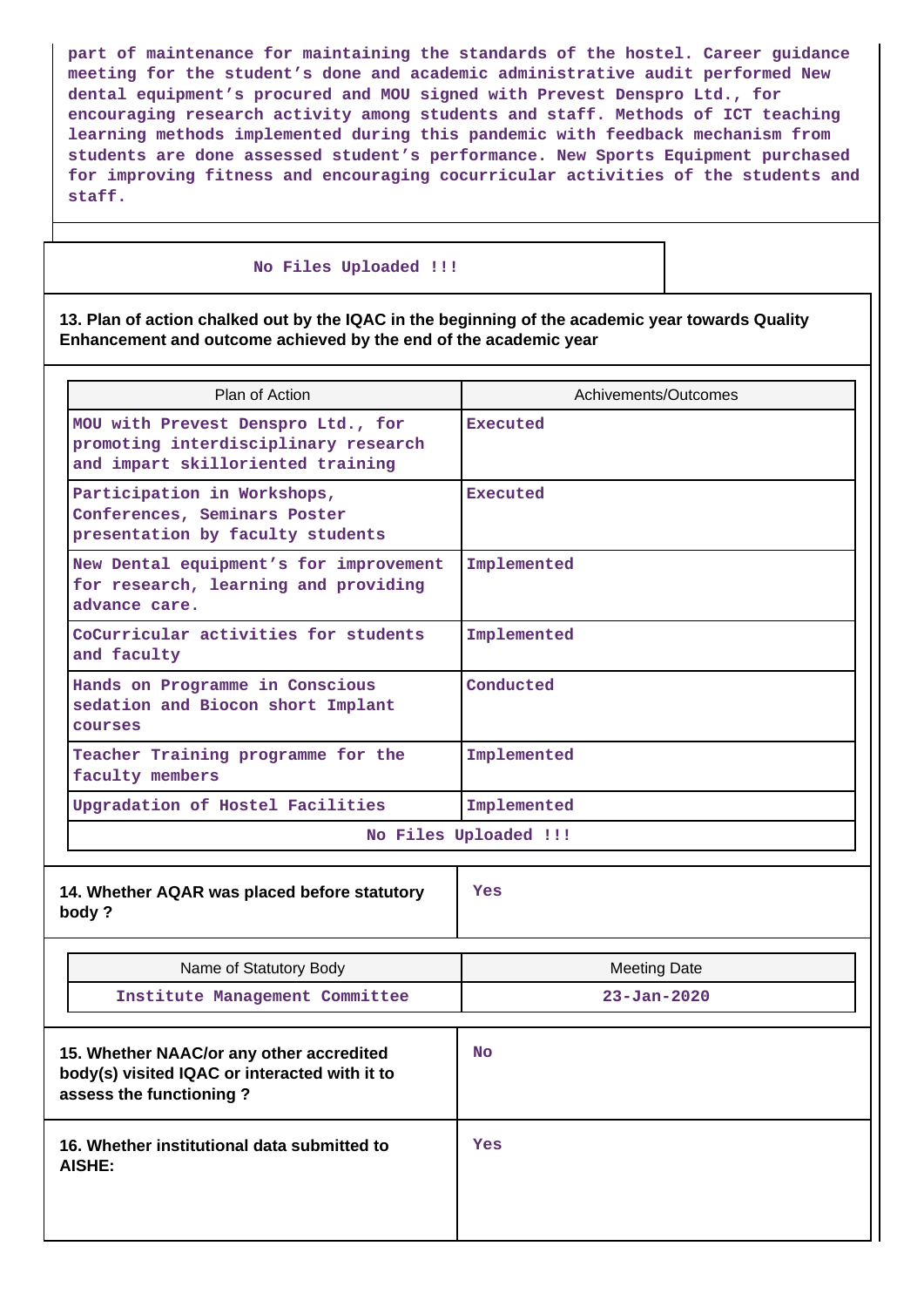| Year of Submission                                                                                  | 2020                                                                                                                                                                                                                                      |  |  |
|-----------------------------------------------------------------------------------------------------|-------------------------------------------------------------------------------------------------------------------------------------------------------------------------------------------------------------------------------------------|--|--|
| Date of Submission                                                                                  | $19 - \text{Mar} - 2020$                                                                                                                                                                                                                  |  |  |
| 17. Does the Institution have Management<br><b>Information System?</b>                              | Yes                                                                                                                                                                                                                                       |  |  |
| If yes, give a brief descripiton and a list of modules<br>currently operational (maximum 500 words) | The Institution has inventory<br>management software in place which<br>overlooks the inventory of the college.<br>Library Management software and patient<br>management software are under pursual<br>for procurement and implementation. |  |  |
| Part B                                                                                              |                                                                                                                                                                                                                                           |  |  |

## **CRITERION I – CURRICULAR ASPECTS**

#### **1.1 – Curriculum Planning and Implementation**

 1.1.1 – Institution has the mechanism for well planned curriculum delivery and documentation. Explain in 500 words

 **The Institution has undergraduate program with 40 student uptake per batch of students and six clinical departments of dentistry have postgraduate training programs as well. This Institution has a well-structured and well-planned curriculum implementation process which is structured, planned and developed by the Institutional academic committee. As an Institution recognised to the Dental Council of India and affiliated to the regional state health university, i.e., K.N.R University of Health Sciences, Telangana we adhere to the guidelines given by both these statutory authorities with regards to the minimum requirement of curriculum and syllabus. In addition to the prescribed curriculum and syllabus, the college has incorporated cocurricular activities that add focus towards student centric outcome-based learning and assessment. After March as the lockdown was implemented various strategies are employed for its smooth implementation. The lectures and practical's were started online. PG seminars and journals clubs were conducted on ZOOM on a daily basis during lockdown. Preliminary exams for the students were conducted online. Students were given live demonstration of clinical steps virtually by staff members. All staff members, PG's and Interns were educated on donning and doffing of PPE and other COVID related topics through Diksha App The Institutional academic committee convenes once annually for an Institutional board of studies meeting and the minutes of meeting is recorded and appropriate action initiated as per the guidelines. Institutional curriculum and syllabus are based on feedbacks from the respective departments, students as well as alumni. The academic committee of the Institution plans and develops the academic calendar in consultation with all the departments ahead of the beginning of each academic year, which is conveyed to students, faculty, administration for implementation and follow up. This ensures the smooth conduction of academic activities including assessments in a structured manner. The outcomes are analysed and corrective / preventive action is discussed and implemented at various levels to improve the quality of education. The Institution has initiated and trained students and faculty in OSCE & OSPE assessment methods along with pedagogy and andragogy and skill enhancement through experiential learning. Assessment is done through summative and formative assessments to go through beyond curriculum and ensure inclusivity and transparency in the assessment process. Postgraduate students are encouraged to attend short term training in other**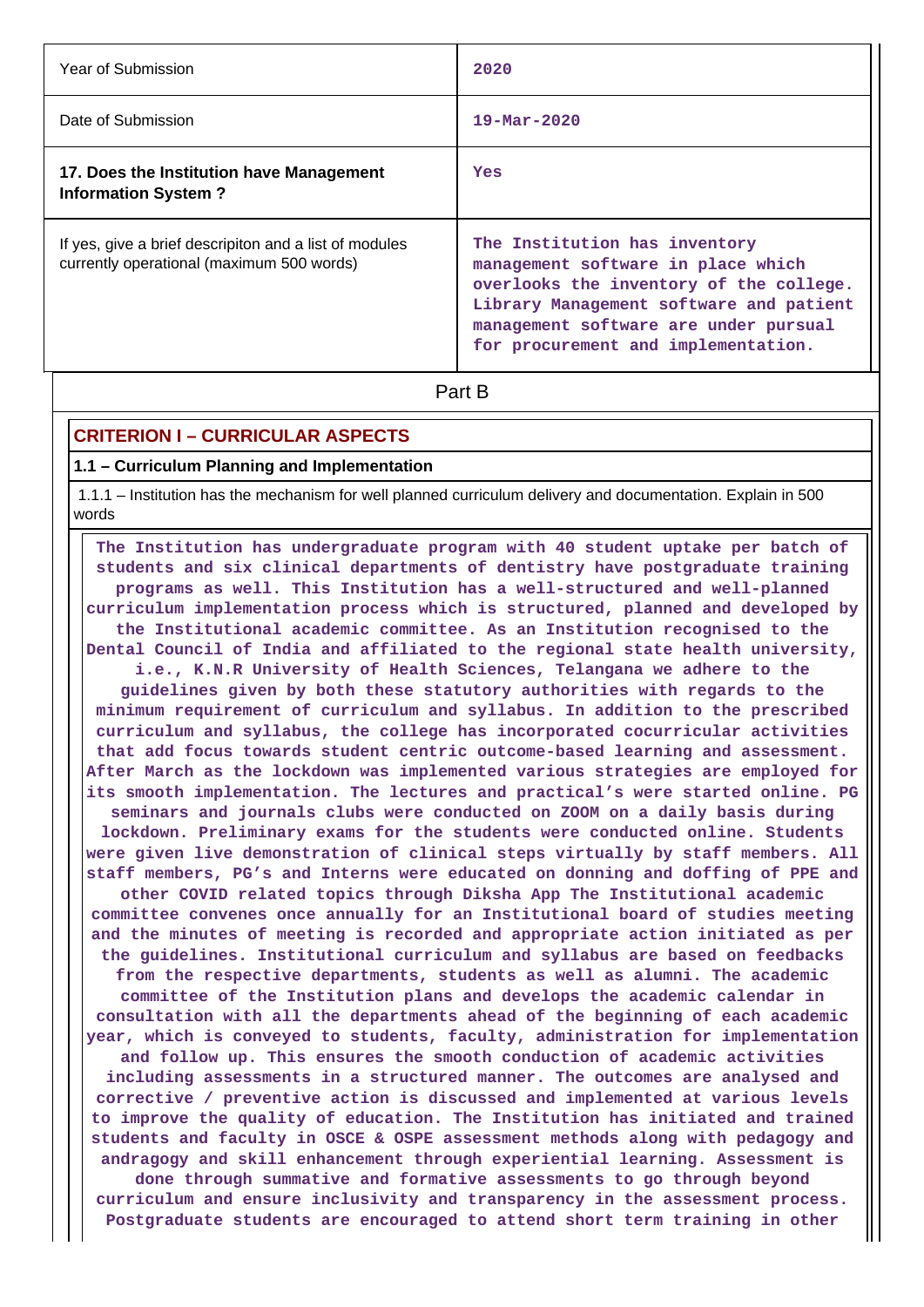**Institutions to gain knowledge from peer faculty. Focussed learning in knowledge and skills for value-based additions to their degree program in the form of speciality workshops is done on a regular basis (BLS, Lasers, Implant dentistry, etc). Work log books are maintained for UG and PG students and reviewed periodically by the incharge faculty and the heads of the department before formative and summative assessments are submitted to the academic cell for further action. Feedbacks are also obtained from all the stakeholders in an electronic format. The results are analysed and recommendations for future improvements are submitted to the higher authorities.**

|             | 1.1.2 - Certificate/ Diploma Courses introduced during the academic year                                |                                                                                                                                                                          |                          |                |                                                 |                                                                           |  |  |  |
|-------------|---------------------------------------------------------------------------------------------------------|--------------------------------------------------------------------------------------------------------------------------------------------------------------------------|--------------------------|----------------|-------------------------------------------------|---------------------------------------------------------------------------|--|--|--|
|             | Certificate                                                                                             | Diploma Courses                                                                                                                                                          | Dates of<br>Introduction | Duration       | Focus on employ<br>ability/entreprene<br>urship | <b>Skill</b><br>Development                                               |  |  |  |
|             | Instrument<br>ation and<br>instrument<br>sharpening                                                     | Nil                                                                                                                                                                      | 31/10/2019               | $\mathbf{1}$   | Nil                                             | Training<br>in hand inst<br>rumentation<br>in Periodont<br>ology          |  |  |  |
|             | <b>BLS</b>                                                                                              | Nil                                                                                                                                                                      | 30/11/2019               | 1              | Nil                                             | Training<br>in basic<br>life support<br>mechanisms.                       |  |  |  |
|             | Nitrous<br>oxide-oxygen<br>Sedation                                                                     | Nil                                                                                                                                                                      | 30/11/2019               | 1              | Nil                                             | Training<br>in chair<br>side<br>conscious<br>sedation.                    |  |  |  |
|             | Live<br>Surgery:<br>Bicon" Short<br>Implant-<br>Mind the<br>Gap" Hands<br>-On Workshop                  | Nil                                                                                                                                                                      | 19/01/2020               | $\overline{a}$ | Nil                                             | Training<br>in Biocon<br>short<br>implant<br>system.                      |  |  |  |
|             | Pediatric<br>and<br>Preventive<br>Dentistry: A<br>Rapid<br>Revision<br>Course for<br><b>PG</b> Students | Nil                                                                                                                                                                      | 06/03/2020               | $\mathbf{2}$   | Nil                                             | Customized<br>and comprehe<br>nsive<br>postgraduate<br>revision<br>course |  |  |  |
|             | 1.2 - Academic Flexibility                                                                              |                                                                                                                                                                          |                          |                |                                                 |                                                                           |  |  |  |
|             |                                                                                                         | 1.2.1 - New programmes/courses introduced during the academic year                                                                                                       |                          |                |                                                 |                                                                           |  |  |  |
|             |                                                                                                         | Programme/Course                                                                                                                                                         | Programme Specialization |                | Dates of Introduction                           |                                                                           |  |  |  |
| <b>Nill</b> |                                                                                                         |                                                                                                                                                                          | Nil<br>No file uploaded. |                |                                                 | Nill                                                                      |  |  |  |
|             |                                                                                                         | 1.2.2 - Programmes in which Choice Based Credit System (CBCS)/Elective course system implemented at the<br>affiliated Colleges (if applicable) during the academic year. |                          |                |                                                 |                                                                           |  |  |  |
|             | <b>CBCS</b>                                                                                             | Name of programmes adopting                                                                                                                                              | Programme Specialization |                | <b>CBCS/Elective Course System</b>              | Date of implementation of                                                 |  |  |  |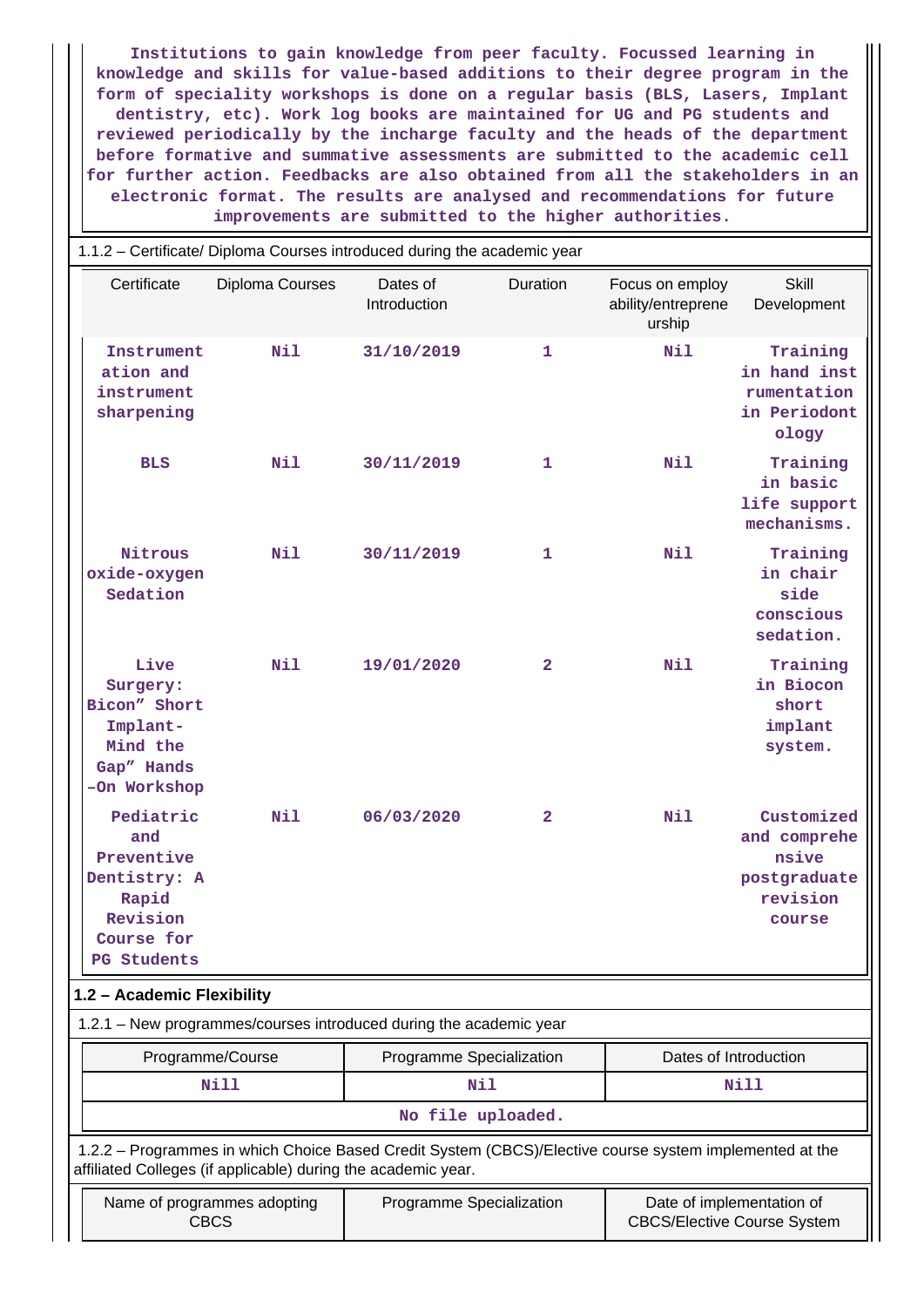| <b>Nill</b>                                                                                                                                                                                                                                                                                                                                                                                                                                                                                                                                                                                                                                                                                                                                                                                                                      |                                                                                      | Nil                     | Nill                                                         |  |
|----------------------------------------------------------------------------------------------------------------------------------------------------------------------------------------------------------------------------------------------------------------------------------------------------------------------------------------------------------------------------------------------------------------------------------------------------------------------------------------------------------------------------------------------------------------------------------------------------------------------------------------------------------------------------------------------------------------------------------------------------------------------------------------------------------------------------------|--------------------------------------------------------------------------------------|-------------------------|--------------------------------------------------------------|--|
|                                                                                                                                                                                                                                                                                                                                                                                                                                                                                                                                                                                                                                                                                                                                                                                                                                  | 1.2.3 - Students enrolled in Certificate/ Diploma Courses introduced during the year |                         |                                                              |  |
|                                                                                                                                                                                                                                                                                                                                                                                                                                                                                                                                                                                                                                                                                                                                                                                                                                  | Certificate                                                                          |                         | Diploma Course                                               |  |
| <b>Number of Students</b>                                                                                                                                                                                                                                                                                                                                                                                                                                                                                                                                                                                                                                                                                                                                                                                                        |                                                                                      | 199                     | Nil                                                          |  |
| 1.3 - Curriculum Enrichment                                                                                                                                                                                                                                                                                                                                                                                                                                                                                                                                                                                                                                                                                                                                                                                                      |                                                                                      |                         |                                                              |  |
| 1.3.1 – Value-added courses imparting transferable and life skills offered during the year                                                                                                                                                                                                                                                                                                                                                                                                                                                                                                                                                                                                                                                                                                                                       |                                                                                      |                         |                                                              |  |
| <b>Value Added Courses</b>                                                                                                                                                                                                                                                                                                                                                                                                                                                                                                                                                                                                                                                                                                                                                                                                       | Date of Introduction                                                                 |                         | <b>Number of Students Enrolled</b>                           |  |
| Teacher Training<br>Program                                                                                                                                                                                                                                                                                                                                                                                                                                                                                                                                                                                                                                                                                                                                                                                                      |                                                                                      | 20/09/2019              | 35                                                           |  |
| Basic Life Support-<br>Conscious Sedation<br>Workshop                                                                                                                                                                                                                                                                                                                                                                                                                                                                                                                                                                                                                                                                                                                                                                            |                                                                                      | 30/11/2019              | 116                                                          |  |
|                                                                                                                                                                                                                                                                                                                                                                                                                                                                                                                                                                                                                                                                                                                                                                                                                                  |                                                                                      | No file uploaded.       |                                                              |  |
| 1.3.2 – Field Projects / Internships under taken during the year                                                                                                                                                                                                                                                                                                                                                                                                                                                                                                                                                                                                                                                                                                                                                                 |                                                                                      |                         |                                                              |  |
| Project/Programme Title                                                                                                                                                                                                                                                                                                                                                                                                                                                                                                                                                                                                                                                                                                                                                                                                          | Programme Specialization                                                             |                         | No. of students enrolled for Field<br>Projects / Internships |  |
| <b>BDS</b>                                                                                                                                                                                                                                                                                                                                                                                                                                                                                                                                                                                                                                                                                                                                                                                                                       | Dental Chain or Clinics,<br>Hyderabad                                                | Field Visit to Clove    | 42                                                           |  |
| <b>BDS</b>                                                                                                                                                                                                                                                                                                                                                                                                                                                                                                                                                                                                                                                                                                                                                                                                                       | Dental Center<br>Secunderabad                                                        | Field visit to Military | 20                                                           |  |
| <b>BDS</b>                                                                                                                                                                                                                                                                                                                                                                                                                                                                                                                                                                                                                                                                                                                                                                                                                       | Dental Center Bolarum                                                                | Field visit to Military | 20                                                           |  |
|                                                                                                                                                                                                                                                                                                                                                                                                                                                                                                                                                                                                                                                                                                                                                                                                                                  |                                                                                      | No file uploaded.       |                                                              |  |
| 1.4 - Feedback System                                                                                                                                                                                                                                                                                                                                                                                                                                                                                                                                                                                                                                                                                                                                                                                                            |                                                                                      |                         |                                                              |  |
| 1.4.1 – Whether structured feedback received from all the stakeholders.                                                                                                                                                                                                                                                                                                                                                                                                                                                                                                                                                                                                                                                                                                                                                          |                                                                                      |                         |                                                              |  |
| <b>Students</b>                                                                                                                                                                                                                                                                                                                                                                                                                                                                                                                                                                                                                                                                                                                                                                                                                  |                                                                                      |                         | Yes                                                          |  |
| <b>Teachers</b>                                                                                                                                                                                                                                                                                                                                                                                                                                                                                                                                                                                                                                                                                                                                                                                                                  |                                                                                      |                         | Yes                                                          |  |
| <b>Employers</b>                                                                                                                                                                                                                                                                                                                                                                                                                                                                                                                                                                                                                                                                                                                                                                                                                 |                                                                                      |                         | Yes                                                          |  |
| Alumni                                                                                                                                                                                                                                                                                                                                                                                                                                                                                                                                                                                                                                                                                                                                                                                                                           |                                                                                      | Yes                     |                                                              |  |
| Parents                                                                                                                                                                                                                                                                                                                                                                                                                                                                                                                                                                                                                                                                                                                                                                                                                          |                                                                                      | Yes                     |                                                              |  |
| 1.4.2 – How the feedback obtained is being analyzed and utilized for overall development of the institution?<br>(maximum 500 words)                                                                                                                                                                                                                                                                                                                                                                                                                                                                                                                                                                                                                                                                                              |                                                                                      |                         |                                                              |  |
| <b>Feedback Obtained</b>                                                                                                                                                                                                                                                                                                                                                                                                                                                                                                                                                                                                                                                                                                                                                                                                         |                                                                                      |                         |                                                              |  |
| 1. Student's feedback: Feedbacks are regularly obtained from students with<br>regards to academics, college infrastructure, hostel complex, sports and<br>extracurricular facilities. These are compiled by the respective mentors of the<br>different batches and analysed by the grievance committee, which takes up the<br>matters ahead and discusses them with the Principal and registrar who then take<br>an initiative to make a priority list of amendments and necessary steps that<br>need to be taken. Open meets are conducted frequently in the college auditorium<br>to address issues raised by students in the college and campus and necessary<br>actions are taken for their grievances. 2. Teacher feedback: Feedbacks from<br>teachers primarily help in categorizing the students into striving performers |                                                                                      |                         |                                                              |  |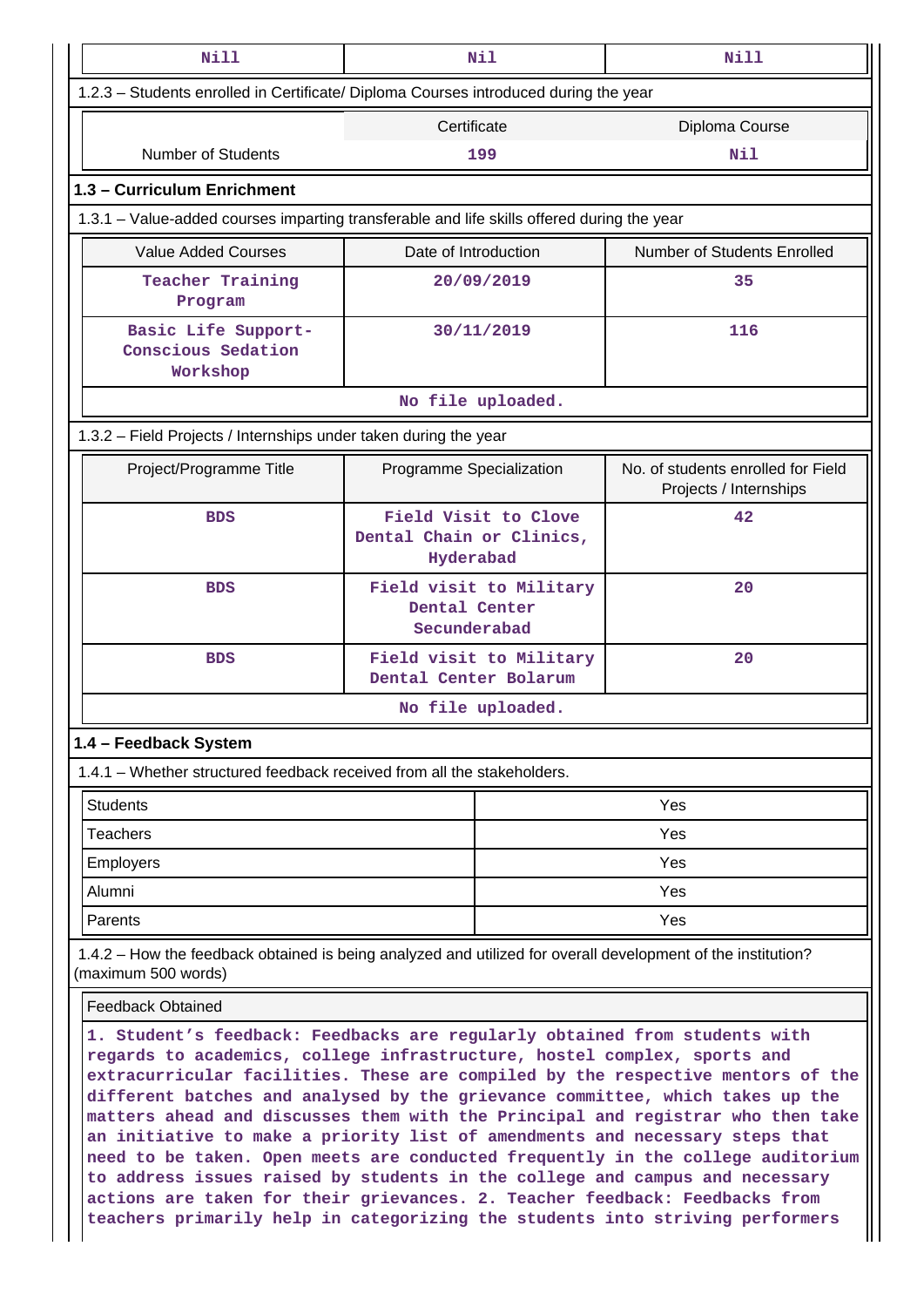**and over achievers. The over achievers are encouraged to broaden their horizon of knowledge by participating in group projects, proctorship / peer mentoringbuddy system with striving performers. They are assigned and mentored in basic research Principles through critically appraised topics. Remedial classes and similar methods are incorporated to reinforce learning of striving performers and prepare them for facing the assessments confidently. 3. Employer's feedback: The Chairman of the Institution analyses Annual Confidential Report (ACR) of every staff member based on key performance indicators and selfappraisal reports of all the faculty, comments of the head of the department and Principal as appropriate. Faculty are encouraged for career progression through empowerment strategies. 4. Alumni feedback: Alumni feedback is obtained and incorporated in continual improvement in the college management. 5. Parents feedback: A bi-annual parent teacher meeting is conducted to discuss the student performance and his appraisal. The parents actively participate in the meetings and later give their feedback with regards to college, departments or individuals. Feedbacks are analysed and acted upon appropriately.**

## **CRITERION II – TEACHING- LEARNING AND EVALUATION**

## **2.1 – Student Enrolment and Profile**

| Name of the<br>Programme                                      | Programme<br>Specialization                                  | Number of seats<br>available |                                                              |                                                                                       |  | Number of<br>Application received                                                     | <b>Students Enrolled</b>                                    |  |
|---------------------------------------------------------------|--------------------------------------------------------------|------------------------------|--------------------------------------------------------------|---------------------------------------------------------------------------------------|--|---------------------------------------------------------------------------------------|-------------------------------------------------------------|--|
| <b>BDS</b>                                                    | <b>BDS</b>                                                   |                              |                                                              | 40                                                                                    |  | 462                                                                                   | 40                                                          |  |
| <b>MDS</b>                                                    | All<br>Speciality                                            |                              |                                                              | 15                                                                                    |  | 154                                                                                   | 15                                                          |  |
| No file uploaded.                                             |                                                              |                              |                                                              |                                                                                       |  |                                                                                       |                                                             |  |
| 2.2 - Catering to Student Diversity                           |                                                              |                              |                                                              |                                                                                       |  |                                                                                       |                                                             |  |
| 2.2.1 - Student - Full time teacher ratio (current year data) |                                                              |                              |                                                              |                                                                                       |  |                                                                                       |                                                             |  |
| Year                                                          | Number of<br>students enrolled<br>in the institution<br>(UG) |                              | Number of<br>students enrolled<br>in the institution<br>(PG) | Number of<br>fulltime teachers<br>available in the<br>institution<br>teaching only UG |  | Number of<br>fulltime teachers<br>available in the<br>institution<br>teaching only PG | Number of<br>teachers<br>teaching both UG<br>and PG courses |  |

courses

courses

# **2019 40 15 56 20 76**

## **2.3 – Teaching - Learning Process**

 2.3.1 – Percentage of teachers using ICT for effective teaching with Learning Management Systems (LMS), Elearning resources etc. (current year data)

| Number of<br>Teachers on Roll | Number of<br>teachers using<br>ICT (LMS, e-<br>Resources) | <b>ICT Tools and</b><br>resources<br>available | Number of ICT<br>enabled<br>Classrooms | Numberof smart<br>classrooms | E-resources and<br>techniques used |  |  |  |  |
|-------------------------------|-----------------------------------------------------------|------------------------------------------------|----------------------------------------|------------------------------|------------------------------------|--|--|--|--|
| 76                            | 20                                                        | 6                                              |                                        |                              |                                    |  |  |  |  |
|                               | No file uploaded.                                         |                                                |                                        |                              |                                    |  |  |  |  |
|                               | No file uploaded.                                         |                                                |                                        |                              |                                    |  |  |  |  |

2.3.2 – Students mentoring system available in the institution? Give details. (maximum 500 words)

 Mentoring system Our Institution has a unique mentoring system where the students from BDS 1st year to final year are allotted Mentors. This system provides evident benefits for both students and mentors of the Institution. Every Mentor (BDS/MDS Staff) is allotted ten students (Mentees) from 1st year to internship who keep track of the student for comprehensive development. All mentors are certified mentors through online certification for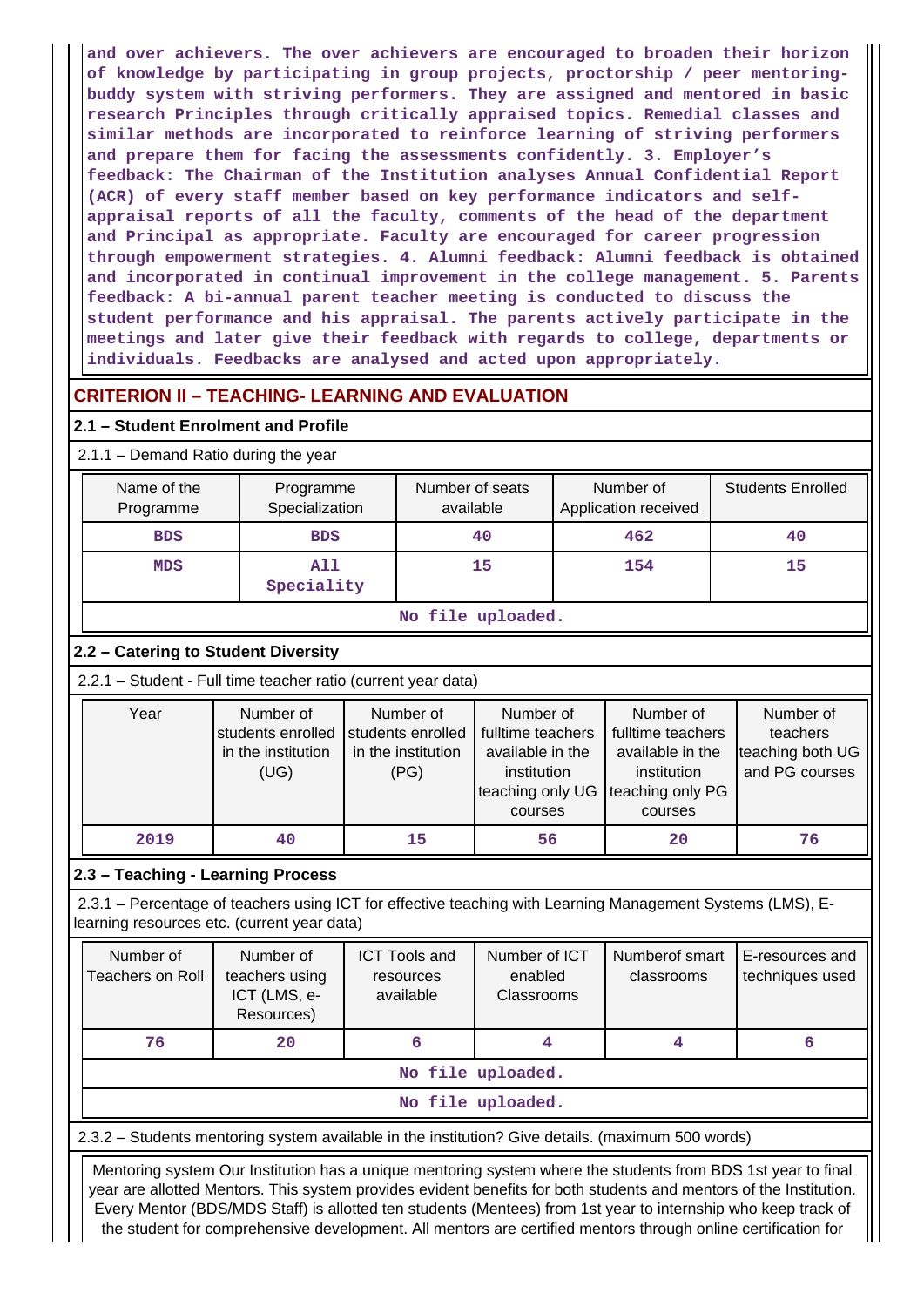mentorship. The Mentee is encouraged to interact with their mentor on regular basis. This regular communication and periodic meetings with newly joined students and parents frequently, to help them overcome the distress of staying away from home. The one-on-one Mentoring system is mostly on self-reflection, which allows students to set and achieve their academic and social goals. The Mentor facilitates them to inculcate good values and practice character building in their transformation to professional. The Mentor encourages the mentees to integrate in the local culture and environment. This is an important step in our system as the majority of the students who take admission to our Institution belong to the northern part of the country. The Mentoring system is even more rewarding when the student makes a successful transition from college life to a professional in their careers.

| Number of students enrolled in the<br>institution | Number of fulltime teachers | Mentor: Mentee Ratio |
|---------------------------------------------------|-----------------------------|----------------------|
| 245                                               |                             | 1:3                  |

## **2.4 – Teacher Profile and Quality**

2.4.1 – Number of full time teachers appointed during the year

| No. of sanctioned | No. of filled positions |    | Positions filled during | No. of faculty with |
|-------------------|-------------------------|----|-------------------------|---------------------|
| positions         |                         |    | the current year        | Ph.D                |
| 76                |                         | 17 |                         |                     |

 2.4.2 – Honours and recognition received by teachers (received awards, recognition, fellowships at State, National, International level from Government, recognised bodies during the year )

| Year of Award     | Name of full time teachers<br>receiving awards from<br>state level, national level,<br>international level | Designation | Name of the award,<br>fellowship, received from<br>Government or recognized<br>bodies |  |  |  |
|-------------------|------------------------------------------------------------------------------------------------------------|-------------|---------------------------------------------------------------------------------------|--|--|--|
| 2019              | Dr. Harshvardhan<br>S Jois                                                                                 | Professor   | Fellowship from<br>Indian Board of<br>Forensic Odontology                             |  |  |  |
| No file uploaded. |                                                                                                            |             |                                                                                       |  |  |  |

## **2.5 – Evaluation Process and Reforms**

 2.5.1 – Number of days from the date of semester-end/ year- end examination till the declaration of results during the year

| Programme Name | Programme Code | Semester/year     | Last date of the last<br>semester-end/year-<br>end examination | IDate of declaration of<br>results of semester-<br>end/year-end<br>examination |
|----------------|----------------|-------------------|----------------------------------------------------------------|--------------------------------------------------------------------------------|
| <b>BDS</b>     | 4th year       | 2018-2019         | 12/06/2019                                                     | 23/09/2019                                                                     |
| <b>BDS</b>     | 3rd year       | 2018-2019         | 28/07/2019                                                     | 05/09/2019                                                                     |
| <b>BDS</b>     | 2nd year       | 2018-2019         | 29/07/2019                                                     | 05/09/2019                                                                     |
| <b>BDS</b>     | 1st year       | 2018-2019         | 28/07/2019                                                     | 05/09/2020                                                                     |
|                |                | No file uploaded. |                                                                |                                                                                |

### 2.5.2 – Reforms initiated on Continuous Internal Evaluation(CIE) system at the institutional level (250 words)

 **The Institution has framed significant reforms to boost the performance of students. The formative assessment methods are a. Class tests are conducted after the end of each topic and feedback is given. b. MCQ's being made for each topic to and students are encouraged to answer and each MCQ is discussed and clarified. This makes the students ready for their competitive examinations in the future. 1. Topic-wise question banks are provided for all subjects. 2. Students are encouraged to solve previous years university question papers. 3. All the departments conduct group discussions, seminars, and demonstrations of**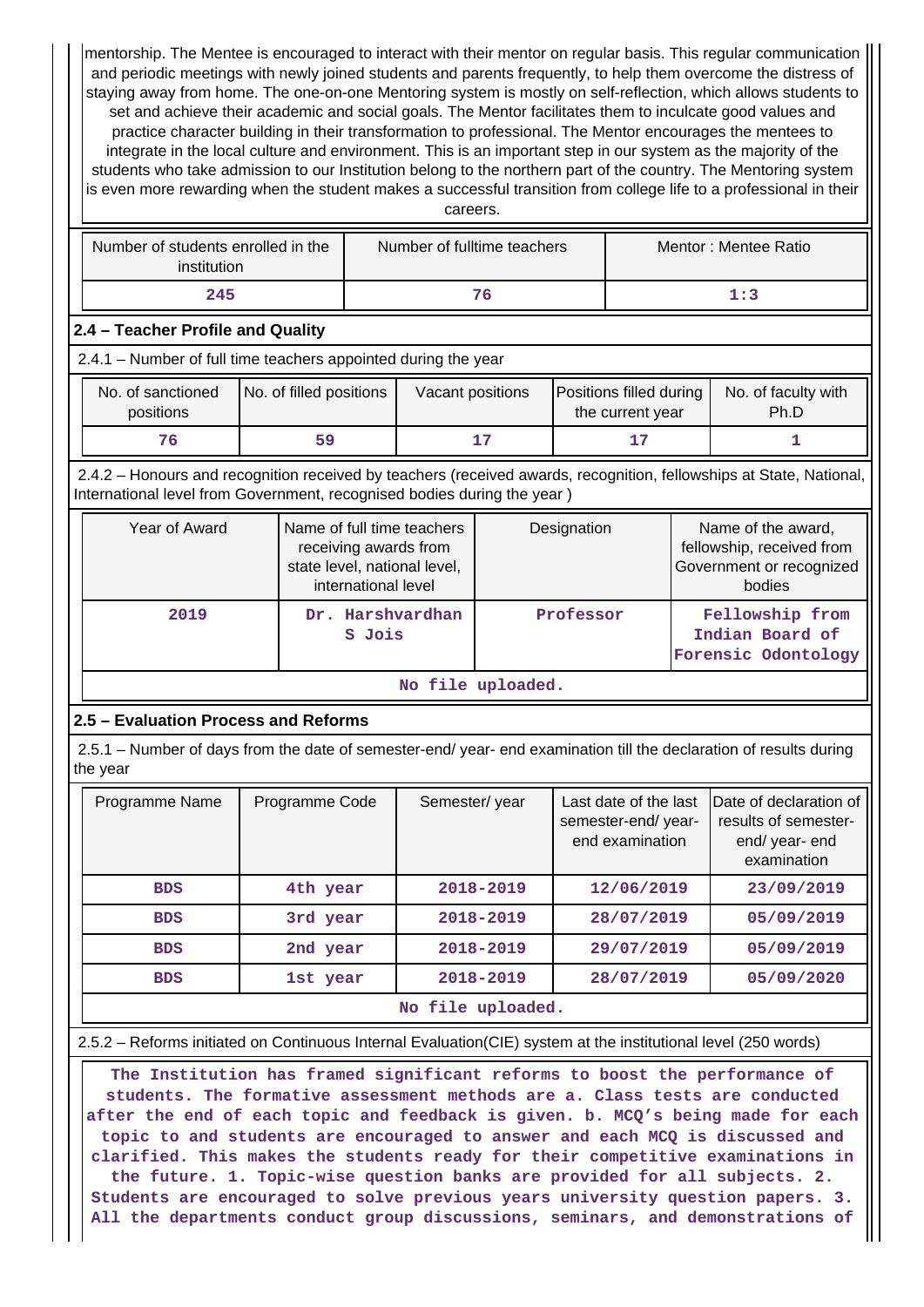**complicated procedures. 4. Poor performance due to frequent absentia or any other similar reason is dealt with by sending messages and emails to the parents of such students. 5. Motivating the slow learners and encouraging the advanced learners by reviewing the performance in internal examinations.**

 2.5.3 – Academic calendar prepared and adhered for conduct of Examination and other related matters (250 words)

 **The academic calendar is prepared by the academic committee of the college ahead of the academic year. The internal evaluation theory exams are conducted at the end of each term. Practical examination is also carried out for formative and summative assessment with specific weightages for each type of assessment. The conduct of the university examinations as per guidelines provided by KNRUHS.**

## **2.6 – Student Performance and Learning Outcomes**

 2.6.1 – Program outcomes, program specific outcomes and course outcomes for all programs offered by the institution are stated and displayed in website of the institution (to provide the weblink)

 [https://www.acds.co.in/wp-content/uploads/2021/08/Programme-outcomes-programme](https://www.acds.co.in/wp-content/uploads/2021/08/Programme-outcomes-programme-specific-outcomes-course-outcomes.pdf)[specific-outcomes-course-outcomes.pdf](https://www.acds.co.in/wp-content/uploads/2021/08/Programme-outcomes-programme-specific-outcomes-course-outcomes.pdf)

2.6.2 – Pass percentage of students

| Programme<br>Code   | Programme<br>Name | Programme<br>Specialization                | Number of<br>students<br>appeared in the<br>final year<br>examination | Number of<br>students passed<br>in final year<br>examination | Pass Percentage |
|---------------------|-------------------|--------------------------------------------|-----------------------------------------------------------------------|--------------------------------------------------------------|-----------------|
| MDS 1st<br>3rd Year | <b>MDS</b>        | Conservative<br>Dentistry &<br>Endodontics | 6                                                                     | 6                                                            | 100             |
| MDS 1st<br>3rd Year | <b>MDS</b>        | Prosthodon<br>tics                         | $6\overline{6}$                                                       | $6\overline{6}$                                              | 100             |
| 4th year            | <b>BDS</b>        | <b>BDS</b>                                 | 35                                                                    | 29                                                           | 82.86           |
| 3rd year            | <b>BDS</b>        | <b>BDS</b>                                 | 34                                                                    | 31                                                           | 91.18           |
| 2nd year            | <b>BDS</b>        | <b>BDS</b>                                 | 38                                                                    | 37                                                           | 97.37           |
| 1st year            | <b>BDS</b>        | <b>BDS</b>                                 | 40                                                                    | 36                                                           | 90              |
| MDS 1st<br>3rd Year | <b>MDS</b>        | Periodontics                               | 6                                                                     | 5                                                            | 78              |
| MDS 1st<br>3rd Year | <b>MDS</b>        | Orthodontics                               | $\overline{\mathbf{4}}$                                               | $\overline{\mathbf{4}}$                                      | 100             |
| MDS 1st<br>3rd Year | <b>MDS</b>        | Oral<br>Surgery                            | $\overline{2}$                                                        | $\overline{2}$                                               | 100             |
| MDS 1st<br>3rd Year | <b>MDS</b>        | Pedodontics                                | 4                                                                     | 3                                                            | 75              |
|                     |                   |                                            | No file uploaded.                                                     |                                                              |                 |

## **2.7 – Student Satisfaction Survey**

 2.7.1 – Student Satisfaction Survey (SSS) on overall institutional performance (Institution may design the questionnaire) (results and details be provided as weblink)

 [https://www.acds.co.in/wp-content/uploads/2021/08/Student-Satisfaction-](https://www.acds.co.in/wp-content/uploads/2021/08/Student-Satisfaction-Survey.pdf)[Survey.pdf](https://www.acds.co.in/wp-content/uploads/2021/08/Student-Satisfaction-Survey.pdf)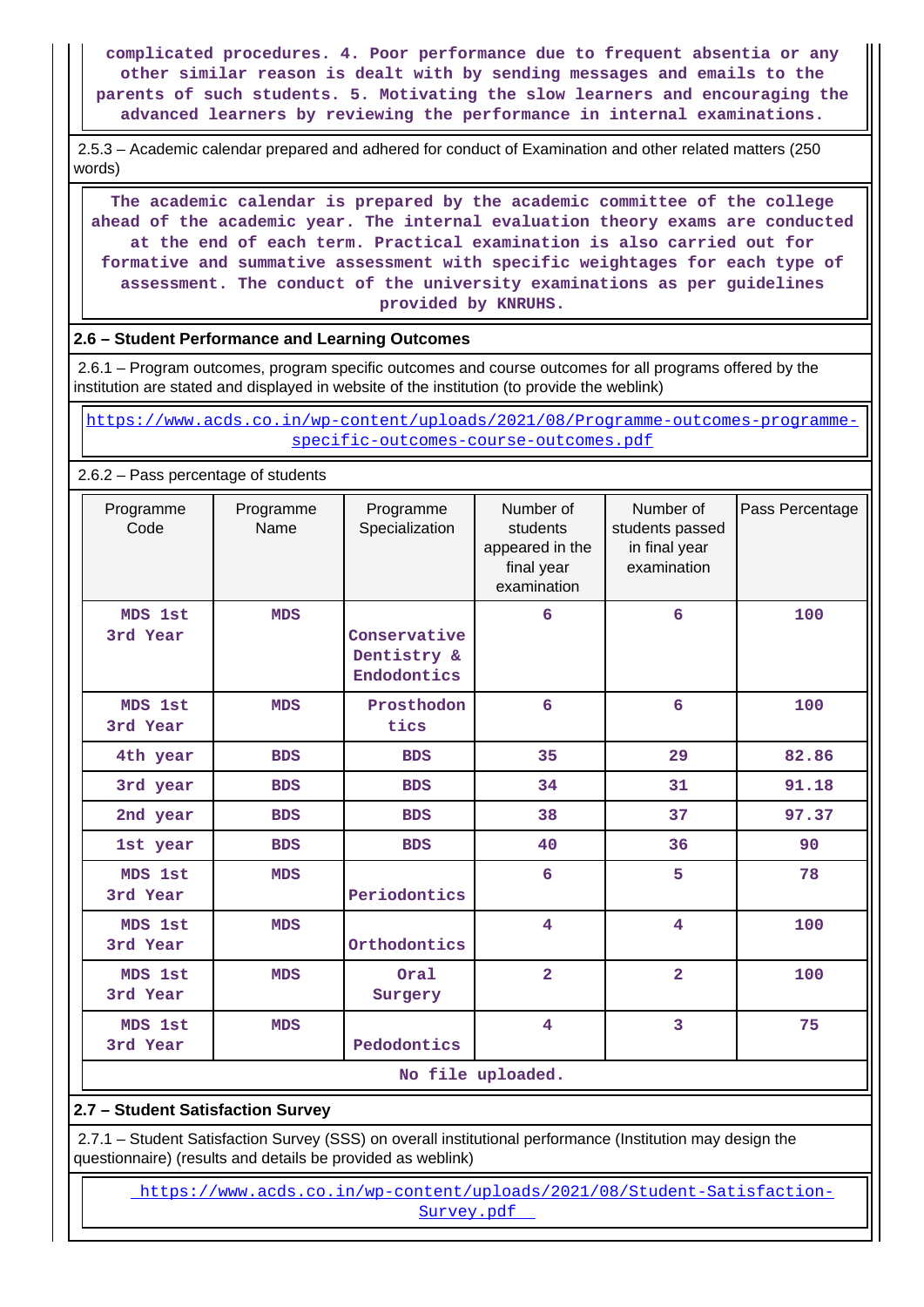| <b>CRITERION III - RESEARCH, INNOVATIONS AND EXTENSION</b>                                                                                                                                                       |                                                                                                      |                                                                         |                                                                   |            |  |                                    |  |  |
|------------------------------------------------------------------------------------------------------------------------------------------------------------------------------------------------------------------|------------------------------------------------------------------------------------------------------|-------------------------------------------------------------------------|-------------------------------------------------------------------|------------|--|------------------------------------|--|--|
| 3.1 - Resource Mobilization for Research                                                                                                                                                                         |                                                                                                      |                                                                         |                                                                   |            |  |                                    |  |  |
| 3.1.1 – Research funds sanctioned and received from various agencies, industry and other organisations                                                                                                           |                                                                                                      |                                                                         |                                                                   |            |  |                                    |  |  |
| Nature of the Project                                                                                                                                                                                            | Duration                                                                                             | Name of the funding<br>Total grant<br>sanctioned<br>agency              |                                                                   |            |  | Amount received<br>during the year |  |  |
| Projects<br>sponsored by<br>the University                                                                                                                                                                       | 91                                                                                                   | 0.3<br>0.3<br><b>ACDS</b>                                               |                                                                   |            |  |                                    |  |  |
| No file uploaded.                                                                                                                                                                                                |                                                                                                      |                                                                         |                                                                   |            |  |                                    |  |  |
| 3.2 - Innovation Ecosystem                                                                                                                                                                                       |                                                                                                      |                                                                         |                                                                   |            |  |                                    |  |  |
| 3.2.1 – Workshops/Seminars Conducted on Intellectual Property Rights (IPR) and Industry-Academia Innovative<br>practices during the year                                                                         |                                                                                                      |                                                                         |                                                                   |            |  |                                    |  |  |
| Title of workshop/seminar                                                                                                                                                                                        |                                                                                                      |                                                                         | Name of the Dept.                                                 |            |  | Date                               |  |  |
| Webinar "Molar<br>Endodontics" - Dr. Mohd<br>Hamo                                                                                                                                                                |                                                                                                      |                                                                         | Conservative dentistry,<br>endodontics Aesthetic<br>Dentistry     |            |  | 03/08/2019                         |  |  |
| Clinical Innovations in<br>Periodontology by Dr Ajay<br><b>Kakkar</b>                                                                                                                                            |                                                                                                      |                                                                         | Periodontics                                                      |            |  | 03/09/2019                         |  |  |
| Instrumentation and<br>instrument sharpening by<br>Dr Satyanarayana                                                                                                                                              |                                                                                                      | Periodontics                                                            |                                                                   | 31/10/2019 |  |                                    |  |  |
| Hands-on Workshop -<br>Inhalational Nitrous<br>Oxide Sedation in<br>Dentistry                                                                                                                                    |                                                                                                      | Oral maxillofacial<br>surgery and Pediatric and<br>Preventive Dentistry |                                                                   | 30/11/2019 |  |                                    |  |  |
| Implant design and long-<br>Periodontics and<br>12/12/2019<br>Prosthodontics<br>term success and<br>stability by Dr Anam<br>Chandrashekar Guided<br>Implantology and Digital<br>Solutions by Andreas<br>Halamoda |                                                                                                      |                                                                         |                                                                   |            |  |                                    |  |  |
| Bicon mini dental<br>implants                                                                                                                                                                                    |                                                                                                      |                                                                         | Oral maxillofacial<br>surgery, Prosthodontics<br>and Periodontics |            |  | 19/01/2020                         |  |  |
| Management of Children<br>with Autism Spectrum<br>Disorders in Dental<br>Practice                                                                                                                                |                                                                                                      | Pediatric and Preventive<br>Dentistry                                   |                                                                   | 29/01/2020 |  |                                    |  |  |
| "Endodontic Excellence"<br>by Dr Avinash A Patil                                                                                                                                                                 |                                                                                                      |                                                                         | Conservative dentistry,<br>endodontics Aesthetic<br>Dentistry     |            |  | 03/02/2020                         |  |  |
| Pediatric and Preventive<br>Dentistry: A Rapid<br>Revision Course for PG<br>Students                                                                                                                             |                                                                                                      |                                                                         | Pediatric Preventive<br>Dentistry                                 |            |  | 06/03/2020                         |  |  |
|                                                                                                                                                                                                                  | 3.2.2 - Awards for Innovation won by Institution/Teachers/Research scholars/Students during the year |                                                                         |                                                                   |            |  |                                    |  |  |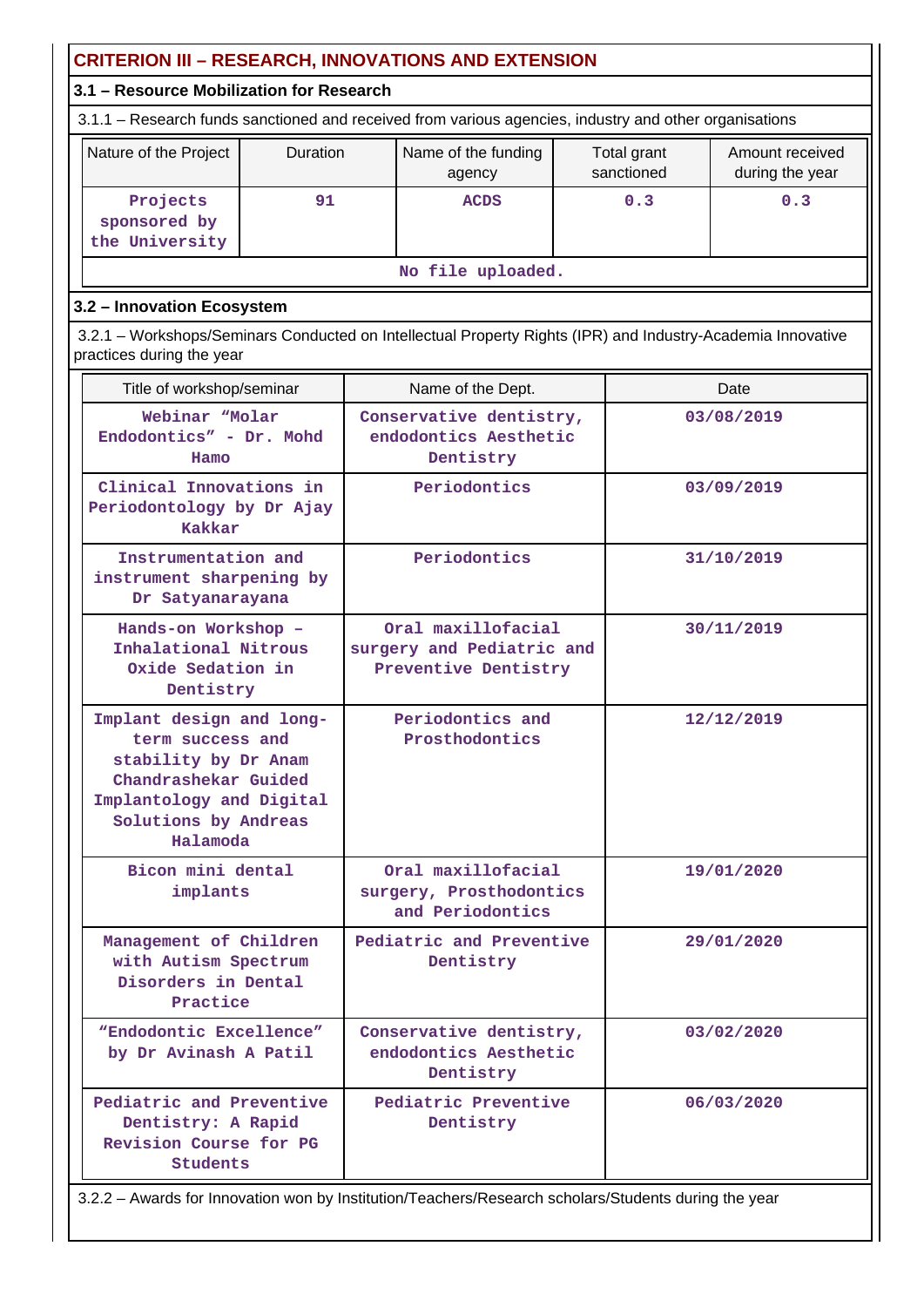|                                           | Title of the innovation                                                                                                                                               |                          | Name of Awardee |                                                            | Awarding Agency        |      |                         | Date of award |                                                                                                         |   | Category                                             |
|-------------------------------------------|-----------------------------------------------------------------------------------------------------------------------------------------------------------------------|--------------------------|-----------------|------------------------------------------------------------|------------------------|------|-------------------------|---------------|---------------------------------------------------------------------------------------------------------|---|------------------------------------------------------|
|                                           | Nil                                                                                                                                                                   |                          | Nil             |                                                            |                        | Nil  |                         | Nill          |                                                                                                         |   | Nil                                                  |
|                                           |                                                                                                                                                                       |                          |                 |                                                            | No file uploaded.      |      |                         |               |                                                                                                         |   |                                                      |
|                                           | 3.2.3 - No. of Incubation centre created, start-ups incubated on campus during the year                                                                               |                          |                 |                                                            |                        |      |                         |               |                                                                                                         |   |                                                      |
|                                           | Incubation<br>Center                                                                                                                                                  | Name                     |                 | Sponsered By                                               |                        |      | Name of the<br>Start-up |               | <b>Nature of Start-</b><br>up                                                                           |   | Date of<br>Commencement                              |
|                                           | <b>NA</b>                                                                                                                                                             |                          | <b>NA</b>       |                                                            | <b>NA</b>              |      | <b>NA</b>               |               | <b>NA</b>                                                                                               |   | <b>Nill</b>                                          |
|                                           | No file uploaded.                                                                                                                                                     |                          |                 |                                                            |                        |      |                         |               |                                                                                                         |   |                                                      |
|                                           | 3.3 - Research Publications and Awards                                                                                                                                |                          |                 |                                                            |                        |      |                         |               |                                                                                                         |   |                                                      |
|                                           | 3.3.1 - Incentive to the teachers who receive recognition/awards                                                                                                      |                          |                 |                                                            |                        |      |                         |               |                                                                                                         |   |                                                      |
| National<br><b>State</b><br>International |                                                                                                                                                                       |                          |                 |                                                            |                        |      |                         |               |                                                                                                         |   |                                                      |
|                                           |                                                                                                                                                                       | 0                        |                 |                                                            | 0                      |      |                         |               |                                                                                                         | 0 |                                                      |
|                                           | 3.3.2 - Ph. Ds awarded during the year (applicable for PG College, Research Center)                                                                                   |                          |                 |                                                            |                        |      |                         |               |                                                                                                         |   |                                                      |
|                                           |                                                                                                                                                                       | Name of the Department   |                 |                                                            |                        |      |                         |               | Number of PhD's Awarded                                                                                 |   |                                                      |
|                                           |                                                                                                                                                                       |                          | Nil             |                                                            |                        |      |                         |               | Nill                                                                                                    |   |                                                      |
|                                           |                                                                                                                                                                       |                          |                 |                                                            |                        |      |                         |               |                                                                                                         |   |                                                      |
|                                           | 3.3.3 - Research Publications in the Journals notified on UGC website during the year                                                                                 |                          |                 |                                                            |                        |      |                         |               |                                                                                                         |   |                                                      |
|                                           | <b>Type</b>                                                                                                                                                           |                          |                 | Department                                                 |                        |      | Number of Publication   |               |                                                                                                         |   | Average Impact Factor (if<br>any)                    |
|                                           | National                                                                                                                                                              |                          |                 | Orthodontics                                               |                        |      | 1                       |               |                                                                                                         |   | 00                                                   |
|                                           | National                                                                                                                                                              |                          |                 | Prosthodontics                                             |                        |      | 3                       |               |                                                                                                         |   | 0 <sub>0</sub>                                       |
|                                           |                                                                                                                                                                       |                          |                 |                                                            | No file uploaded.      |      |                         |               |                                                                                                         |   |                                                      |
|                                           | 3.3.4 - Books and Chapters in edited Volumes / Books published, and papers in National/International Conference<br>Proceedings per Teacher during the year            |                          |                 |                                                            |                        |      |                         |               |                                                                                                         |   |                                                      |
|                                           |                                                                                                                                                                       | Department               |                 |                                                            |                        |      |                         |               | Number of Publication                                                                                   |   |                                                      |
|                                           | Conservative Dentistry Endodontics                                                                                                                                    |                          |                 |                                                            |                        | 2    |                         |               |                                                                                                         |   |                                                      |
|                                           |                                                                                                                                                                       |                          | Periodontics    |                                                            |                        | 1    |                         |               |                                                                                                         |   |                                                      |
|                                           |                                                                                                                                                                       |                          | Pedodontics     |                                                            |                        |      |                         |               | 1                                                                                                       |   |                                                      |
|                                           |                                                                                                                                                                       |                          |                 |                                                            | No file uploaded.      |      |                         |               |                                                                                                         |   |                                                      |
|                                           | 3.3.5 - Bibliometrics of the publications during the last Academic year based on average citation index in Scopus/<br>Web of Science or PubMed/ Indian Citation Index |                          |                 |                                                            |                        |      |                         |               |                                                                                                         |   |                                                      |
|                                           | Title of the<br>Paper                                                                                                                                                 | Name of<br>Author        |                 | Title of journal                                           | Year of<br>publication |      | <b>Citation Index</b>   |               | Institutional<br>affiliation as<br>mentioned in<br>the publication                                      |   | Number of<br>citations<br>excluding self<br>citation |
|                                           | Evaluation<br>of root<br>coverage<br>with<br>pedicled<br>buccal fat<br>pad in<br>class III<br>and class                                                               | Dr.<br>Lokesh<br>Sunkala |                 | Journal<br>of Family<br>Medicine<br>and<br>Primary<br>Care |                        | 2020 | $\mathbf 0$             |               | Department<br>of prostho<br>dontics<br>crown and<br>bridge,<br>Army<br>College of<br>Dental<br>Sciences |   | Nill                                                 |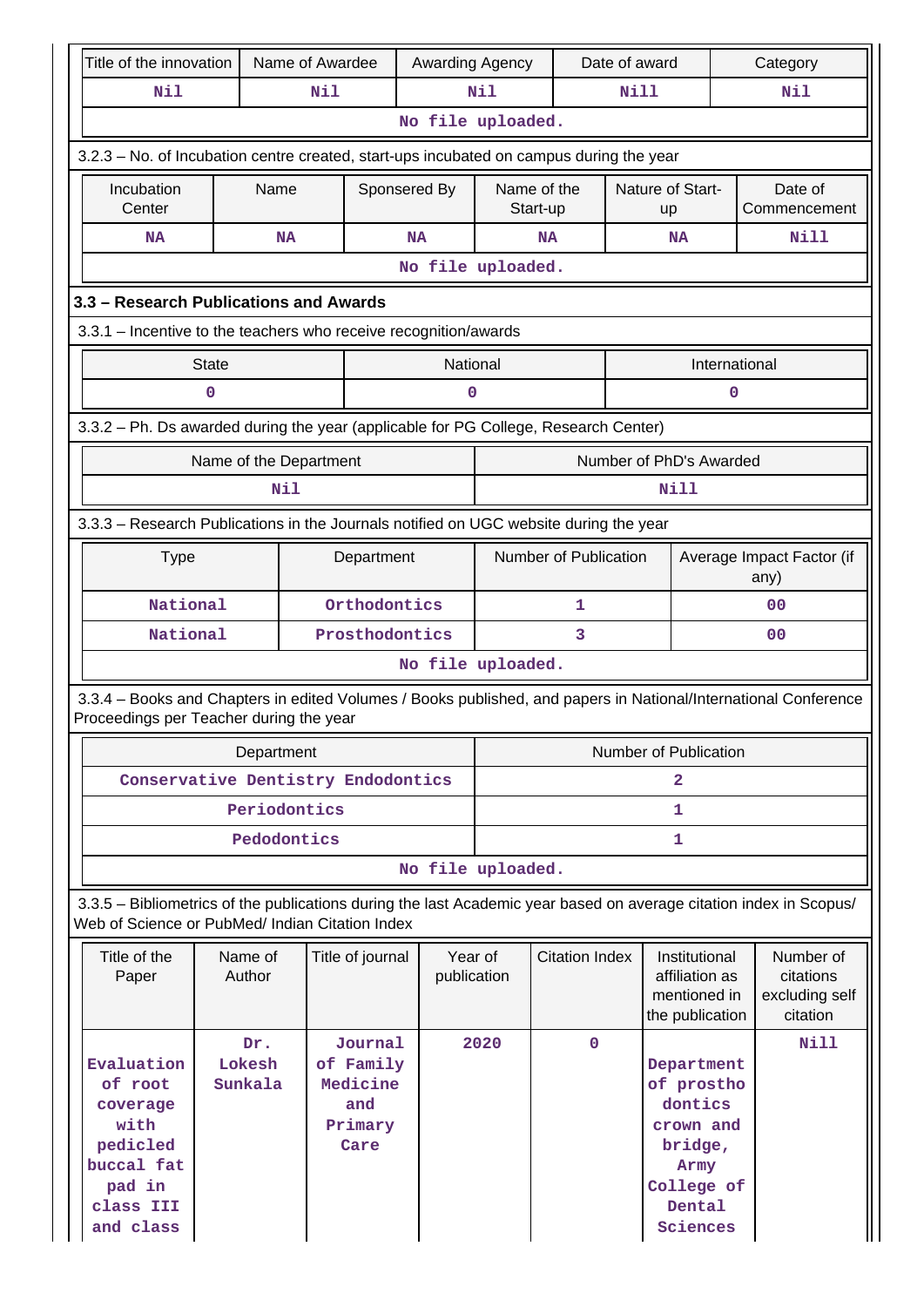| IV<br>gingival<br>recession<br>defects                                                                                                                                                                                                        |                                        |                                                            |      |                |                                                                                                         |                |
|-----------------------------------------------------------------------------------------------------------------------------------------------------------------------------------------------------------------------------------------------|----------------------------------------|------------------------------------------------------------|------|----------------|---------------------------------------------------------------------------------------------------------|----------------|
| Management<br>of short<br>clinical<br>crowns by<br>utilizing<br>horizontal<br>groove<br>retentive<br>technique<br>in crown/t<br>ooth or<br>both with<br>different<br>luting<br>cements-<br>an.<br>analysis<br><b>on</b><br>extracted<br>teeth | Dr. K.<br>V. Guru<br>Charan<br>Karthik | Journal<br>of Family<br>Medicine<br>and<br>Primary<br>Care | 2020 | $\mathbf 0$    | Department<br>of prostho<br>dontics<br>crown and<br>bridge,<br>Army<br>College of<br>Dental<br>Sciences | <b>Nill</b>    |
| Evaluation<br>of<br>esthetics<br>of incisor<br>position<br>in<br>relation<br>to<br>incisive<br>papilla to<br>replicate<br>in the<br>denture<br>prosthesis                                                                                     | Dr. K.<br>V. Guru<br>Charan<br>Karthik | Journal<br>of Family<br>Medicine<br>and<br>Primary<br>Care | 2020 | $\overline{2}$ | Department<br>of prostho<br>dontics<br>crown and<br>bridge,<br>Army<br>College of<br>Dental<br>Sciences | 2 <sup>1</sup> |
| An<br>innovative<br>technique<br>using a st<br>ainless-<br>steel<br>double die<br>pin<br>retained<br>cheek<br>plumper in<br>complete<br>denture ae<br>sthetics:<br>a case<br>report                                                           | Dr. K.<br>V. Guru<br>Charan<br>Karthik | Cureus                                                     | 2019 | $\mathbf{0}$   | Prosthod<br>ontics,<br>Army<br>College of<br>Dental<br>Sciences                                         | <b>Nill</b>    |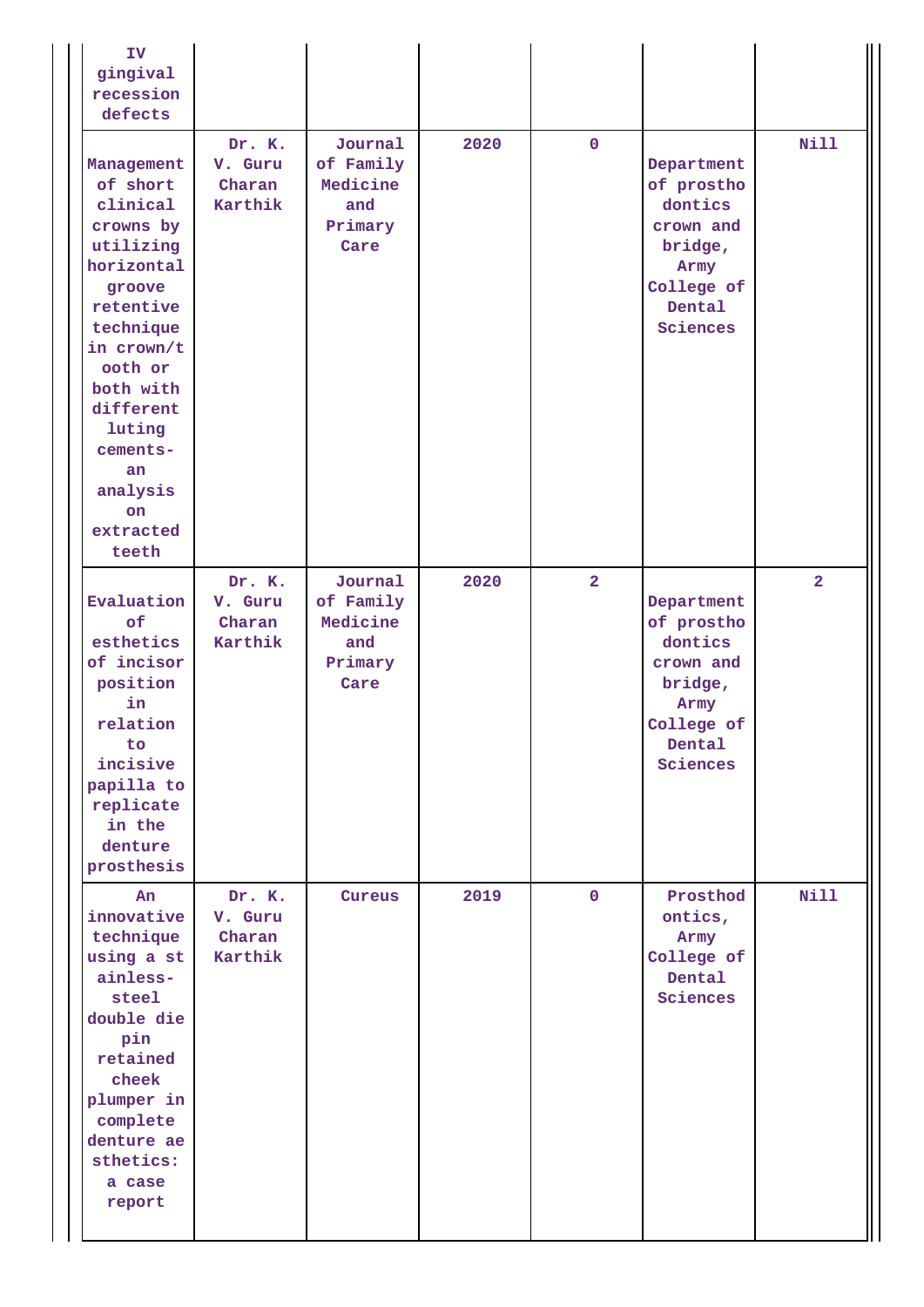| Assessment<br>of the Ant<br>imicrobial<br>efficacy<br>of hydroal<br>coholic<br>fruit<br>extract of<br>cranberry<br>against<br>Socransky<br>complexes<br>and predom<br>inant cari<br>ogenic,<br>mycotic<br>and<br>endodontic<br>climax com<br>munities<br>of the<br>oral<br>cavity: An<br>extensive<br>in-vitro<br>study | Dr Harsh<br>vardhan S<br>Jois                  | Journal<br>of Oral Ma<br>xillofacia<br>ı<br>Pathology | 2019 | $\mathbf{1}$ | Department<br>of Oral<br>Pathology,<br>Army<br>College of<br>Dental<br>Sciences                                    | $\mathbf{1}$ |
|-------------------------------------------------------------------------------------------------------------------------------------------------------------------------------------------------------------------------------------------------------------------------------------------------------------------------|------------------------------------------------|-------------------------------------------------------|------|--------------|--------------------------------------------------------------------------------------------------------------------|--------------|
| Evaluation<br>of alpha-a<br>drenomimet<br>ic agents<br>for<br>gingival r<br>etraction:<br>A<br>randomized<br>crossover<br>clinical<br>trial                                                                                                                                                                             | Dr.<br>Mamta<br>Kaushik -<br>Dr. Neha<br>mehra | Journal<br>of conserv<br>ative<br>dentistry           | 2019 | $\mathbf{1}$ | Department<br>of Conserv<br>ative<br>Dentistry<br>and Endodo<br>ntics,<br>Army<br>College of<br>Dental<br>Sciences | $\mathbf{1}$ |
| Position<br>statement<br>of IACDE<br>for<br>managing<br>dental<br>patients<br>during<br>COVID-19                                                                                                                                                                                                                        | Dr.<br>Mamta<br>Kaushik                        | Journal<br>of conserv<br>ative<br>dentistry           | 2020 | $\mathbf{0}$ | Department<br>of Conserv<br>ative<br>Dentistry<br>and Endodo<br>ntics,<br>Army<br>College of<br>Dental<br>Sciences | <b>Nill</b>  |
| Amelogen<br>esis<br>Imperfect<br>with Nephr<br>ocalcinosi<br>s: A Rare                                                                                                                                                                                                                                                  | Soujanya<br>Goud                               | Cureus                                                | 2019 | $\mathbf{0}$ | Department<br>of Conserv<br>ative<br>Dentistry<br>and Endodo                                                       | <b>Nill</b>  |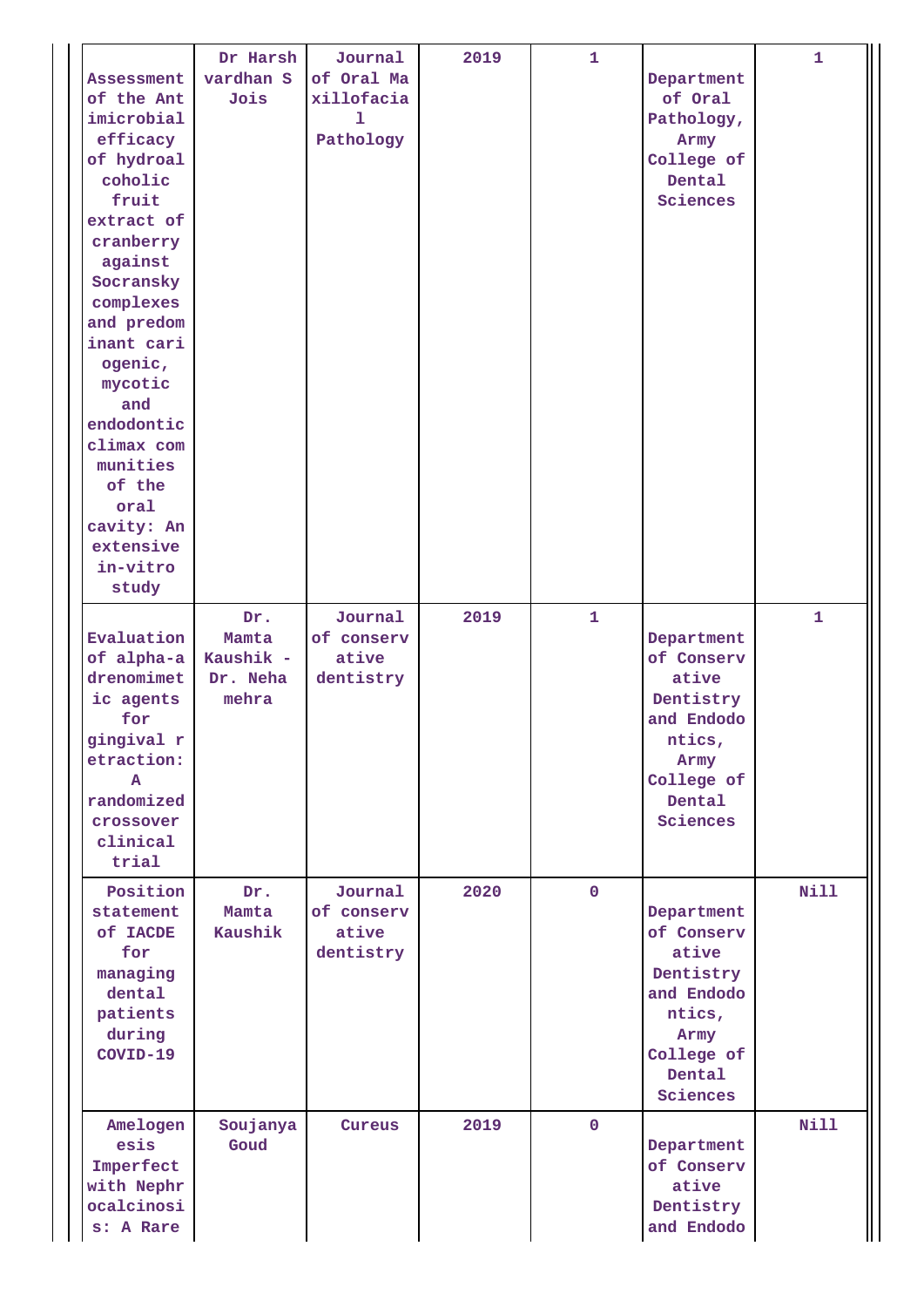| n in<br>Siblings.                                                                                                                                                                   |                                                                                                      |                       |                        |              | ntics,<br>Army<br>College of<br>Dental<br>Sciences                                                                 |                                                                    |  |  |
|-------------------------------------------------------------------------------------------------------------------------------------------------------------------------------------|------------------------------------------------------------------------------------------------------|-----------------------|------------------------|--------------|--------------------------------------------------------------------------------------------------------------------|--------------------------------------------------------------------|--|--|
| <b>Extensive</b><br>external<br>localized<br>idiopathic<br>root<br>resorption<br>$- An$<br>unusual<br>case<br>report.                                                               | Soujanya<br>Е                                                                                        | J.<br>Conserv<br>Dent | 2020                   | $\mathbf 0$  | Department<br>of Conserv<br>ative<br>Dentistry<br>and Endodo<br>ntics,<br>Army<br>College of<br>Dental<br>Sciences | <b>Nill</b>                                                        |  |  |
| Salvaging<br>the Lost<br>Pink<br>Triangle:<br>A Case<br>Series of<br>Papilla Re<br>constructi<br>on                                                                                 | Anahitha<br>Punj                                                                                     | Case Rep<br>Dent.     | 2020                   | $\mathbf 0$  | Department<br>of Periodo<br>ntics,<br>Army<br>College of<br>Dental<br>Sciences                                     | <b>Nill</b>                                                        |  |  |
|                                                                                                                                                                                     |                                                                                                      |                       | View File              |              |                                                                                                                    |                                                                    |  |  |
|                                                                                                                                                                                     | 3.3.6 - h-Index of the Institutional Publications during the year. (based on Scopus/ Web of science) |                       |                        |              |                                                                                                                    |                                                                    |  |  |
|                                                                                                                                                                                     |                                                                                                      |                       |                        |              |                                                                                                                    |                                                                    |  |  |
| Title of the<br>Paper                                                                                                                                                               | Name of<br>Author                                                                                    | Title of journal      | Year of<br>publication | h-index      | Number of<br>citations<br>excluding self<br>citation                                                               | Institutional<br>affiliation as<br>mentioned in<br>the publication |  |  |
| An<br>innovative<br>technique<br>using a st<br>ainless-<br>steel<br>double die<br>pin<br>retained<br>cheek<br>plumper in<br>complete<br>denture ae<br>sthetics:<br>a case<br>report | Dr. K.<br>V. Guru<br>Charan<br>Karthik                                                               | Cureus                | 2019                   | $\mathbf{1}$ | <b>Nill</b>                                                                                                        | Prosthod<br>ontics,<br>Army<br>College of<br>Dental<br>Sciences    |  |  |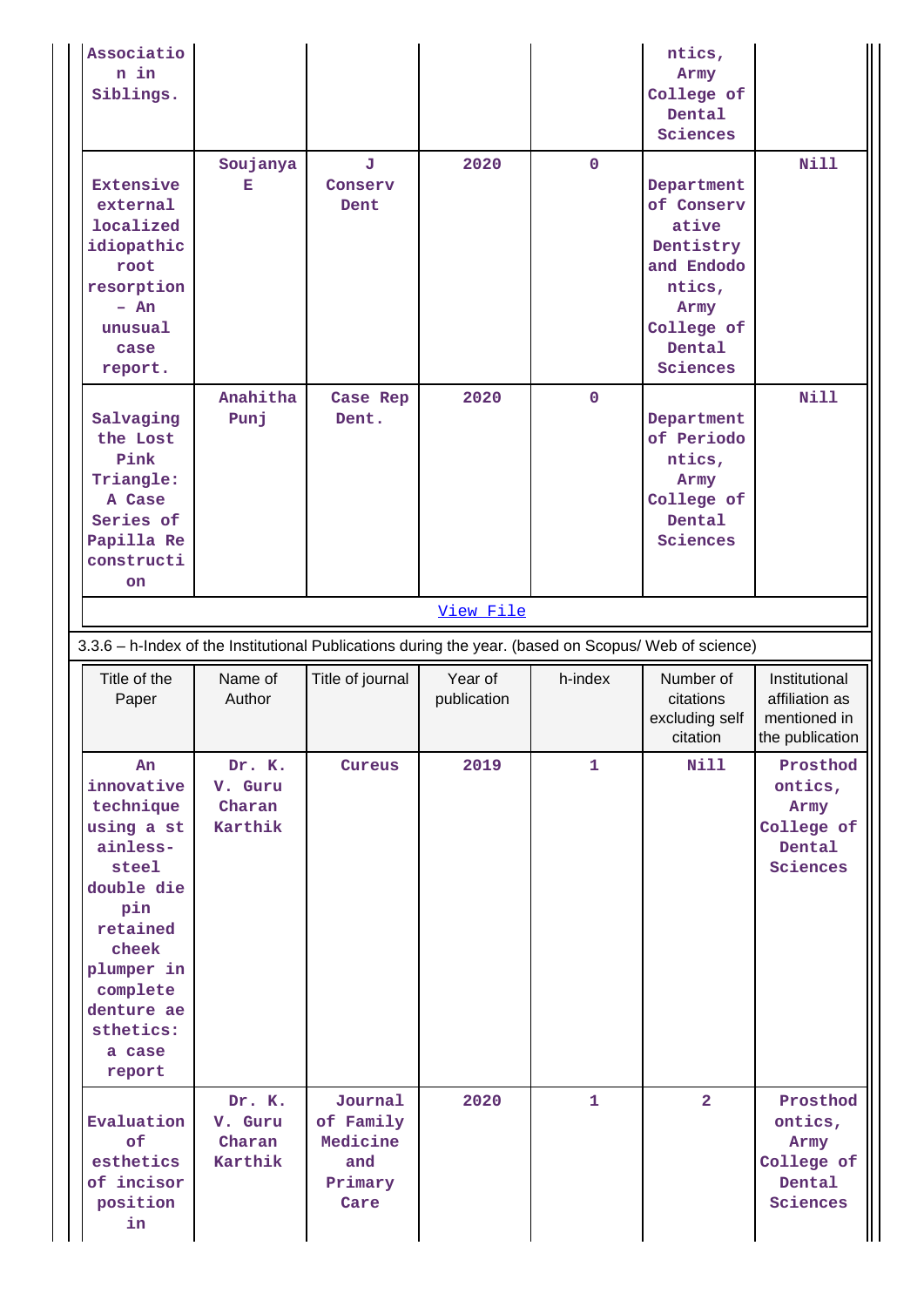| relation<br>to<br>incisive<br>papilla to<br>replicate<br>in the<br>denture<br>prosthesis                                                                                                                                              |                                                            |                                                            |      |              |              |                                                                                                         |
|---------------------------------------------------------------------------------------------------------------------------------------------------------------------------------------------------------------------------------------|------------------------------------------------------------|------------------------------------------------------------|------|--------------|--------------|---------------------------------------------------------------------------------------------------------|
| Management<br>of short<br>clinical<br>crowns by<br>utilizing<br>horizontal<br>groove<br>retentive<br>technique<br>in crown/t<br>ooth or<br>both with<br>different<br>luting<br>cements-<br>an<br>analysis<br>on<br>extracted<br>teeth | Dr. K.<br>V. Guru<br>Charan<br>Karthik                     | Journal<br>of Family<br>Medicine<br>and<br>Primary<br>Care | 2020 | $\mathbf{1}$ | Nill         | Department<br>of prostho<br>dontics<br>crown and<br>bridge,<br>Army<br>College of<br>Dental<br>Sciences |
| Evaluation<br>of root<br>coverage<br>with<br>pedicled<br>buccal fat<br>pad in<br>class III<br>and class<br>IV<br>gingival<br>recession<br>defects                                                                                     | Dr.<br>Lokesh<br>Sunkala -<br>Dr. Gajula<br>Venu<br>Madhav | Journal<br>of Family<br>Medicine<br>and<br>Primary<br>Care | 2020 | Nill         | <b>Nill</b>  | Department<br>of prostho<br>dontics<br>crown and<br>bridge,<br>Army<br>College of<br>Dental<br>Sciences |
| Assessment<br>of the Ant<br>imicrobial<br>efficacy<br>of hydroal<br>coholic<br>fruit<br>extract of<br>cranberry<br>against<br>Socransky<br>complexes<br>and predom                                                                    | Dr Harsh<br>vardhan S<br>Jois                              | Journal<br>of Oral Ma<br>xillofacia<br>ı<br>Pathology      | 2019 | Nill         | $\mathbf{1}$ | Department<br>of Oral<br>Pathology,<br>Army<br>College of<br>Dental<br>Sciences                         |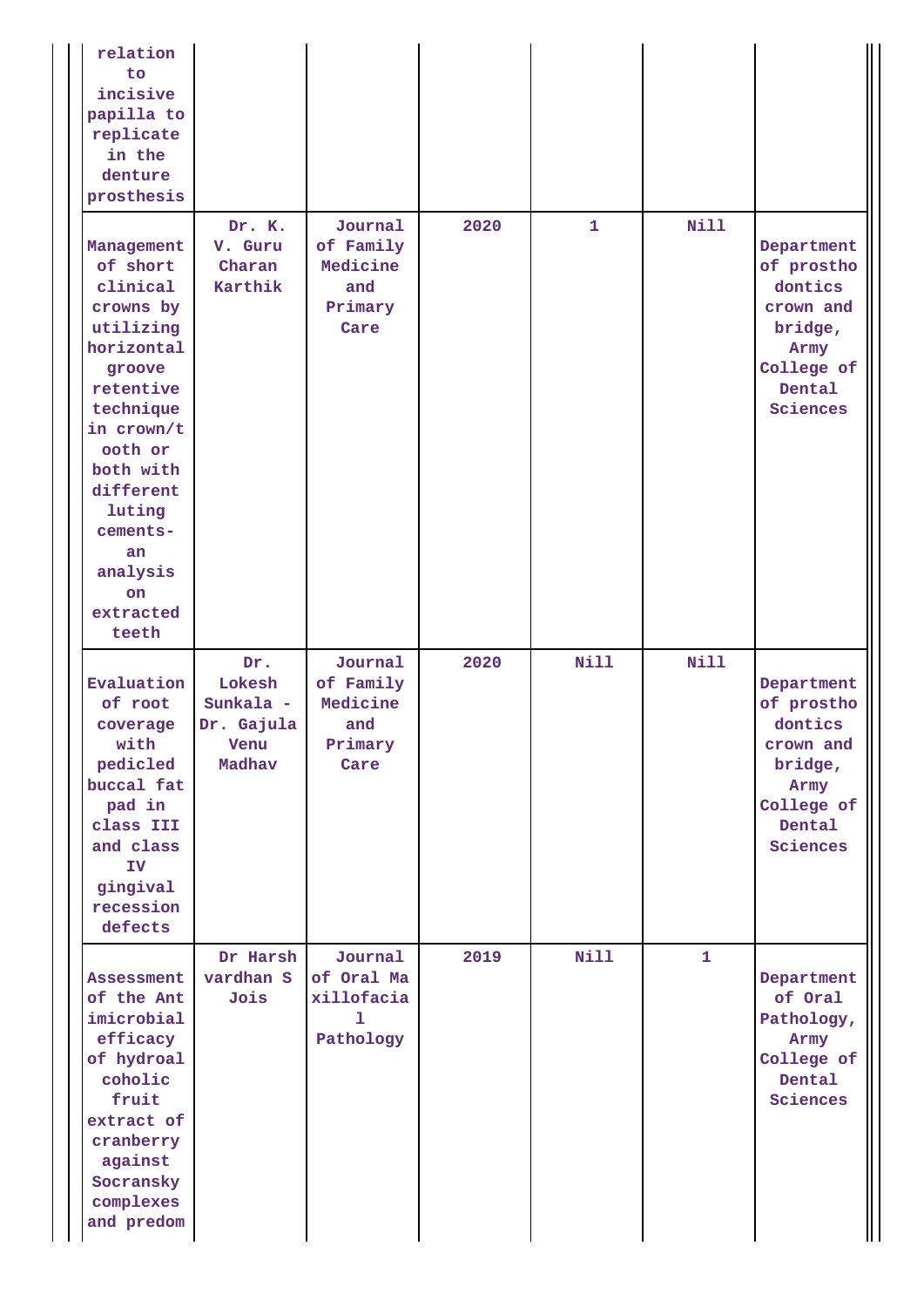| inant cari<br>ogenic,<br>mycotic<br>and<br>endodontic<br>climax com<br>munities<br>of the<br>oral<br>cavity: An<br>extensive<br>in-vitro<br>study |                         |                                             |      |                |              |                                                                                                                    |
|---------------------------------------------------------------------------------------------------------------------------------------------------|-------------------------|---------------------------------------------|------|----------------|--------------|--------------------------------------------------------------------------------------------------------------------|
| Evaluation<br>of alpha-a<br>drenomimet<br>ic agents<br>for<br>gingival r<br>etraction:<br>A<br>randomized<br>crossover<br>clinical<br>trial       | Dr.<br>Mamta<br>Kaushik | Journal<br>of conserv<br>ative<br>dentistry | 2019 | 8              | $\mathbf{1}$ | Department<br>of Conserv<br>ative<br>Dentistry<br>and Endodo<br>ntics,<br>Army<br>College of<br>Dental<br>Sciences |
| Evaluation<br>of alpha-a<br>drenomimet<br>ic agents<br>for<br>gingival r<br>etraction:<br>A<br>randomized<br>crossover<br>clinical<br>trial       | Dr Neha<br>Mehra        | Journal<br>of conserv<br>ative<br>dentistry | 2019 | 6              | $\mathbf{1}$ | Department<br>of Conserv<br>ative<br>Dentistry<br>and Endodo<br>ntics,<br>Army<br>College of<br>Dental<br>Sciences |
| Position<br>statement<br>of IACDE<br>for<br>managing<br>dental<br>patients<br>during<br>COVID-19                                                  | Dr.<br>Mamta<br>Kaushik | Journal<br>of conserv<br>ative<br>dentistry | 2020 | 8              | <b>Nill</b>  | Department<br>of Conserv<br>ative<br>Dentistry<br>and Endodo<br>ntics,<br>Army<br>College of<br>Dental<br>Sciences |
| Amelogen<br>esis<br>Imperfect<br>with Nephr<br>ocalcinosi<br>s: A Rare                                                                            | Soujanya<br>Goud        | Cureus                                      | 2019 | $\overline{7}$ | <b>Nill</b>  | Department<br>of Conserv<br>ative<br>Dentistry<br>and Endodo                                                       |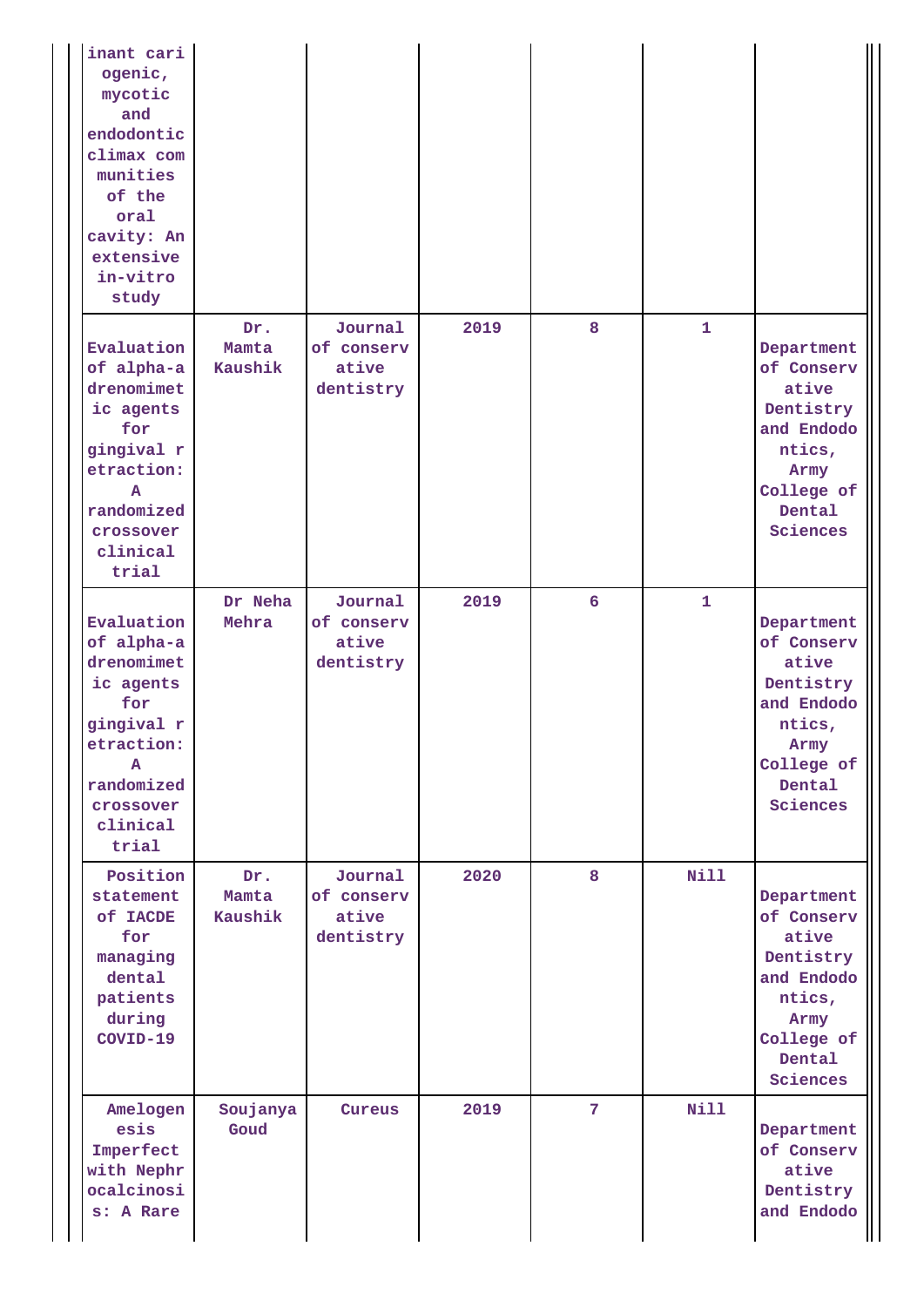| Associatio<br>n in<br>Siblings.                                                                                                                                                                                    |               |                                                         |                                                                          |                   |                                                          |                                 |                         |                                                          | ntics,<br>Army<br>College of<br>Dental<br>Sciences                                                                 |  |  |
|--------------------------------------------------------------------------------------------------------------------------------------------------------------------------------------------------------------------|---------------|---------------------------------------------------------|--------------------------------------------------------------------------|-------------------|----------------------------------------------------------|---------------------------------|-------------------------|----------------------------------------------------------|--------------------------------------------------------------------------------------------------------------------|--|--|
| <b>Extensive</b><br>external<br>localized<br>idiopathic<br>root<br>resorption<br>- An<br>unusual<br>case<br>report.                                                                                                | Soujanya<br>Е |                                                         | J<br>Conserv<br>Dent                                                     |                   | 2020                                                     | 7                               | <b>Nill</b>             |                                                          | Department<br>of Conserv<br>ative<br>Dentistry<br>and Endodo<br>ntics,<br>Army<br>College of<br>Dental<br>Sciences |  |  |
|                                                                                                                                                                                                                    |               |                                                         |                                                                          |                   | View File                                                |                                 |                         |                                                          |                                                                                                                    |  |  |
| 3.3.7 - Faculty participation in Seminars/Conferences and Symposia during the year:                                                                                                                                |               |                                                         |                                                                          |                   |                                                          |                                 |                         |                                                          |                                                                                                                    |  |  |
| Number of Faculty                                                                                                                                                                                                  |               | International                                           |                                                                          | National          |                                                          | <b>State</b>                    |                         |                                                          | Local                                                                                                              |  |  |
| Attended/Semi<br>nars/Workshops                                                                                                                                                                                    |               | 1                                                       |                                                                          |                   | 14                                                       | 18                              |                         |                                                          | 48                                                                                                                 |  |  |
| Presented<br>papers                                                                                                                                                                                                |               | <b>Nill</b>                                             |                                                                          |                   | 1                                                        |                                 | $\overline{\mathbf{2}}$ |                                                          | <b>Nill</b>                                                                                                        |  |  |
| persons                                                                                                                                                                                                            | Resource      |                                                         | <b>Nill</b>                                                              |                   |                                                          | $\overline{\mathbf{2}}$<br>Nill |                         |                                                          | <b>Nill</b>                                                                                                        |  |  |
|                                                                                                                                                                                                                    |               |                                                         |                                                                          | No file uploaded. |                                                          |                                 |                         |                                                          |                                                                                                                    |  |  |
| 3.4 - Extension Activities                                                                                                                                                                                         |               |                                                         |                                                                          |                   |                                                          |                                 |                         |                                                          |                                                                                                                    |  |  |
| 3.4.1 – Number of extension and outreach programmes conducted in collaboration with industry, community and<br>Non- Government Organisations through NSS/NCC/Red cross/Youth Red Cross (YRC) etc., during the year |               |                                                         |                                                                          |                   |                                                          |                                 |                         |                                                          |                                                                                                                    |  |  |
| Title of the activities                                                                                                                                                                                            |               |                                                         | Organising unit/agency/<br>collaborating agency                          |                   | Number of teachers<br>participated in such<br>activities |                                 |                         | Number of students<br>participated in such<br>activities |                                                                                                                    |  |  |
| Oral Health<br>Screening camp                                                                                                                                                                                      |               |                                                         | CRPF Hospital,<br>Malkaram                                               |                   |                                                          | 3                               |                         |                                                          | 8                                                                                                                  |  |  |
| Oral Health<br>Screening camp                                                                                                                                                                                      |               |                                                         | Prtathibha model<br>school, Uppal in<br>collaboration with<br>Lions club |                   |                                                          | $\overline{2}$                  |                         |                                                          | 6                                                                                                                  |  |  |
| Oral Health<br>Screening camp                                                                                                                                                                                      |               |                                                         | Govt high<br>school, Mallapur in<br>collaboration with<br>Lions club     |                   |                                                          | 3                               |                         | 10                                                       |                                                                                                                    |  |  |
| Oral Health<br>Screening camp                                                                                                                                                                                      |               |                                                         | Geethanjali<br>college of<br>engineering and<br>technology,<br>Hyderabad |                   |                                                          | 4                               |                         |                                                          | 13                                                                                                                 |  |  |
| Oral Health<br>Screening camp                                                                                                                                                                                      |               | <b>ARMY Public</b><br>School, RK puram,<br>Secunderabad |                                                                          |                   | 4                                                        |                                 |                         | 15                                                       |                                                                                                                    |  |  |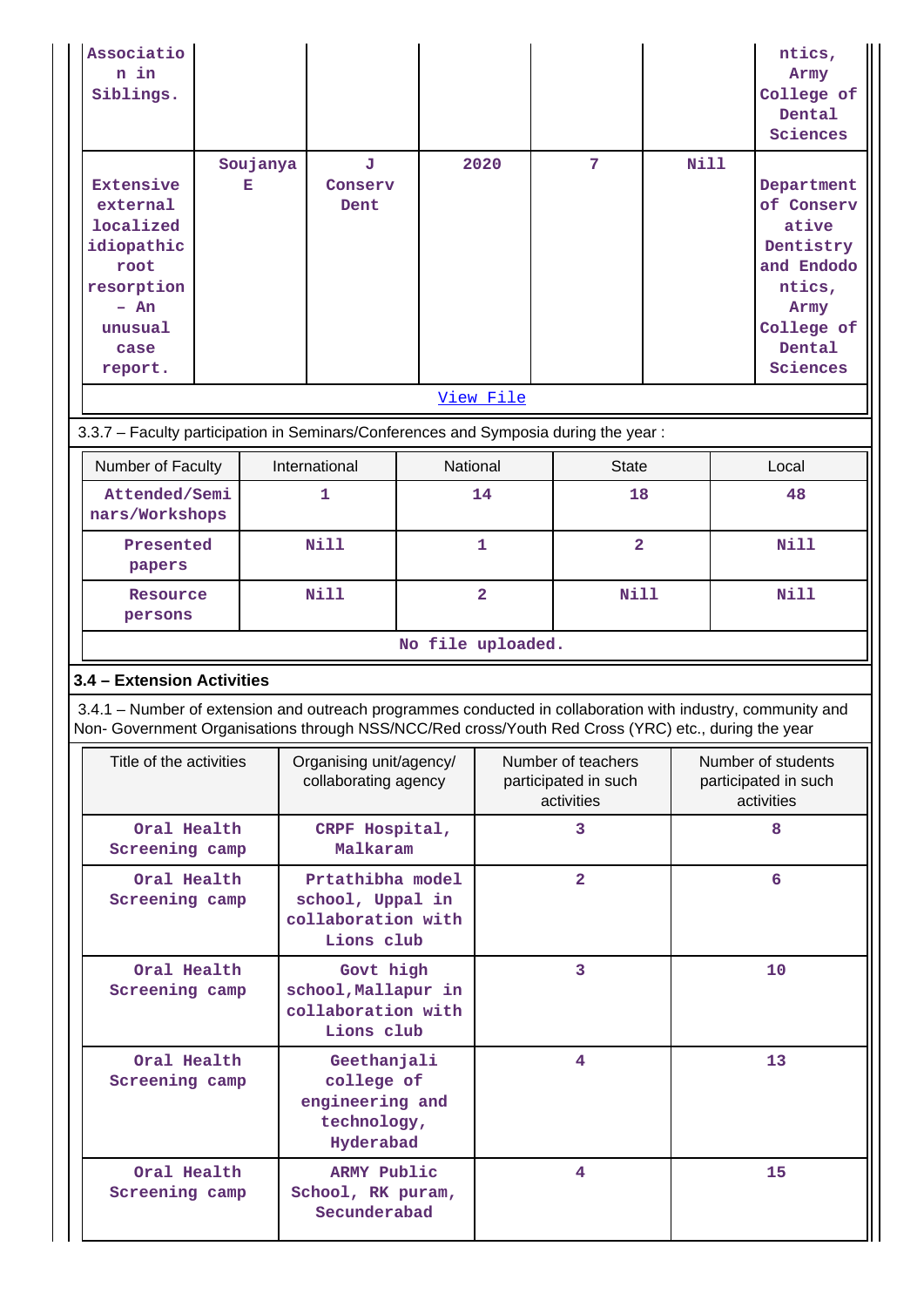| Oral Health<br>Screening camp | DRS International<br>School                                   | $\mathbf{z}$   |                   |  |  |  |  |
|-------------------------------|---------------------------------------------------------------|----------------|-------------------|--|--|--|--|
| Oral Health<br>Screening camp | Abhilasha -<br>School for Special<br><b>Health Care Needs</b> | $\overline{2}$ | 4                 |  |  |  |  |
| Oral Health<br>Screening camp | DRS International<br>school, Kompally                         | 4              | 15                |  |  |  |  |
| Oral Hygiene Day              | Oral -B and IDA<br>Deccan Branch                              | 6              | 46                |  |  |  |  |
| Oral Health<br>Screening camp | People's welfare<br>trust, Nirmalnagar,<br>Moulali            | 5              | $12 \overline{ }$ |  |  |  |  |
| View File                     |                                                               |                |                   |  |  |  |  |

 3.4.2 – Awards and recognition received for extension activities from Government and other recognized bodies during the year

| Name of the activity      | Award/Recognition | <b>Awarding Bodies</b> | Number of students<br><b>Benefited</b> |  |  |  |  |  |  |  |
|---------------------------|-------------------|------------------------|----------------------------------------|--|--|--|--|--|--|--|
| Nil<br>Nill<br>Nil<br>Nil |                   |                        |                                        |  |  |  |  |  |  |  |
| No file uploaded.         |                   |                        |                                        |  |  |  |  |  |  |  |

 3.4.3 – Students participating in extension activities with Government Organisations, Non-Government Organisations and programmes such as Swachh Bharat, Aids Awareness, Gender Issue, etc. during the year

| Name of the scheme                   | Organising unit/Agen<br>cy/collaborating<br>agency | Name of the activity                 | Number of teachers<br>participated in such<br>activites | Number of students<br>participated in such<br>activites |  |  |  |  |
|--------------------------------------|----------------------------------------------------|--------------------------------------|---------------------------------------------------------|---------------------------------------------------------|--|--|--|--|
| Haritha haram<br>programme           | <b>ACDS</b>                                        | Haritha haram<br>programme           | 40                                                      | 125                                                     |  |  |  |  |
| Fundamental<br>rights and<br>duties  | <b>ACDS</b>                                        | Fundamental<br>rights and<br>duties  | 26                                                      | 105                                                     |  |  |  |  |
| Communal<br>Harmony<br>Campaign week | <b>ACDS</b>                                        | Communal<br>Harmony<br>Campaign week | 38                                                      | 45                                                      |  |  |  |  |
| Gender<br>sensitization              | <b>ACDS</b>                                        | Gender<br>sensitization              | 15                                                      | 53                                                      |  |  |  |  |
| Vigilance<br>week                    | <b>ACDS</b>                                        | Vigilance<br>week                    | 35                                                      | 148                                                     |  |  |  |  |
| No file uploaded.                    |                                                    |                                      |                                                         |                                                         |  |  |  |  |

## **3.5 – Collaborations**

| 3.5.1 – Number of Collaborative activities for research, faculty exchange, student exchange during the year |                             |          |   |  |  |  |  |  |
|-------------------------------------------------------------------------------------------------------------|-----------------------------|----------|---|--|--|--|--|--|
| Nature of activity                                                                                          | Source of financial support | Duration |   |  |  |  |  |  |
| Observership of<br>PG students from<br>peer Institutions                                                    |                             | Self     | 5 |  |  |  |  |  |
| Observership of<br>PG student in peer<br>Institution                                                        |                             | self     |   |  |  |  |  |  |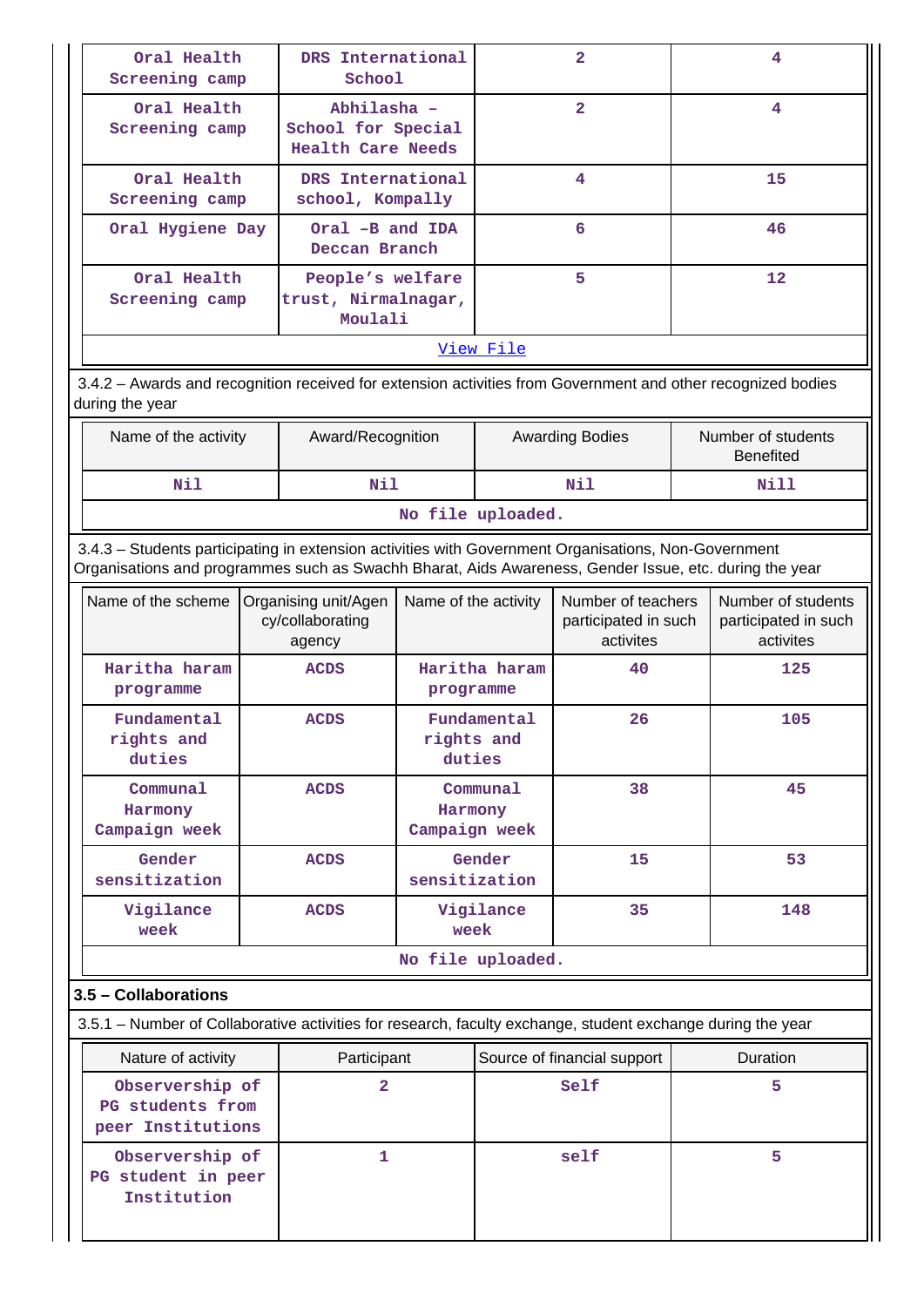| Observership of                   | self |  |
|-----------------------------------|------|--|
| PG student in peer<br>Institution |      |  |

**No file uploaded.**

 3.5.2 – Linkages with institutions/industries for internship, on-the- job training, project work, sharing of research facilities etc. during the year

| Nature of linkage    | Title of the<br>linkage | Name of the<br>partnering<br>institution/<br>industry<br>/research lab<br>with contact<br>details | <b>Duration From</b> | Duration To | Participant                        |  |  |  |
|----------------------|-------------------------|---------------------------------------------------------------------------------------------------|----------------------|-------------|------------------------------------|--|--|--|
| Research             | MoU                     | Prevest<br>Den Pro<br>Limited<br>Jammu                                                            | 23/07/2019           | 31/12/2021  | Sharing of<br>research<br>facility |  |  |  |
| Academic<br>activity | <b>MOU</b>              | ECHS,<br>Hyderabad                                                                                | 01/01/2019           | 11/07/2020  | Internship                         |  |  |  |
| Research             | <b>MOU</b>              | <b>ESIC</b><br>Medical<br>college,<br>Hyderabad                                                   | 01/01/2019           | 30/04/2021  | Internship                         |  |  |  |
| Research             | MoU                     | Department<br>of Biology<br>BITS Pilani,<br>Hyderabad                                             | 01/01/2019           | 12/12/2019  | Sharing of<br>research<br>facility |  |  |  |
| No file uploaded.    |                         |                                                                                                   |                      |             |                                    |  |  |  |

 3.5.3 – MoUs signed with institutions of national, international importance, other universities, industries, corporate houses etc. during the year

| 23/07/2019<br>15<br>Prevest Den Pro<br>To promote<br>Interdisciplinary<br>Limited Jammu<br>Research and impart<br>Skill Oriented<br>Training | Organisation | Date of MoU signed | Purpose/Activities | Number of<br>students/teachers<br>participated under MoUs |
|----------------------------------------------------------------------------------------------------------------------------------------------|--------------|--------------------|--------------------|-----------------------------------------------------------|
|                                                                                                                                              |              |                    |                    |                                                           |

**No file uploaded.**

## **CRITERION IV – INFRASTRUCTURE AND LEARNING RESOURCES**

## **4.1 – Physical Facilities**

4.1.1 – Budget allocation, excluding salary for infrastructure augmentation during the year

## Budget allocated for infrastructure augmentation <br>Budget utilized for infrastructure augmentation <br>Budget utilized for infrastructure development  **51.03 51.03**

 4.1.2 – Details of augmentation in infrastructure facilities during the year **Facilities Existing or Newly Added Existing or Newly Added** 

| Existing or Newly Added |
|-------------------------|
| Newly Added             |
|                         |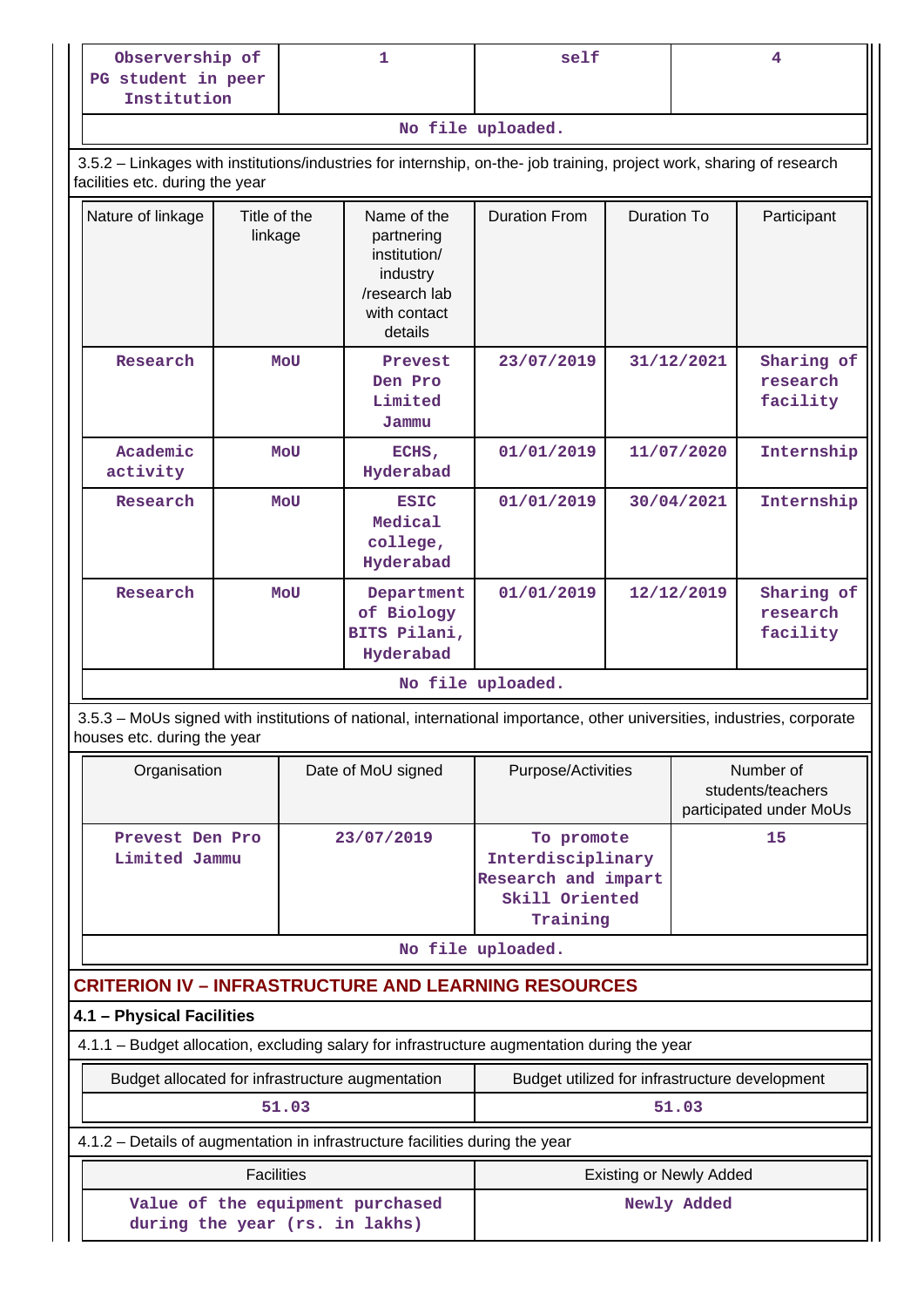| Number of important equipments<br>purchased (Greater than 1-0 lakh)<br>during the current year                                                                                                                                                          |                                                                                                                          | Newly Added          |               |                                             |                            |                     |       |             |                 |          |                       |         |               |
|---------------------------------------------------------------------------------------------------------------------------------------------------------------------------------------------------------------------------------------------------------|--------------------------------------------------------------------------------------------------------------------------|----------------------|---------------|---------------------------------------------|----------------------------|---------------------|-------|-------------|-----------------|----------|-----------------------|---------|---------------|
|                                                                                                                                                                                                                                                         |                                                                                                                          | Existing             |               |                                             |                            |                     |       |             |                 |          |                       |         |               |
|                                                                                                                                                                                                                                                         | Class rooms                                                                                                              |                      |               |                                             |                            |                     |       |             |                 | Existing |                       |         |               |
|                                                                                                                                                                                                                                                         |                                                                                                                          |                      | Laboratories  |                                             |                            |                     |       |             |                 | Existing |                       |         |               |
|                                                                                                                                                                                                                                                         |                                                                                                                          |                      | Seminar Halls |                                             |                            |                     |       |             |                 | Existing |                       |         |               |
|                                                                                                                                                                                                                                                         |                                                                                                                          |                      |               | Classrooms with LCD facilities              |                            |                     |       |             |                 | Existing |                       |         |               |
|                                                                                                                                                                                                                                                         |                                                                                                                          |                      |               | Seminar halls with ICT facilities           |                            |                     |       |             |                 | Existing |                       |         |               |
|                                                                                                                                                                                                                                                         |                                                                                                                          |                      |               |                                             |                            | View File           |       |             |                 |          |                       |         |               |
| 4.2 - Library as a Learning Resource                                                                                                                                                                                                                    |                                                                                                                          |                      |               |                                             |                            |                     |       |             |                 |          |                       |         |               |
| 4.2.1 - Library is automated {Integrated Library Management System (ILMS)}                                                                                                                                                                              |                                                                                                                          |                      |               |                                             |                            |                     |       |             |                 |          |                       |         |               |
| Name of the ILMS<br>software                                                                                                                                                                                                                            |                                                                                                                          |                      |               | Nature of automation (fully<br>or patially) |                            |                     |       | Version     |                 |          | Year of automation    |         |               |
| Libsys                                                                                                                                                                                                                                                  |                                                                                                                          |                      |               | Partially                                   |                            |                     |       | 2013        |                 |          |                       | 2013    |               |
| 4.2.2 - Library Services                                                                                                                                                                                                                                |                                                                                                                          |                      |               |                                             |                            |                     |       |             |                 |          |                       |         |               |
| Library<br>Service Type                                                                                                                                                                                                                                 |                                                                                                                          |                      | Existing      |                                             |                            | Newly Added         |       |             |                 |          | Total                 |         |               |
| Text<br><b>Books</b>                                                                                                                                                                                                                                    |                                                                                                                          | 2796                 |               | 1488018                                     |                            | 46114<br>47         |       |             | 2843            |          |                       | 1534132 |               |
| Reference<br><b>Books</b>                                                                                                                                                                                                                               |                                                                                                                          | 12<br>517<br>2378050 |               |                                             |                            |                     | 50711 |             | 529             |          |                       | 2428761 |               |
| e-Books                                                                                                                                                                                                                                                 |                                                                                                                          | 48                   |               | Nill                                        |                            | $22 \overline{)}$   |       | N11         | 70              |          |                       |         | Nill          |
| Journals                                                                                                                                                                                                                                                |                                                                                                                          | 33                   |               | 1545435                                     |                            | 38                  |       | 1564503     | 71              |          |                       |         | 3109938       |
| CD &<br>Video                                                                                                                                                                                                                                           |                                                                                                                          | 20                   |               | <b>Nill</b>                                 |                            | 20                  |       | <b>Nill</b> |                 | 40       |                       |         | Nill          |
| $e-$<br>Journals                                                                                                                                                                                                                                        |                                                                                                                          | 392                  |               | Nill                                        |                            | 228                 |       | Nill        |                 | 620      |                       |         | <b>Nill</b>   |
| Weeding<br>(hard &<br>soft)                                                                                                                                                                                                                             |                                                                                                                          | 31                   |               | 89530                                       |                            | <b>Nill</b>         |       | <b>Nill</b> |                 | 31       |                       |         | 89530         |
|                                                                                                                                                                                                                                                         |                                                                                                                          |                      |               |                                             | No file uploaded.          |                     |       |             |                 |          |                       |         |               |
| 4.2.3 - E-content developed by teachers such as: e-PG- Pathshala, CEC (under e-PG- Pathshala CEC (Under<br>Graduate) SWAYAM other MOOCs platform NPTEL/NMEICT/any other Government initiatives & institutional<br>(Learning Management System (LMS) etc |                                                                                                                          |                      |               |                                             |                            |                     |       |             |                 |          |                       |         |               |
|                                                                                                                                                                                                                                                         | Name of the Teacher<br>Name of the Module<br>Platform on which module<br>Date of launching e-<br>is developed<br>content |                      |               |                                             |                            |                     |       |             |                 |          |                       |         |               |
| Nil<br>Nil<br>Nil<br><b>Nill</b>                                                                                                                                                                                                                        |                                                                                                                          |                      |               |                                             |                            |                     |       |             |                 |          |                       |         |               |
|                                                                                                                                                                                                                                                         | No file uploaded.                                                                                                        |                      |               |                                             |                            |                     |       |             |                 |          |                       |         |               |
| 4.3 - IT Infrastructure                                                                                                                                                                                                                                 |                                                                                                                          |                      |               |                                             |                            |                     |       |             |                 |          |                       |         |               |
| 4.3.1 - Technology Upgradation (overall)                                                                                                                                                                                                                |                                                                                                                          |                      |               |                                             |                            |                     |       |             |                 |          |                       |         |               |
| <b>Type</b>                                                                                                                                                                                                                                             | <b>Total Co</b><br>mputers                                                                                               | Computer<br>Lab      |               | Internet                                    | <b>Browsing</b><br>centers | Computer<br>Centers |       | Office      | Departme<br>nts |          | Available<br>Bandwidt |         | <b>Others</b> |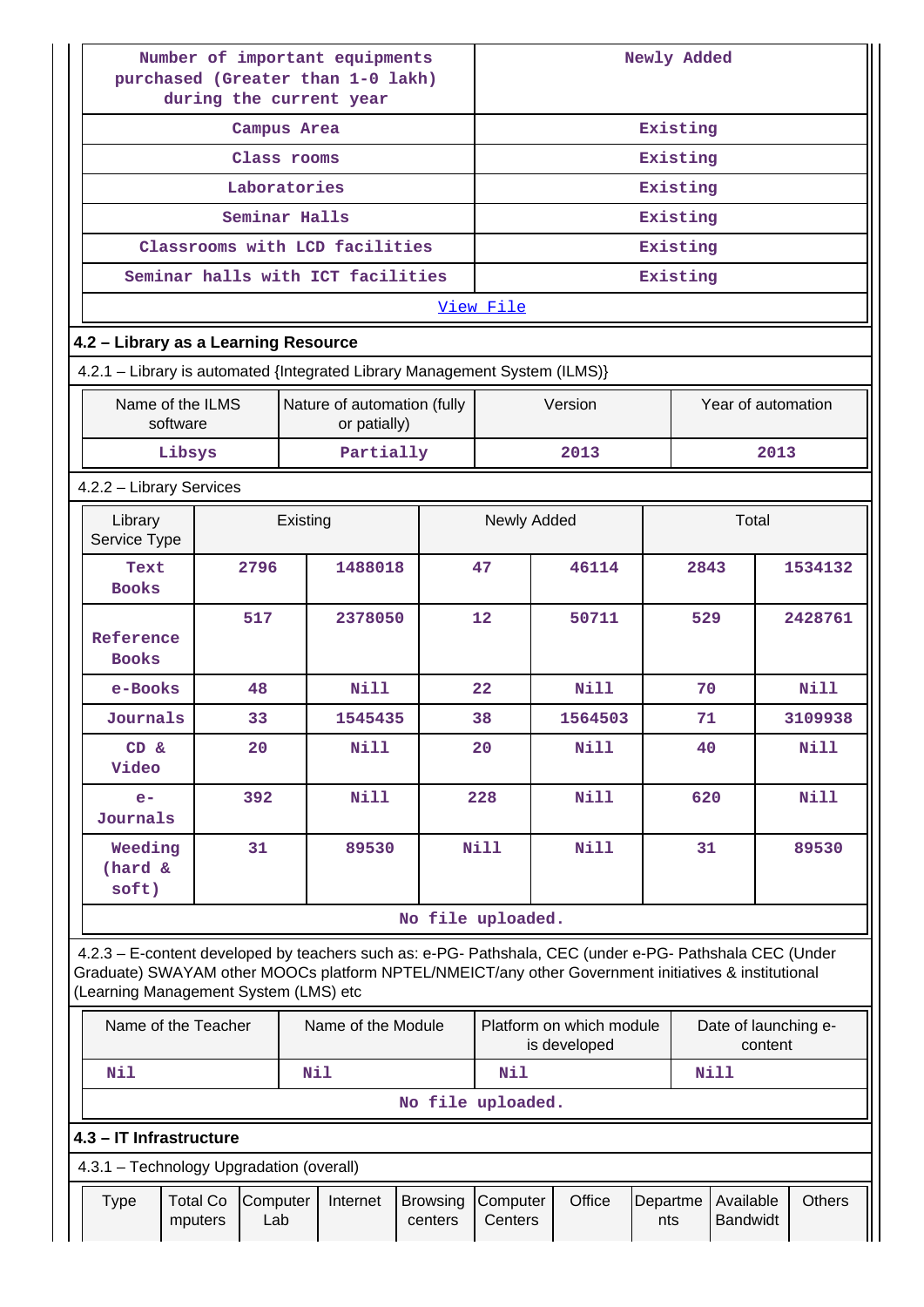| h (MBPS/<br>GBPS)                                                                                                                                                                                                                                                                                                                                                                                                                                                                                                                                                                                                                                                                                                                                                                                                                                                                                                                                                                                                                                                                                                                                                                                                                                                                                                                                                                                                                                                                                                                                                                                                                                                                                                                                                                                                                                                                                                                                                                                                                                                                                                                                                                                                                                                                                        |                                                                                                                         |              |                                                                  |   |              |                                           |     |                                                                                                                                                                                                                                  |              |  |  |
|----------------------------------------------------------------------------------------------------------------------------------------------------------------------------------------------------------------------------------------------------------------------------------------------------------------------------------------------------------------------------------------------------------------------------------------------------------------------------------------------------------------------------------------------------------------------------------------------------------------------------------------------------------------------------------------------------------------------------------------------------------------------------------------------------------------------------------------------------------------------------------------------------------------------------------------------------------------------------------------------------------------------------------------------------------------------------------------------------------------------------------------------------------------------------------------------------------------------------------------------------------------------------------------------------------------------------------------------------------------------------------------------------------------------------------------------------------------------------------------------------------------------------------------------------------------------------------------------------------------------------------------------------------------------------------------------------------------------------------------------------------------------------------------------------------------------------------------------------------------------------------------------------------------------------------------------------------------------------------------------------------------------------------------------------------------------------------------------------------------------------------------------------------------------------------------------------------------------------------------------------------------------------------------------------------|-------------------------------------------------------------------------------------------------------------------------|--------------|------------------------------------------------------------------|---|--------------|-------------------------------------------|-----|----------------------------------------------------------------------------------------------------------------------------------------------------------------------------------------------------------------------------------|--------------|--|--|
| Existin<br>g                                                                                                                                                                                                                                                                                                                                                                                                                                                                                                                                                                                                                                                                                                                                                                                                                                                                                                                                                                                                                                                                                                                                                                                                                                                                                                                                                                                                                                                                                                                                                                                                                                                                                                                                                                                                                                                                                                                                                                                                                                                                                                                                                                                                                                                                                             | 22                                                                                                                      | $\Omega$     | 22                                                               | 1 | $\mathbf{1}$ | 4                                         | 16  | 80                                                                                                                                                                                                                               | 0            |  |  |
| Added                                                                                                                                                                                                                                                                                                                                                                                                                                                                                                                                                                                                                                                                                                                                                                                                                                                                                                                                                                                                                                                                                                                                                                                                                                                                                                                                                                                                                                                                                                                                                                                                                                                                                                                                                                                                                                                                                                                                                                                                                                                                                                                                                                                                                                                                                                    | $\mathbf{0}$                                                                                                            | $\mathbf{0}$ | $\mathbf{0}$                                                     | 0 | 0            | $\mathbf{0}$                              | 0   | 100                                                                                                                                                                                                                              | $\mathbf{0}$ |  |  |
| Total                                                                                                                                                                                                                                                                                                                                                                                                                                                                                                                                                                                                                                                                                                                                                                                                                                                                                                                                                                                                                                                                                                                                                                                                                                                                                                                                                                                                                                                                                                                                                                                                                                                                                                                                                                                                                                                                                                                                                                                                                                                                                                                                                                                                                                                                                                    | 22                                                                                                                      | $\mathbf 0$  | 22                                                               | 1 | 1            | 4                                         | 16  | 180                                                                                                                                                                                                                              | 0            |  |  |
|                                                                                                                                                                                                                                                                                                                                                                                                                                                                                                                                                                                                                                                                                                                                                                                                                                                                                                                                                                                                                                                                                                                                                                                                                                                                                                                                                                                                                                                                                                                                                                                                                                                                                                                                                                                                                                                                                                                                                                                                                                                                                                                                                                                                                                                                                                          | 4.3.2 – Bandwidth available of internet connection in the Institution (Leased line)                                     |              |                                                                  |   |              |                                           |     |                                                                                                                                                                                                                                  |              |  |  |
| 180 MBPS/ GBPS                                                                                                                                                                                                                                                                                                                                                                                                                                                                                                                                                                                                                                                                                                                                                                                                                                                                                                                                                                                                                                                                                                                                                                                                                                                                                                                                                                                                                                                                                                                                                                                                                                                                                                                                                                                                                                                                                                                                                                                                                                                                                                                                                                                                                                                                                           |                                                                                                                         |              |                                                                  |   |              |                                           |     |                                                                                                                                                                                                                                  |              |  |  |
| 4.3.3 - Facility for e-content                                                                                                                                                                                                                                                                                                                                                                                                                                                                                                                                                                                                                                                                                                                                                                                                                                                                                                                                                                                                                                                                                                                                                                                                                                                                                                                                                                                                                                                                                                                                                                                                                                                                                                                                                                                                                                                                                                                                                                                                                                                                                                                                                                                                                                                                           |                                                                                                                         |              |                                                                  |   |              |                                           |     |                                                                                                                                                                                                                                  |              |  |  |
|                                                                                                                                                                                                                                                                                                                                                                                                                                                                                                                                                                                                                                                                                                                                                                                                                                                                                                                                                                                                                                                                                                                                                                                                                                                                                                                                                                                                                                                                                                                                                                                                                                                                                                                                                                                                                                                                                                                                                                                                                                                                                                                                                                                                                                                                                                          | Name of the e-content development facility<br>Provide the link of the videos and media centre and<br>recording facility |              |                                                                  |   |              |                                           |     |                                                                                                                                                                                                                                  |              |  |  |
|                                                                                                                                                                                                                                                                                                                                                                                                                                                                                                                                                                                                                                                                                                                                                                                                                                                                                                                                                                                                                                                                                                                                                                                                                                                                                                                                                                                                                                                                                                                                                                                                                                                                                                                                                                                                                                                                                                                                                                                                                                                                                                                                                                                                                                                                                                          |                                                                                                                         | Nil          |                                                                  |   |              |                                           | Nil |                                                                                                                                                                                                                                  |              |  |  |
|                                                                                                                                                                                                                                                                                                                                                                                                                                                                                                                                                                                                                                                                                                                                                                                                                                                                                                                                                                                                                                                                                                                                                                                                                                                                                                                                                                                                                                                                                                                                                                                                                                                                                                                                                                                                                                                                                                                                                                                                                                                                                                                                                                                                                                                                                                          | 4.4 - Maintenance of Campus Infrastructure                                                                              |              |                                                                  |   |              |                                           |     |                                                                                                                                                                                                                                  |              |  |  |
|                                                                                                                                                                                                                                                                                                                                                                                                                                                                                                                                                                                                                                                                                                                                                                                                                                                                                                                                                                                                                                                                                                                                                                                                                                                                                                                                                                                                                                                                                                                                                                                                                                                                                                                                                                                                                                                                                                                                                                                                                                                                                                                                                                                                                                                                                                          | component, during the year                                                                                              |              |                                                                  |   |              |                                           |     | 4.4.1 – Expenditure incurred on maintenance of physical facilities and academic support facilities, excluding salary                                                                                                             |              |  |  |
|                                                                                                                                                                                                                                                                                                                                                                                                                                                                                                                                                                                                                                                                                                                                                                                                                                                                                                                                                                                                                                                                                                                                                                                                                                                                                                                                                                                                                                                                                                                                                                                                                                                                                                                                                                                                                                                                                                                                                                                                                                                                                                                                                                                                                                                                                                          | Assigned Budget on<br>academic facilities                                                                               |              | Expenditure incurred on<br>maintenance of academic<br>facilities |   |              | Assigned budget on<br>physical facilities |     | Expenditure incurredon<br>maintenance of physical<br>facilites                                                                                                                                                                   |              |  |  |
|                                                                                                                                                                                                                                                                                                                                                                                                                                                                                                                                                                                                                                                                                                                                                                                                                                                                                                                                                                                                                                                                                                                                                                                                                                                                                                                                                                                                                                                                                                                                                                                                                                                                                                                                                                                                                                                                                                                                                                                                                                                                                                                                                                                                                                                                                                          | 0                                                                                                                       |              | 10400000                                                         |   |              | $\mathbf{0}$                              |     | 9207392                                                                                                                                                                                                                          |              |  |  |
| institutional Website, provide link)                                                                                                                                                                                                                                                                                                                                                                                                                                                                                                                                                                                                                                                                                                                                                                                                                                                                                                                                                                                                                                                                                                                                                                                                                                                                                                                                                                                                                                                                                                                                                                                                                                                                                                                                                                                                                                                                                                                                                                                                                                                                                                                                                                                                                                                                     |                                                                                                                         |              |                                                                  |   |              |                                           |     | 4.4.2 – Procedures and policies for maintaining and utilizing physical, academic and support facilities - laboratory,<br>library, sports complex, computers, classrooms etc. (maximum 500 words) (information to be available in |              |  |  |
| PROCEDURES AND POLICIES: CLASSROOMS/LECTURE HALLS: Academic facilities<br>include the availability of four lecture halls with smart boards, fully<br>equipped with AV equipment, along with associated accessories and a desktop<br>with internet. SEMINAR ROOMS: Every department has its own seminar room with AV<br>equipment along with the department library with relevant academic literature.<br>Maintenance of these facilities is also looked after by the maintenance<br>committee on the request of such service by the respective departments. For<br>Academic aid, we have In-house faculty available on all working days for any<br>kind of support the students might need. The staff is very affable along with<br>being knowledgeable, making it easy for students to approach them on any topic<br>of interest or for clarifications. LABORATORIES: All dental clinical<br>departments have laboratories (about 29 laboratories) for the benefit of both<br>students and patients. Our general pathology lab has various haematological and<br>screening tests available, which makes the working of our hospital more<br>efficient. It provides students with good exposure and practical experience in<br>performing necessary investigations. The maintenance is looked after by the<br>Central maintenance under the guidance of the heads of the department of<br>Pathology and Microbiology. LIBRARY: We have a 7400 Sq. Ft comprehensive<br>library it is well lit and has spacious seating facility for up to 130 students<br>and faculty at a time. We have a separate section for the post graduate<br>students as well as under-graduates and faculty. Our library has a collection<br>of international and national medical journals, along with a vast collection of<br>dental and medical books for the benefit of the students. A substantial<br>collection of general books and periodicals is also available. The library also<br>has desktops with internet and reprographic facility along with a photocopying<br>machine for the use of students. The procurement of books for the library is<br>done by the library committee and inviting quotations for the required books,<br>journals and periodicals. The maintenance of the library is looked after by the |                                                                                                                         |              |                                                                  |   |              |                                           |     |                                                                                                                                                                                                                                  |              |  |  |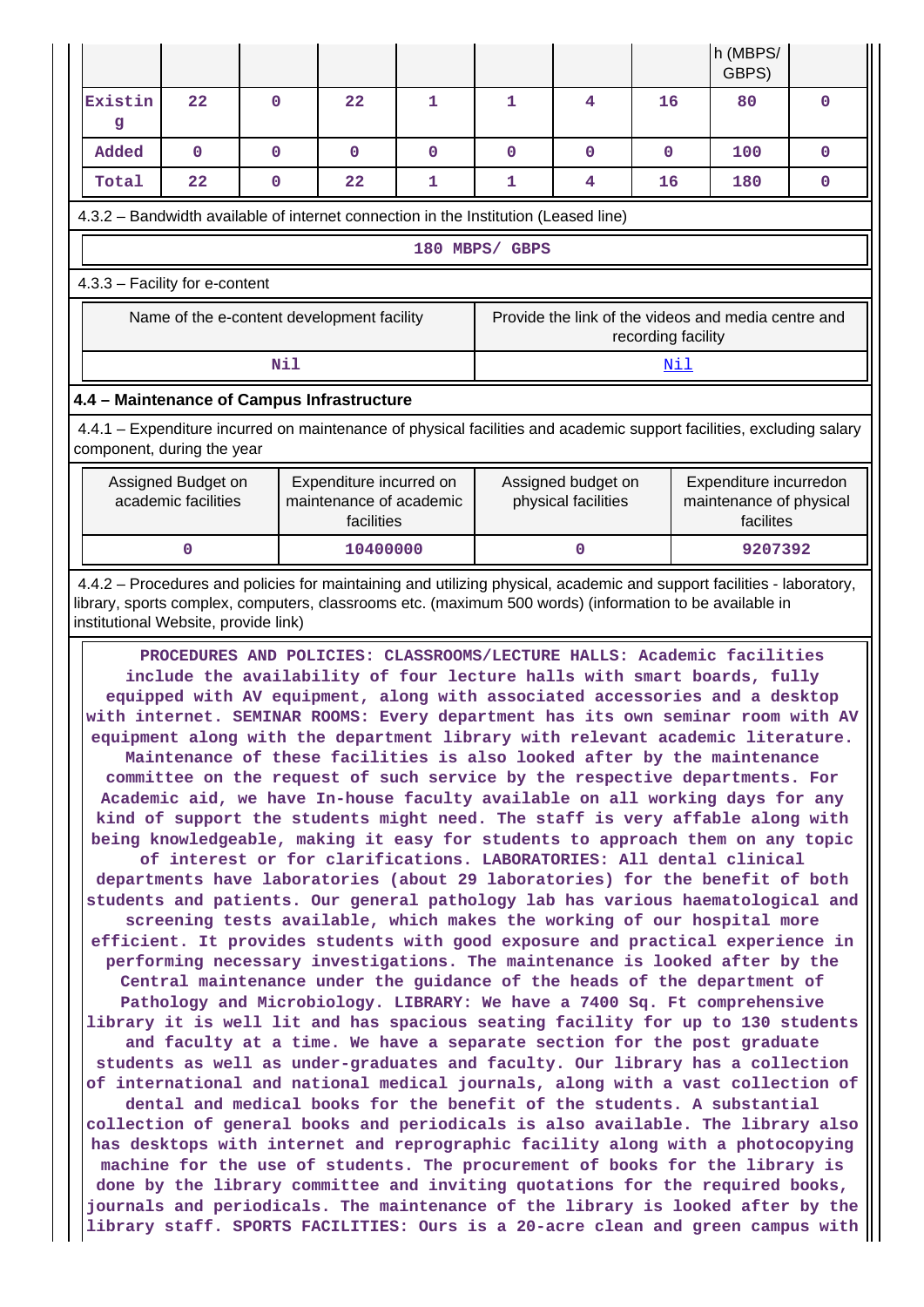**sports provisions consisting of a well-lit volleyball court re-carpeted with artificial grass, cricket cum football ground. We also have two badminton courts each in respective hostels for girls and boys two basketball court, Table Tennis and 400 mtr athletic track along with necessary sports equipment. We have a state-of-the-art gymnasium, for the benefit of students with separate timings for both boys and girls. We regularly conduct sports activities, and participate in sports meet conducted by the health university we are affiliated to. The procurement and maintenance of the sports equipment is done by the Central stores of the college on the request of student representatives from batch of interns. AUDITORIUM: Our campus has a state-of-the-art air-conditioned auditorium with latest AV equipment, with seating capacity of up to 500 people.**

[https://www.acds.co.in/wp-content/uploads/2021/08/Procedures-policies-for-maintaining-and-utilising-physical](https://www.acds.co.in/wp-content/uploads/2021/08/Procedures-policies-for-maintaining-and-utilising-physical-academic-support-facilities.pdf)[academic-support-facilities.pdf](https://www.acds.co.in/wp-content/uploads/2021/08/Procedures-policies-for-maintaining-and-utilising-physical-academic-support-facilities.pdf)

## **CRITERION V – STUDENT SUPPORT AND PROGRESSION**

### **5.1 – Student Support**

5.1.1 – Scholarships and Financial Support

|                                         | Name/Title of the scheme                                                 | Number of students | <b>Amount in Rupees</b> |
|-----------------------------------------|--------------------------------------------------------------------------|--------------------|-------------------------|
| Financial Support<br>from institution   | <b>AWES</b>                                                              | 8                  | 320000                  |
| Financial Support<br>from Other Sources |                                                                          |                    |                         |
| a) National                             | PMSS, Govt. of<br>Telanagana, TATA<br>education and<br>development trust | 27                 | 1570200                 |
| b) International                        | Nil                                                                      | Nill               |                         |
| No file uploaded.                       |                                                                          |                    |                         |

 5.1.2 – Number of capability enhancement and development schemes such as Soft skill development, Remedial coaching, Language lab, Bridge courses, Yoga, Meditation, Personal Counselling and Mentoring etc.,

| Name of the capability<br>enhancement scheme                                                  | Date of implemetation | Number of students<br>enrolled | Agencies involved                                                                                |
|-----------------------------------------------------------------------------------------------|-----------------------|--------------------------------|--------------------------------------------------------------------------------------------------|
| Lecture on "BE A<br>DENTALPRENEUR" by<br>Dr. Anirudh Mathur,<br>Reader. MDS<br>(ORTHODONTICS) | 17/05/2020            | 40                             | Army College of<br>Dental Sciences.                                                              |
| Lecture on "BE A<br>DENTALPRENEUR" by<br>Dr. Anirudh Mathur,<br>Reader. MDS<br>(ORTHODONTICS) | 14/05/2020            | 40                             | Army College of<br>Dental Sciences.                                                              |
| Lecture on "BE A<br>DENTALPRENEUR" by<br>Dr. Anirudh Mathur,<br>Reader. MDS<br>(ORTHODONTICS) | 12/05/2020            | 40                             | Army College of<br>Dental Sciences,<br>TelanganaArmy<br>College of Dental<br>Sciences, Telangana |
| Lecture on -Tips<br>to prepare for Army<br>Dental corps<br>examination and                    | 07/08/2019            | 30                             | Army College of<br>Dental Sciences,<br>Telangana                                                 |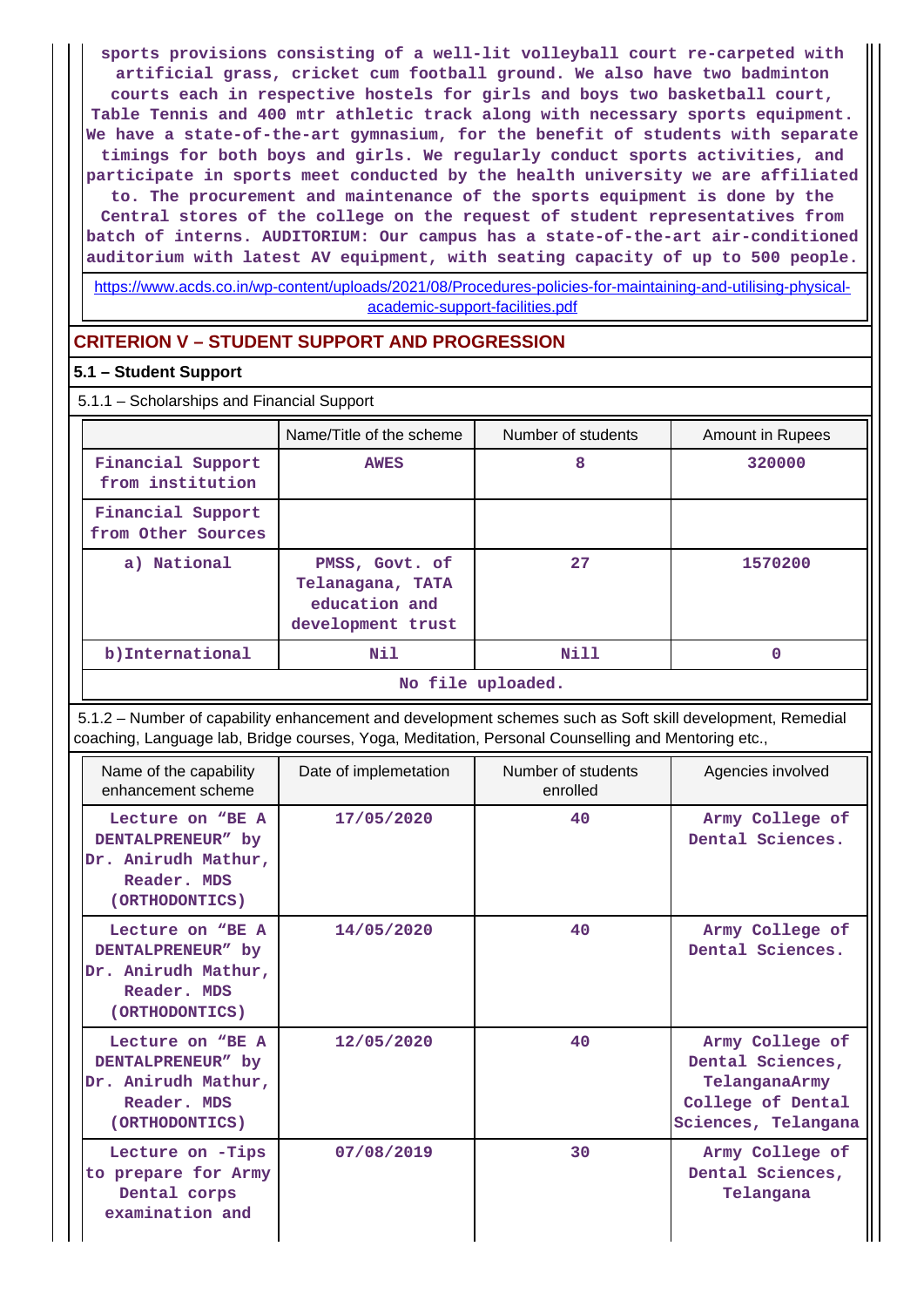| interview -held for<br>interns and post<br>graduates by Dr<br>(Col) Priya<br>Jayaraj. MDS (OMFS)                                                                                                                                                                                                            |            |    |                                                  |
|-------------------------------------------------------------------------------------------------------------------------------------------------------------------------------------------------------------------------------------------------------------------------------------------------------------|------------|----|--------------------------------------------------|
| Lecture on<br>INNOVATIONS and<br><b>START UPS AFTER</b><br>DENTISTRY (for<br>procuring grants<br>for government and<br>private research<br>projects in<br>dentistry) By Dr N<br>Vijay Kumar, Oral<br>and Maxillofacial<br>Surgery, Assistant<br>Professor, MNR<br>Dental College and<br>Hospital, Executive | 05/08/2019 | 50 | Army College of<br>Dental Sciences,<br>Telangana |
| Lecture on fine<br>tuning manual<br>dexterity by Dr.<br>Rajani kumar<br>Gedela, Reader. MDS<br>(Periodontics)                                                                                                                                                                                               | 17/07/2019 | 45 | Army College of<br>Dental Sciences,<br>Telangana |
| Lecture on fine<br>tuning manual<br>dexterity by Dr.<br>Rajani kumar<br>Gedela, Reader. MDS<br>(Periodontics)                                                                                                                                                                                               | 12/07/2019 | 40 | Army College of<br>Dental Sciences,<br>Telangana |
| Lecture on fine<br>tuning manual<br>dexterity by Dr.<br>Rajani kumar<br>Gedela, Reader. MDS<br>(Periodontics)                                                                                                                                                                                               | 09/07/2019 | 78 | Army College of<br>Dental Sciences,<br>Telangana |
| Lecture on HOW TO<br>CRACK PG-NEET EXAM<br>for interns of ACDS<br>by Dr Srikanth, MDS<br>(Conservative<br>Dentistry and<br>Endodontics), Head<br>of MDS CONQUER<br>coaching centre<br>Organised by<br>Department of<br>Conservative<br>Dentistry and<br>Endodontics                                         | 12/07/2019 | 40 | MDS CONQUER<br>Coaching centre,<br>Hyderabad     |
| Visit to Clove<br>dental clinic by<br>interns of ACDS to<br>have an exposure                                                                                                                                                                                                                                | 17/07/2019 | 37 | Clove Dental<br>Clinics, Hyderabad               |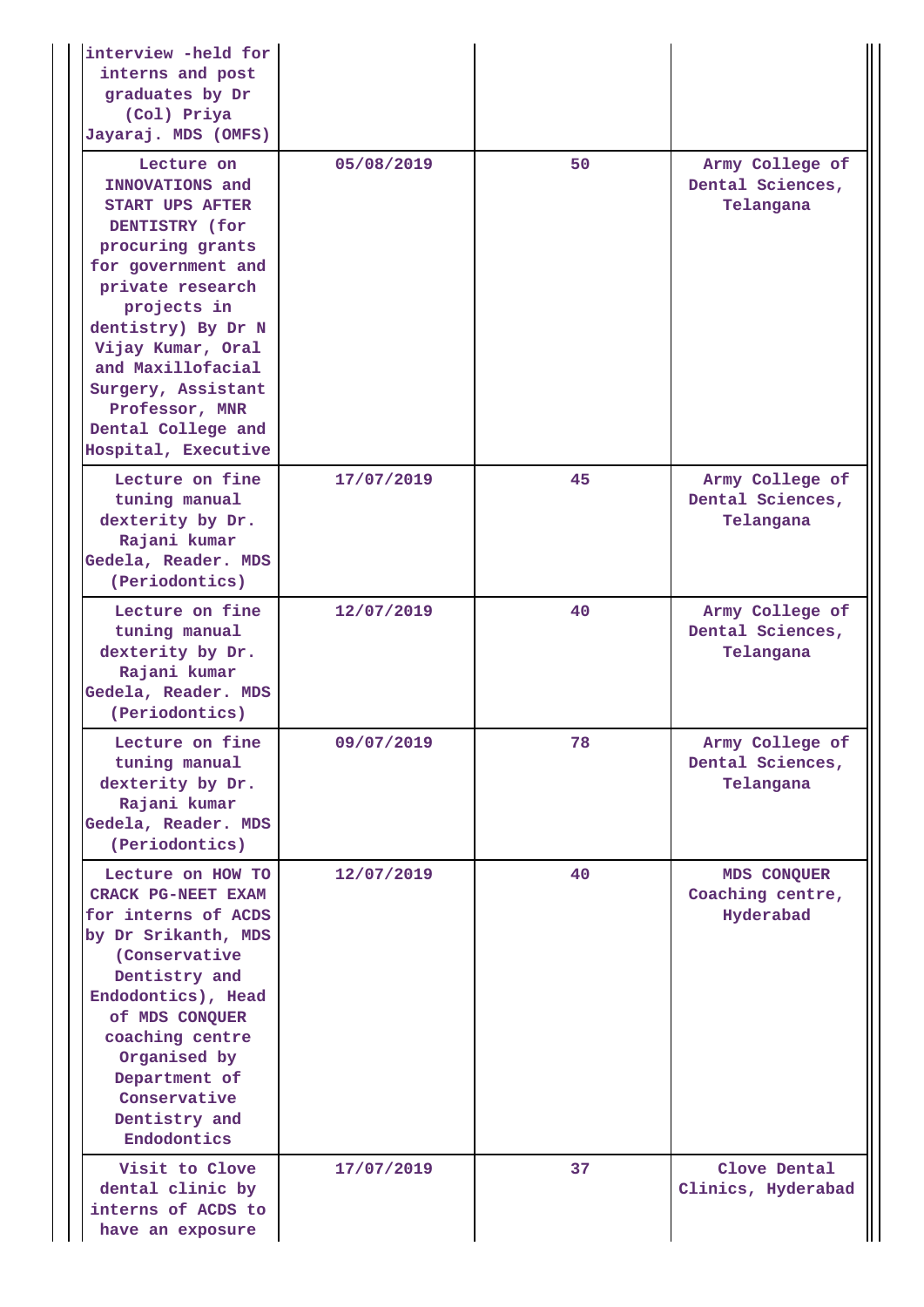| about Private<br>dental practice and<br>A Career Guidance<br>lecture was given<br>by Col. Dr.<br>Mahendra Azad MDS<br>(OMFS), Clinical<br>Director (Clove<br>Dental).<br>5.1.3 – Students benefited by guidance for competitive examinations and career counselling offered by the<br>institution during the year |                                                             |                                                                      | View File                                                                   |                                                              |                                     |
|-------------------------------------------------------------------------------------------------------------------------------------------------------------------------------------------------------------------------------------------------------------------------------------------------------------------|-------------------------------------------------------------|----------------------------------------------------------------------|-----------------------------------------------------------------------------|--------------------------------------------------------------|-------------------------------------|
| Year                                                                                                                                                                                                                                                                                                              | Name of the<br>scheme                                       | Number of<br>benefited<br>students for<br>competitive<br>examination | Number of<br>benefited<br>students by<br>career<br>counseling<br>activities | Number of<br>students who<br>have passedin<br>the comp. exam | Number of<br>studentsp placed       |
| 2019                                                                                                                                                                                                                                                                                                              | NEET-PG<br><b>COACHING</b>                                  | 33                                                                   | 29                                                                          | 27                                                           | 3                                   |
| 2019                                                                                                                                                                                                                                                                                                              | Army<br>dental corps<br>Interview<br>training               | 10                                                                   | 5                                                                           | 8                                                            | 3                                   |
| No file uploaded.<br>5.1.4 – Institutional mechanism for transparency, timely redressal of student grievances, Prevention of sexual<br>harassment and ragging cases during the year<br>Avg. number of days for grievance<br>Total grievances received<br>Number of grievances redressed<br>redressal              |                                                             |                                                                      |                                                                             |                                                              |                                     |
|                                                                                                                                                                                                                                                                                                                   | <b>Nill</b>                                                 |                                                                      | Nill                                                                        |                                                              | 14                                  |
| 5.2 - Student Progression                                                                                                                                                                                                                                                                                         |                                                             |                                                                      |                                                                             |                                                              |                                     |
| 5.2.1 - Details of campus placement during the year                                                                                                                                                                                                                                                               |                                                             |                                                                      |                                                                             |                                                              |                                     |
|                                                                                                                                                                                                                                                                                                                   | On campus                                                   |                                                                      |                                                                             | Off campus                                                   |                                     |
| Nameof<br>organizations<br>visited                                                                                                                                                                                                                                                                                | Number of<br>students<br>participated                       | Number of<br>stduents placed                                         | Nameof<br>organizations<br>visited                                          | Number of<br>students<br>participated                        | Number of<br>stduents placed        |
| <b>Not</b><br>applicable                                                                                                                                                                                                                                                                                          | Nill                                                        | <b>Nill</b>                                                          | <b>Not</b><br>applicable                                                    | Nill                                                         | <b>Nill</b>                         |
|                                                                                                                                                                                                                                                                                                                   |                                                             |                                                                      | No file uploaded.                                                           |                                                              |                                     |
| 5.2.2 - Student progression to higher education in percentage during the year                                                                                                                                                                                                                                     |                                                             |                                                                      |                                                                             |                                                              |                                     |
| Year                                                                                                                                                                                                                                                                                                              | Number of<br>students<br>enrolling into<br>higher education | Programme<br>graduated from                                          | Depratment<br>graduated from                                                | Name of<br>institution joined                                | Name of<br>programme<br>admitted to |
| 2019                                                                                                                                                                                                                                                                                                              | $\mathbf{1}$                                                | <b>BDS</b>                                                           | Dentistry                                                                   | Adelaide,<br>Australia                                       | Masters of<br>Nursing               |
| 2019                                                                                                                                                                                                                                                                                                              | 1                                                           | <b>BDS</b>                                                           | Dentistry                                                                   | Hospital<br>and health<br>care                               | <b>MBA</b>                          |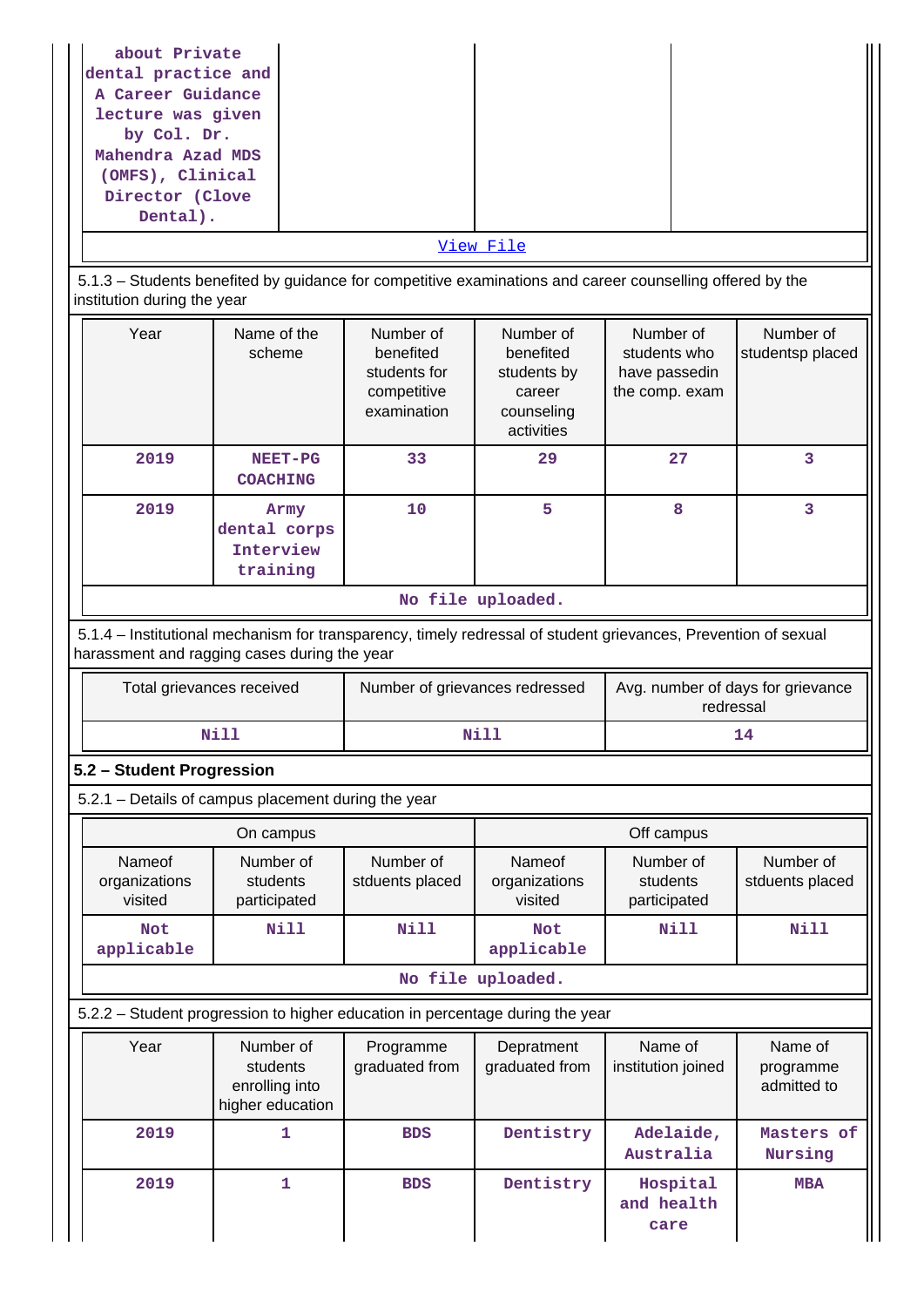|               |                                                                                                                                                                                        |                            |                           |                                   |               |                                     |  | management                                        |                                                                                                                     |
|---------------|----------------------------------------------------------------------------------------------------------------------------------------------------------------------------------------|----------------------------|---------------------------|-----------------------------------|---------------|-------------------------------------|--|---------------------------------------------------|---------------------------------------------------------------------------------------------------------------------|
|               | 2019                                                                                                                                                                                   | 1                          | <b>BDS</b>                |                                   |               | Dentistry                           |  | Harvard<br>University                             | Statistics,<br>online<br>course                                                                                     |
|               | 2019                                                                                                                                                                                   | 1                          | <b>BDS</b>                |                                   |               | Dentistry                           |  | Mallareddy<br>College of<br>dental<br>sciences    | MDS, Oral<br>& Maxillofac<br>ial Surgery                                                                            |
|               | 2019                                                                                                                                                                                   | $\mathbf{1}$               | <b>BDS</b>                |                                   |               | Dentistry                           |  | Aurobindo<br>College of<br>Dentistry              | MDS, Prost<br>hodontics                                                                                             |
|               | 2019                                                                                                                                                                                   | 1                          | <b>BDS</b>                |                                   |               | Dentistry                           |  | Mahatma<br>Gandhi<br>Dental<br>College,<br>Jaipur | MDS, Prost<br>hodontics                                                                                             |
|               |                                                                                                                                                                                        |                            |                           | No file uploaded.                 |               |                                     |  |                                                   |                                                                                                                     |
|               | 5.2.3 - Students qualifying in state/ national/ international level examinations during the year<br>(eg:NET/SET/SLET/GATE/GMAT/CAT/GRE/TOFEL/Civil Services/State Government Services) |                            |                           |                                   |               |                                     |  |                                                   |                                                                                                                     |
|               |                                                                                                                                                                                        | Items                      |                           |                                   |               |                                     |  | Number of students selected/ qualifying           |                                                                                                                     |
|               |                                                                                                                                                                                        | Any Other                  |                           |                                   | 6             |                                     |  |                                                   |                                                                                                                     |
|               |                                                                                                                                                                                        |                            |                           |                                   | View File     |                                     |  |                                                   |                                                                                                                     |
|               | 5.2.4 - Sports and cultural activities / competitions organised at the institution level during the year                                                                               |                            |                           |                                   |               |                                     |  |                                                   |                                                                                                                     |
|               | Activity<br>Level<br>Number of Participants                                                                                                                                            |                            |                           |                                   |               |                                     |  |                                                   |                                                                                                                     |
| ZEST SPORTS   |                                                                                                                                                                                        |                            |                           | Intra-college                     |               |                                     |  |                                                   | 35                                                                                                                  |
|               | <b>BITS INTERCOLLEGE</b><br>WOMANS VOLLEYBALL                                                                                                                                          |                            | Inter-college             |                                   |               |                                     |  | 7                                                 |                                                                                                                     |
| <b>AAGHAZ</b> |                                                                                                                                                                                        |                            |                           | Inter-college                     |               |                                     |  |                                                   | 100                                                                                                                 |
|               | <b>ENCORE</b>                                                                                                                                                                          |                            |                           |                                   |               |                                     |  | 100                                               |                                                                                                                     |
|               | No file uploaded.                                                                                                                                                                      |                            |                           |                                   |               |                                     |  |                                                   |                                                                                                                     |
|               |                                                                                                                                                                                        |                            |                           |                                   | Inter-college |                                     |  |                                                   |                                                                                                                     |
|               | 5.3 - Student Participation and Activities                                                                                                                                             |                            |                           |                                   |               |                                     |  |                                                   |                                                                                                                     |
|               | level (award for a team event should be counted as one)                                                                                                                                |                            |                           |                                   |               |                                     |  |                                                   | 5.3.1 - Number of awards/medals for outstanding performance in sports/cultural activities at national/international |
|               | Year                                                                                                                                                                                   | Name of the<br>award/medal | National/<br>Internaional | Number of<br>awards for<br>Sports |               | Number of<br>awards for<br>Cultural |  | Student ID<br>number                              | Name of the<br>student                                                                                              |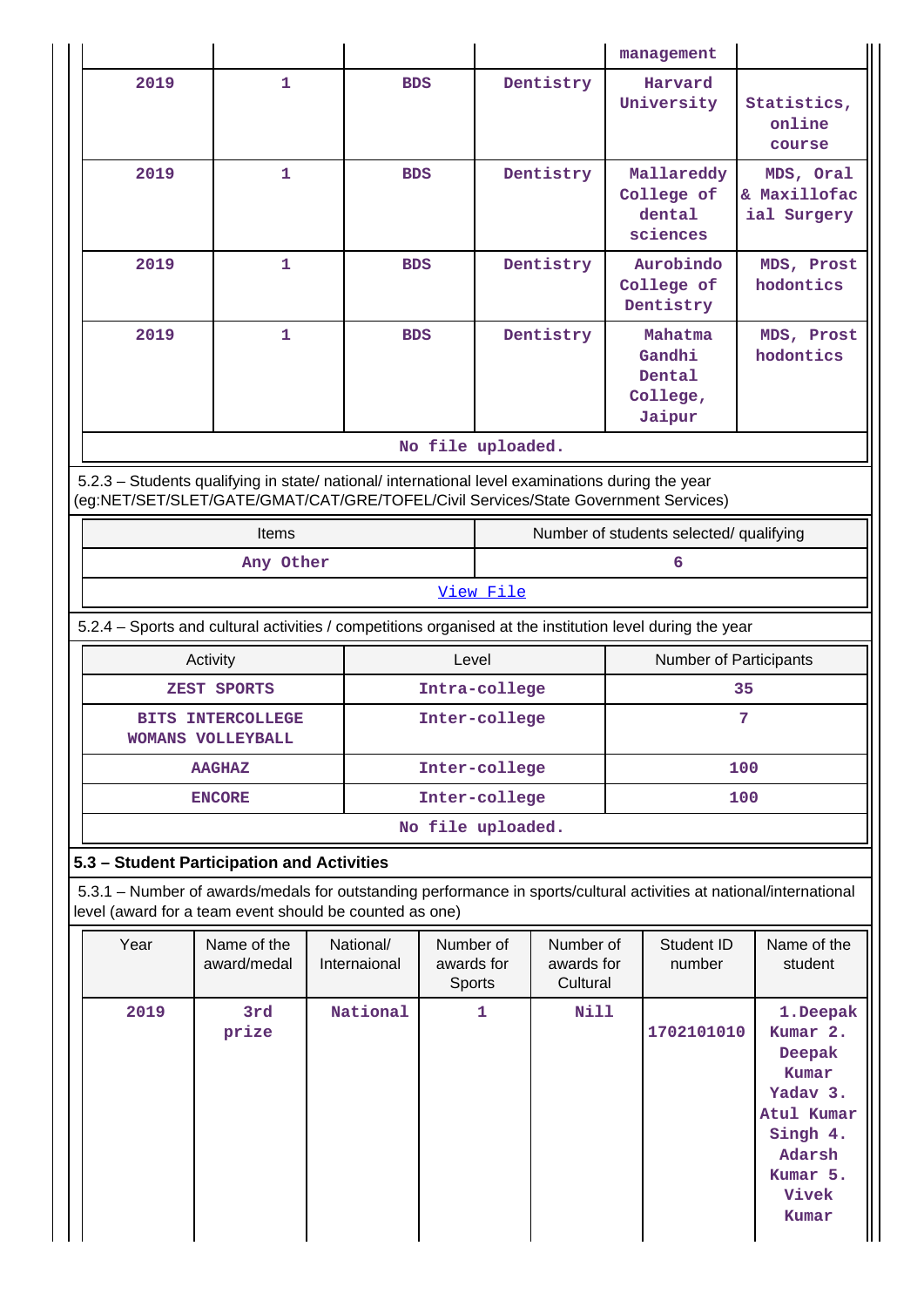|      |                        |          |                           |      |            | Yadav 6.<br>Prateek 7.<br>Akash<br>choudhary<br>8. Tara<br>Chand 9.<br>Sagar<br>Harshul<br>10. Deenu<br>Rathore<br>11. Suraj<br>Kumar 12.<br>Ravi 13.<br>Sachin |
|------|------------------------|----------|---------------------------|------|------------|-----------------------------------------------------------------------------------------------------------------------------------------------------------------|
| 2019 | <b>Bronze</b><br>medal | National | $\mathbf{1}$              | Nill | 1702101015 | 1.Ranjima<br>2.<br>Swapnali<br>Nayak 3.<br>Parvathy<br>v. 4. Ritu<br>Bhandari<br>5. Priya<br>6. Gayatri<br>7. Nisha<br>Yadav 8.<br>Gayatri<br><b>Bisht</b>      |
| 2019 | <b>Bronze</b><br>meda1 | National | $\mathbf{1}$<br>View File | Nill | 1602101006 | 1. Beauty<br>Kumari 2.<br>Karishma<br>Chauhan 3.<br>Anupama<br>Lakharwal<br>4. Insha<br>Iqbal                                                                   |

 5.3.2 – Activity of Student Council & representation of students on academic & administrative bodies/committees of the institution (maximum 500 words)

 **Student's council representatives are part of various committees, formulated by Institution and regulated by AWES. All committees are governed by Institutional SOP's, which are part of AWES mandate. Students are made a part of all committees to ensure transparency and smooth functioning of the college. Institution has framed various committees, namely: • Anti-Ragging Committee: ensures effective implementation of anti-ragging rules formulated by central government. The main activities conducted by committee: ? Anti-ragging lectures at beginning of academic year for both UG and PG with representatives from Jawahar Nagar police department and DCI state members. ? Anti-ragging posters are displayed at various places in the campus to make students responsible in making the campus a ragging free Institution ? The committee makes surprise checks in hostel and other vulnerable places for ragging in campus. ? Facilitation of communication and lodging of complain in case of any adverse ragging incident and immediate action. • Grievance Redressal Forum: It also makes sure that students maintain strict discipline in college premises by taking disciplinary action for any misconduct by the student. All disciplinary issues involving students, teaching and non-teaching staff and patients are**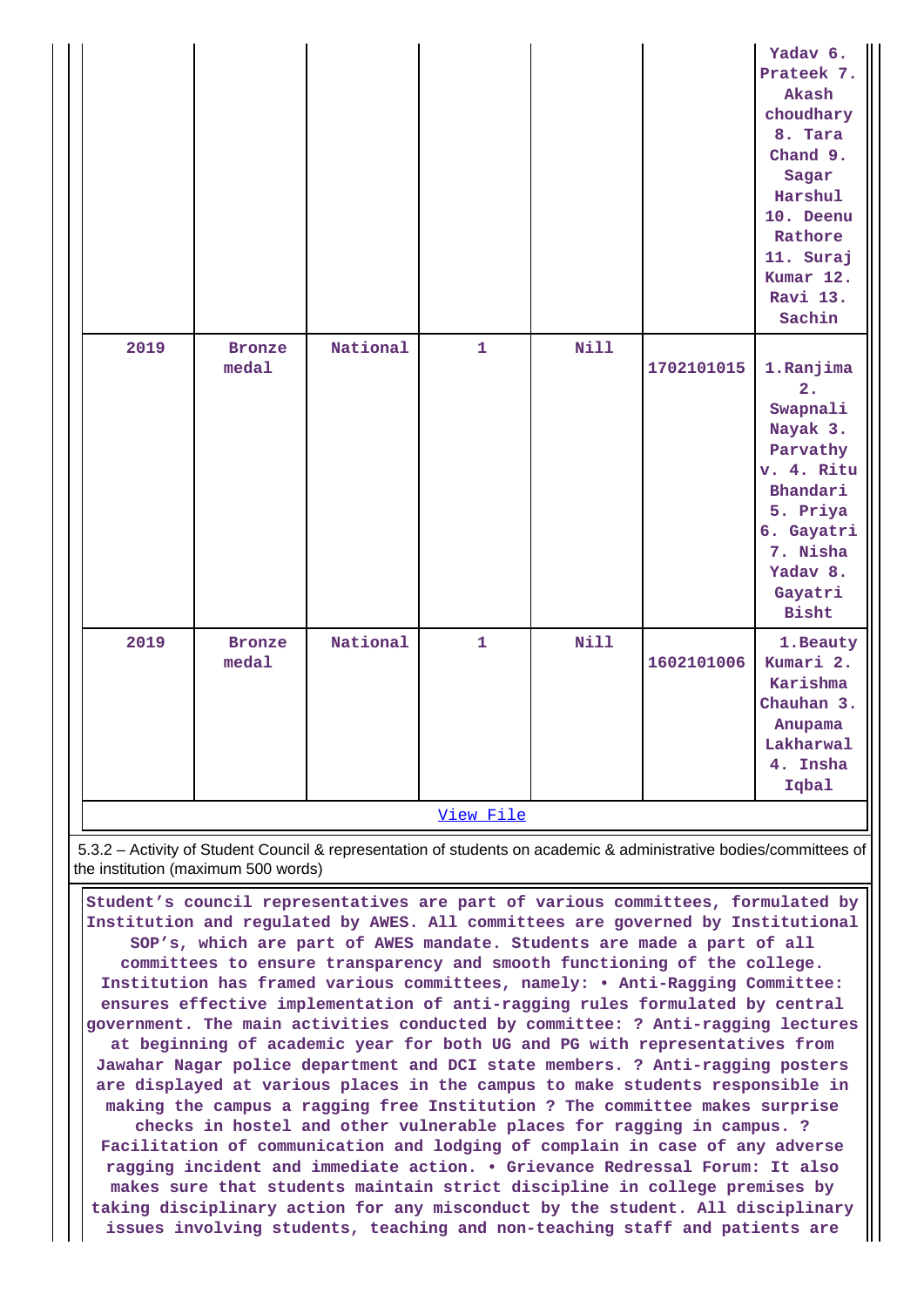**governed by AWES regulations as specified in blue book. • POSH / GSCASH (Gender Sensitization committee Against Sexual Harassment): Promotes awareness about sexual harassment through educational initiatives, fostering a respectful, safe and supportive environment for woman. Fair and timely resolution of sexual harassment complaints are ensured by the committee. • Cultural committee: A part of Event Management Cell, students are responsible for scheduling the cultural meets, allocation and expenditure of funds, networking with event partners. • Academic committee: formulates the annual teaching schedule for the under graduate and post graduate students, ensure attendance record maintenance, organise remedial teaching classes to enhance the performance of students in university examinations with input from student members. They ensure that the academic calendar goes according to schedule. • Sports committee: Allocation and expenditure of funds, procurement and maintenance of all necessary sports and training equipment. A yearly sports calendar is prepared and conducted without disturbing the academic schedule. • Career Guidance and placement cell: enlighten students about the career options and placements after under graduation or post-graduation, conducting interactive sessions with the students to know their future plan and guide them accordingly and help them become successful in their endeavours. • Hospital management committee keeps a record of patient census and statistics monthly and annually. • Institutional Ethics Committee: The Institutional Ethics Committee (IEC) is responsible for the scientific, ethical and regulatory oversight of research conducted at the Institution. The committee has developed and promulgated guidance documents for the ethical conduct of clinical research. The cornerstone of these ethical guidelines is that research should be subject to prior ethical review by the Committee. • Research Committee: Students are made a part of this committee to encourage new research projects and necessary funding is allotted and networking is made with research partner. • Student Mess Management committee, boys girls hostel Committees.**

#### **5.4 – Alumni Engagement**

5.4.1 – Whether the institution has registered Alumni Association?

 **Yes**

 **The Institutional Alumni Association was established and registered under Andhra Pradesh Registration Act, 2001 on 16th Jan 2014. The alumni association started with a membership of 40 -50 students, following which there has been a progressive increment in the strength every consecutive year with the current strength being 620 students. The Alumni body has a President, Secretary, Treasurer, and team of other 5 members who form the main EXECUTIVE BODY which drafts the SOPs to ensure the smooth functioning of Alumni registrations, activities, and funding. The tenure of the executive body is for 3 years. A fee of Rs.1500/- is collected from all the passing-out students at the time of graduation. Primary activities of the ALUMNI are as follows: Support in education and career progression: • Securing MDS PG admission, • Enhancing clinical skills, • Guidance in the establishment of private practice • Coaching for securing jobs in government, corporate, and Army dental core • Augmenting their academics during their Under graduation and post-graduation tenure • ACDS website has an ALUMNI portal which has all the details of alumni by which students can feel free to connect to them anytime. Other activities are the conduct of CDE programs, Webinars, industrial and corporate liaising.**

5.4.2 – No. of enrolled Alumni:

**620**

5.4.3 – Alumni contribution during the year (in Rupees) :

**136000**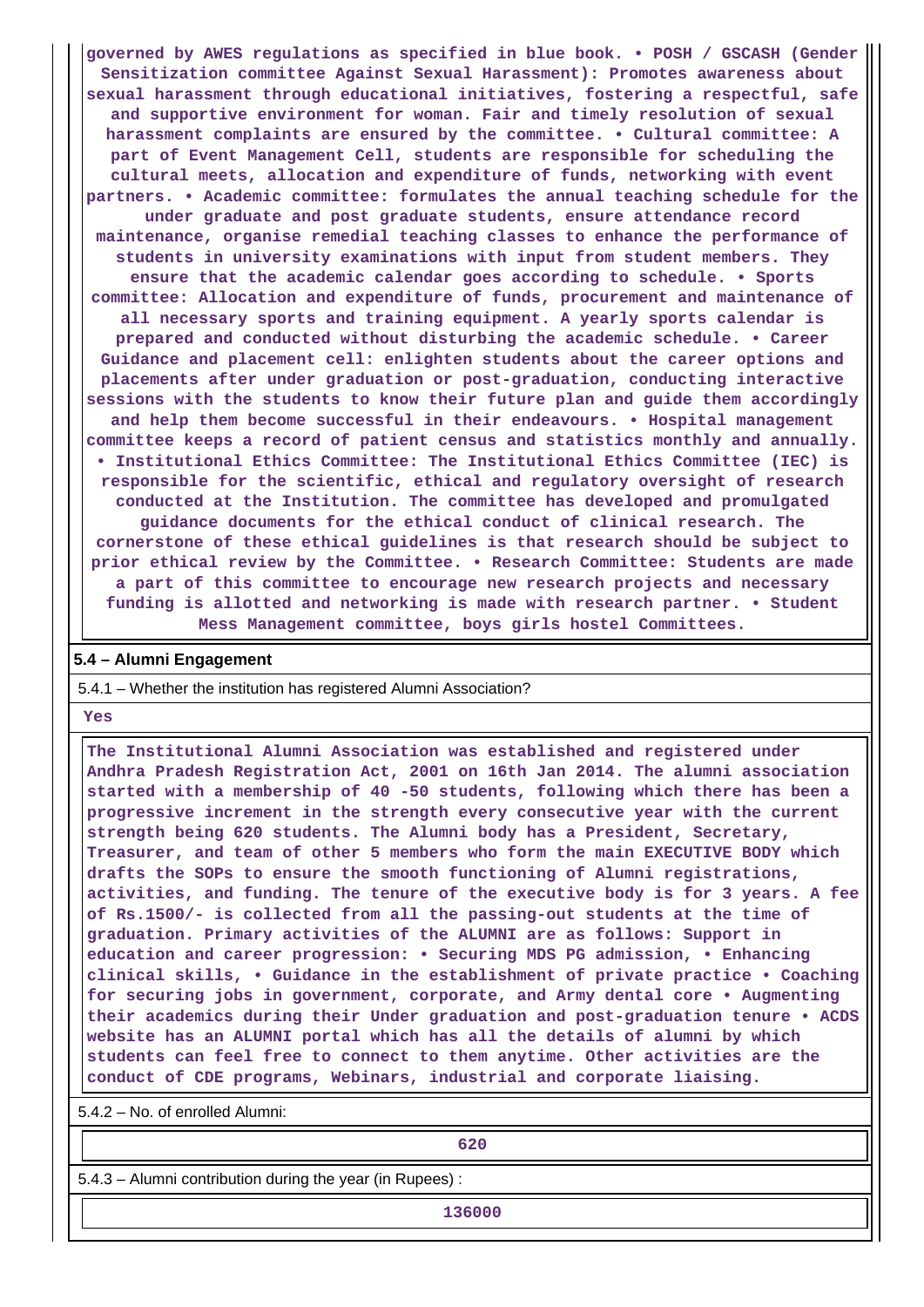5.4.4 – Meetings/activities organized by Alumni Association :

 **Alumni meetings were held on following dates (2019-2020), headed by Dr Harish Tenetti (President), Dr David Tyro (Vice- President), Dr Mayuri Ganesh (General Secretary), to discuss about the agendas as mentioned below: 24th March, 2019 at 4 :30pm at Conference Hall at ACDS: Agenda: Planning the next alumni meet and process to improve the alumni funding 26th September 2019 at 4 :30pm at Conference Hall at ACDS: Agenda: Preparation of SOP s of alumni association Collection of placement data of recently passed UG and PG students 26th March 2020 at 4 :30pm at Conference Hall at ACDS Agenda: Update on registrations of alumni members Planning alumni events in phase of COVID 19 and lockdown.**

#### **CRITERION VI – GOVERNANCE, LEADERSHIP AND MANAGEMENT**

#### **6.1 – Institutional Vision and Leadership**

 6.1.1 – Mention two practices of decentralization and participative management during the last year (maximum 500 words)

 **Army college of dental sciences is one of the 12 Professional Institution run by the Army Welfare Education Societies (AWES). There is a strong administrative hierarchy the following is the administrative channel of the Institution. GOC – in – C - Patron in Chief, Southern Command GOC, Dakshin Bharat Area - Patron GOC Telangana Andhra Sub Area - Chairman Commandant, Military Hospital, - Member Secunderabad Principal - Member Colonel General Staff Training, - Member HQ Telangana Andhra Sub Area Registrar - Member Participative management and decentralization: Administration: a. General administration The college encourages decentralization and participative management in administrative aspects. This is done to provide opportunities to both the faculty as well as students to plan, design, and execute routine activities as well specific projects. Individuals or teams are given resources, responsibilities and a broad framework of guidelines by the Principal and HODs to produce workable plans, present them directly to Institutional Management Committee (IMC) and execute them. Various committees are formed for procurement of expendable, and non-expendables by making staff and students as board members. b. Hostel Administration Renovation and repair of the girl's hostel were entirely done by a team of volunteer students who were required to carry out a full-fledged survey of repairs required. The management provided vendors to carry out the repairs, and monitored the progress. The project was executed in a time-bound and cost-effective manner. The outcome of such delegation and decentralization resulted in both the faculty and students getting exposed to various management functions of the college. Administrative responsibilities of running the student mess were entirely managed by the students and monitored by a residential teaching staff, and quality food was served to all dining students at very subsidized costs. The students mess was smoothly functioning even during COVID necessitated lockdown conditions with proper COVID protocols and active involvement of students committee in running the mess facility. Administration of the Institution is governed by the AWES Rules and Regulations for all AWES Institutions. (Blue Book)**

| 6.1.2 – Does the institution have a Management Information System (MIS)?                                              |         |  |  |  |
|-----------------------------------------------------------------------------------------------------------------------|---------|--|--|--|
| Partial                                                                                                               |         |  |  |  |
| 6.2 – Strategy Development and Deployment                                                                             |         |  |  |  |
| 6.2.1 – Quality improvement strategies adopted by the institution for each of the following (with in 100 words each): |         |  |  |  |
| Strategy Type                                                                                                         | Details |  |  |  |

 **Curriculum Development The curriculum is as per DCI KNRUHS regulations. The Institution adheres to the DCI guidelines with regards to the**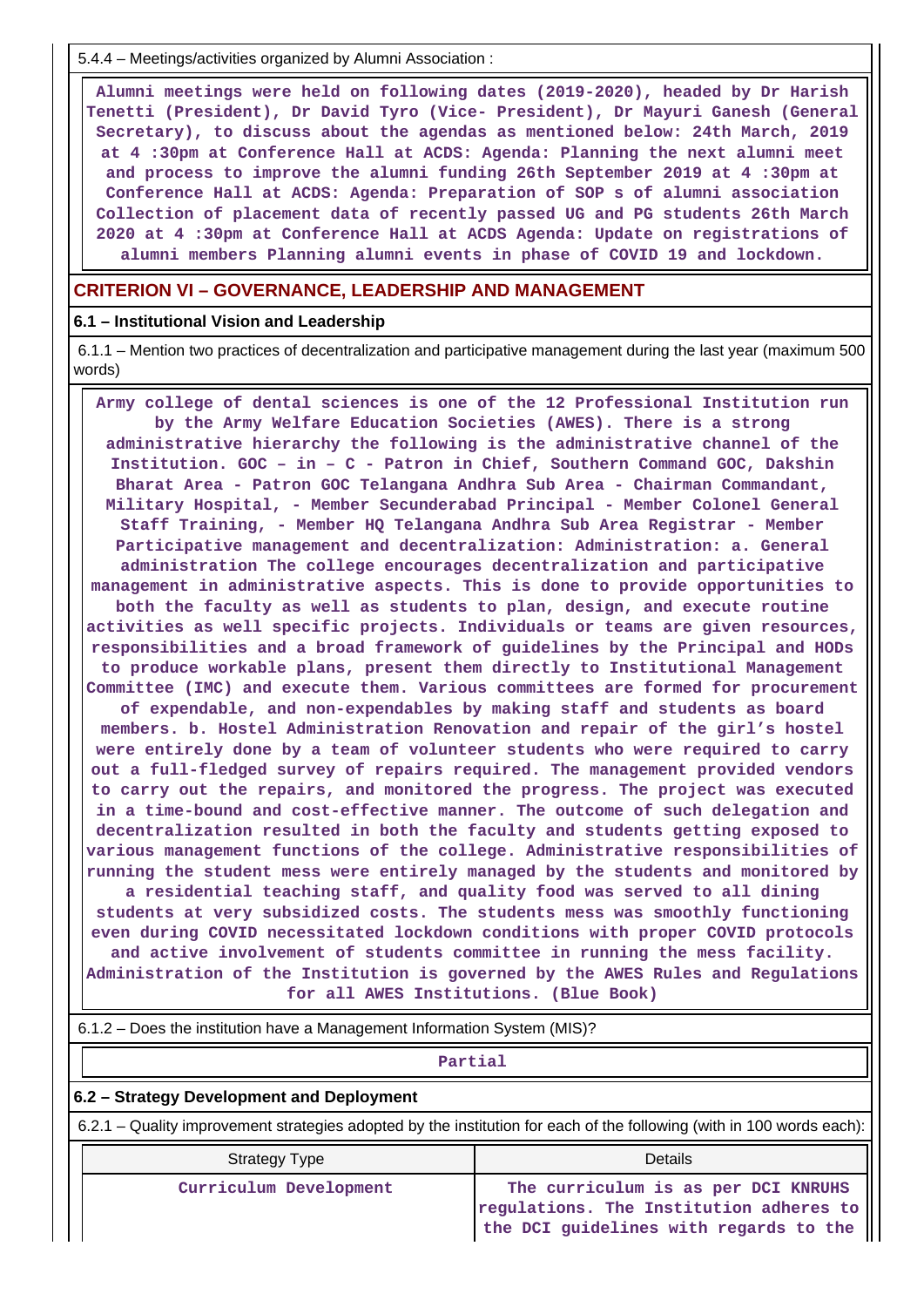|                            | number of hours dedicated to didactic<br>lectures / pedagogy as well as the<br>practical / clinical exposure. The<br>lectures have been coupled with topic-<br>wise MCQ's for increasing the<br>competitive potential of the students.<br>OSCE OSPE based teaching methodology<br>has been ingenuously incorporated in<br>the curriculum without disturbing the<br>didactic lectures. Work stations have<br>been designed where comprehensive<br>knowledge and skills from all the<br>specialties are incorporated for a<br>holistic understanding of clinical<br>dentistry. Group discussions and<br>surprise quiz tests are other additions<br>to the curricular activity to enhance<br>learning and improving competency.                                                                                                                                                                                                                          |
|----------------------------|-------------------------------------------------------------------------------------------------------------------------------------------------------------------------------------------------------------------------------------------------------------------------------------------------------------------------------------------------------------------------------------------------------------------------------------------------------------------------------------------------------------------------------------------------------------------------------------------------------------------------------------------------------------------------------------------------------------------------------------------------------------------------------------------------------------------------------------------------------------------------------------------------------------------------------------------------------|
| Teaching and Learning      | The teaching and learning are student<br>centric and outcome based. Effective<br>teaching is supported through<br>simulation-based exercises, group<br>teaching, case-based discussion and<br>outcome is assessed through constant<br>feedback. For effective teaching,<br>content is developed, tested, feedback<br>is obtained and necessary modifications<br>for improvement is done. Open access<br>learning where students are asked to<br>look to enhance their knowledge by<br>browsing digital learning open access<br>journals e.g.: aocmf.org etc., for<br>guidelines and management of specific<br>treatments. Workshops and training<br>programmes are regularly organized<br>wherein eminent speakers are invited to<br>share their knowledge at both state and<br>national level. SOP's are followed for<br>diagnostic and therapeutic procedures<br>at our Institution. Evidence Based<br>Dentistry is followed in all<br>departments. |
| Examination and Evaluation | Examinations are scheduled and<br>conducted as per KNRUHS and DCI<br>guidelines. There are 3 internal<br>examination includes theory and<br>practical by the college. The theory<br>practical final exam is conducted by<br>KNRUHS for all the colleges under them<br>at a time and the theory evaluation is<br>done online at a designated KNRUHS<br>evaluation center. Other evaluation<br>methods used by the faculty to help in<br>their teaching learning process which<br>are not part of the KNRUHS system to<br>help students in better understanding<br>of the subject are Image based tests,                                                                                                                                                                                                                                                                                                                                                |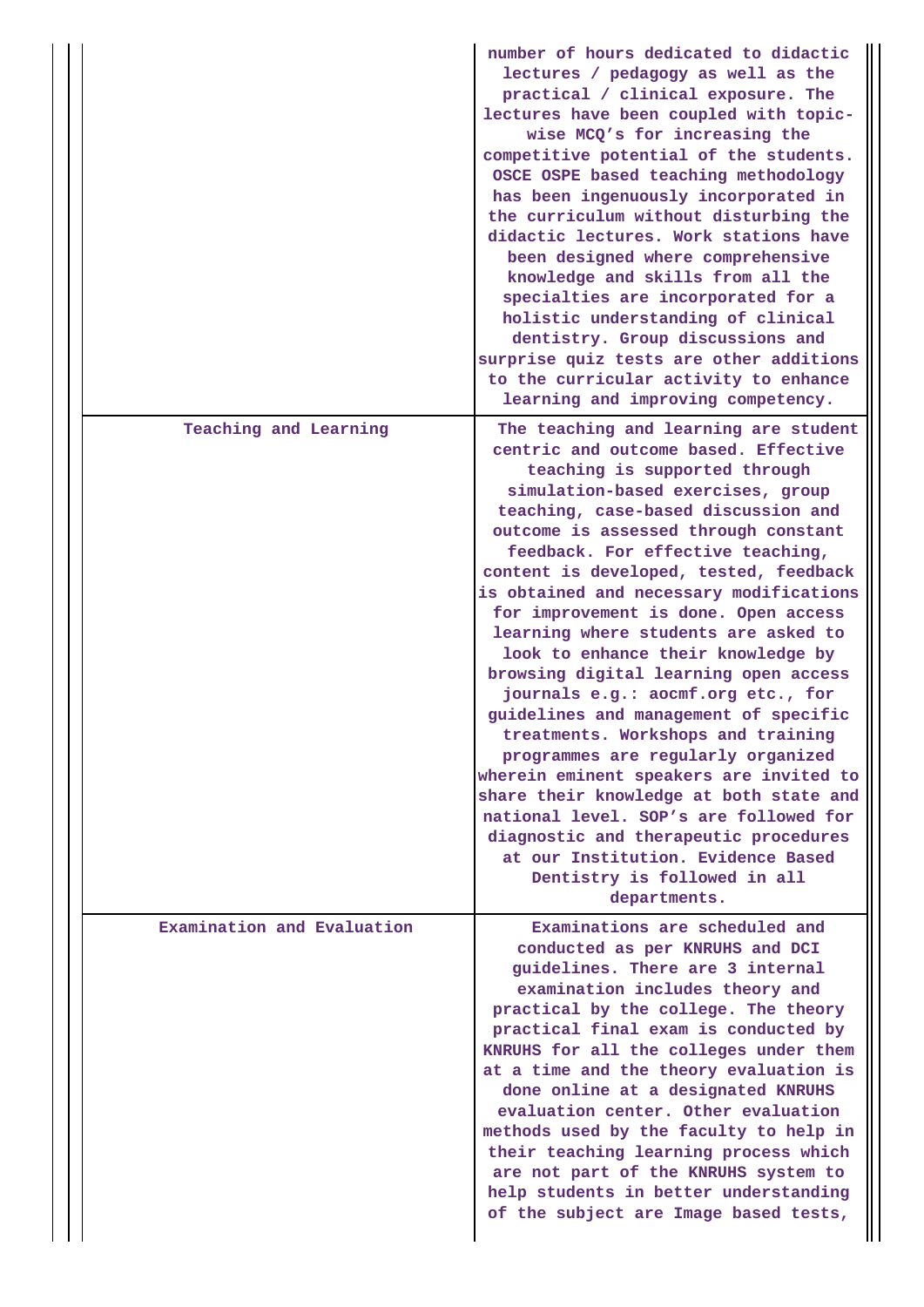|                                                               | MCQs, Quiz, Viva's pedagogy. The<br>Institution has installed CCTV's in the<br>examination hall and the students are<br>made aware of this before starting the<br>examination.                                                                                                                                                                                                                                                                                                                                                                                                                                                                                                                                                                                                                                                                                                                                                                                                                                                                                                                                                                                                                                                  |
|---------------------------------------------------------------|---------------------------------------------------------------------------------------------------------------------------------------------------------------------------------------------------------------------------------------------------------------------------------------------------------------------------------------------------------------------------------------------------------------------------------------------------------------------------------------------------------------------------------------------------------------------------------------------------------------------------------------------------------------------------------------------------------------------------------------------------------------------------------------------------------------------------------------------------------------------------------------------------------------------------------------------------------------------------------------------------------------------------------------------------------------------------------------------------------------------------------------------------------------------------------------------------------------------------------|
| Research and Development                                      | The Institution encourages its<br>faculty and students to pursue active<br>scientific research. The faculty guides<br>the students in ensuring the right<br>research practices are followed for the<br>dissertation which is part of the post-<br>graduate curriculum. Additional<br>proposals are put up for approval in<br>the ethical committee meetings and<br>necessary financial support is provided<br>by the Institution for the same. The<br>Institution encourages and provides a<br>friendly environment and mentorship<br>support for pursuing all academic and<br>research activities. The Institution<br>has MoU with dental material research<br>company Prevest Denspro Pvt. Ltd. The<br>Institution has its own journal with a<br>very good editorial team which<br>publishing articles reflecting the<br>academic research activities of the<br>college.                                                                                                                                                                                                                                                                                                                                                      |
| Library, ICT and Physical<br>Infrastructure / Instrumentation | The library committee makes sure that<br>the latest journals and textbooks<br>relevant to the specialties are<br>procured on a regular basis. Also, the<br>library management software {LIBSYS} is<br>regularly updated with the latest<br>additions. The information,<br>communication and technology {ICT} is<br>properly utilized with latest computer<br>equipment, regular software and<br>hardware updates and high-speed<br>broadband speeds with Wi-Fi hotspots<br>for faster transfer of information<br>whenever required. The central stores<br>section takes care of the maintenance<br>of the infrastructure and improvements<br>if required and are assigned through a<br>process of tender notification for fair<br>practices and also makes sure of the<br>quality and timeline are maintained.<br>Funds allotted books journals procured:<br>The funds allotted are Rs. 16,82,940 of<br>which, Rs. 1,18,759 was utilized to<br>procure books, Rs. 14,92,662 was used<br>to procure 26 International journals<br>and 7 Indian journals were procured for<br>Rs. 71, 519. Library management<br>committee invites proposal from all the<br>Head of the departments, faculty,<br>students and stakeholders for the |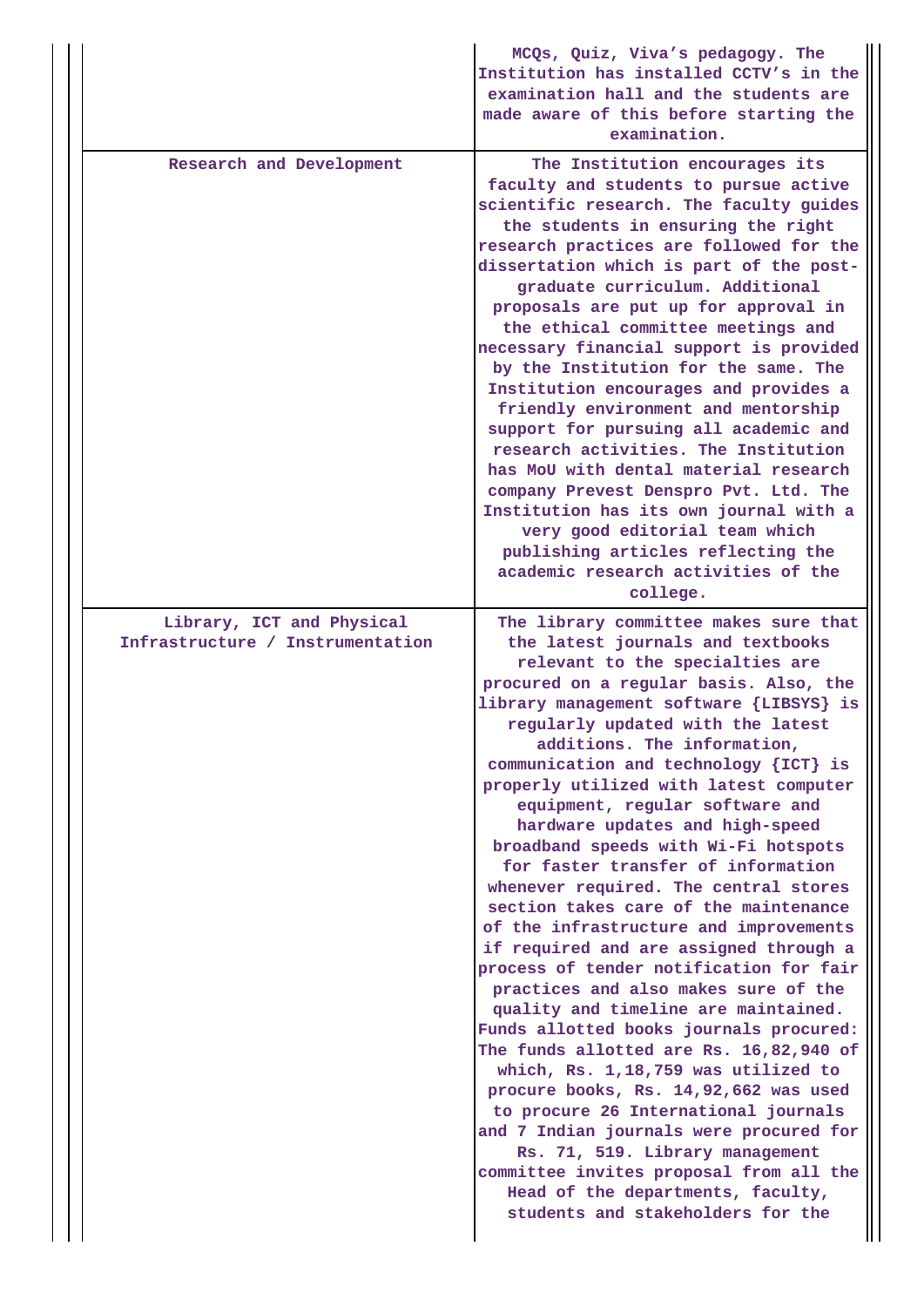|                                      | requirement of textbooks, journals and<br>periodicals which are required for the<br>next year. Based on the final inputs of<br>Head of the departments and financial<br>budget available for the library,<br>essentials are procured and<br>communicated regarding the same to the<br>Principal and all the stake holders.<br>Library management committee also<br>conducts yearly audits and submits<br>reports to the Principal and<br>management.                                                                                                                                                                                                                                                     |
|--------------------------------------|----------------------------------------------------------------------------------------------------------------------------------------------------------------------------------------------------------------------------------------------------------------------------------------------------------------------------------------------------------------------------------------------------------------------------------------------------------------------------------------------------------------------------------------------------------------------------------------------------------------------------------------------------------------------------------------------------------|
| Human Resource Management            | The employment of all the staff is as<br>per AWES guidelines. The annual<br>appraisals are done for all the<br>teaching non-teaching staff. Self-<br>appraisal, key performance indicators<br>are mapped and reviewed by higher<br>authority and internally by The Head of<br>The Department and emoluments are<br>determined. The recruitment of the<br>staff is done by the Board of selection<br>for Army College of Dental Sciences<br>which includes internal and external<br>members from Military Dental Centre<br>(CO) affiliated units of the Telangana<br>Andhra Sub-Area which is the governing<br>body for the college and allied<br>specialities from sister Institutions<br>of army.       |
| Industry Interaction / Collaboration | The Institution collaborates with<br>Institutions like Birla Institution of<br>Technology Science, Pilani, Employees<br>State Insurance Corporation, Prevest<br>Denspro Pvt Ltd, Bicon Limited for<br>dental implants, corporate training for<br>interns, regular attendance of CDE<br>program at Military Dental Centre,<br>Secunderabad. The MoU with ESIC provide<br>an ideal ambience for augmenting the<br>existing basic sciences training and<br>facilities at this medical college. The<br>students are exposed to modern cadaver,<br>pathology histology labs. The interns<br>are also posted during their internship<br>and gain experience in treating in the<br>medical college environment. |
| Admission of Students                | Admission in BDS to 40 students every<br>year on the basis of merit obtained in<br>the NEET (UG) examination. Out of these<br>40 seats, six seats are for Telangana<br>State (Competent Authority Quota Cat-A)<br>and 34 seats are for dependant wards of<br>serving/ retired Army personnel<br>(Management Quota of Private Non-Aided<br>Non-Minority Minority Colleges Cat-B).<br>Candidates have to register online in                                                                                                                                                                                                                                                                                |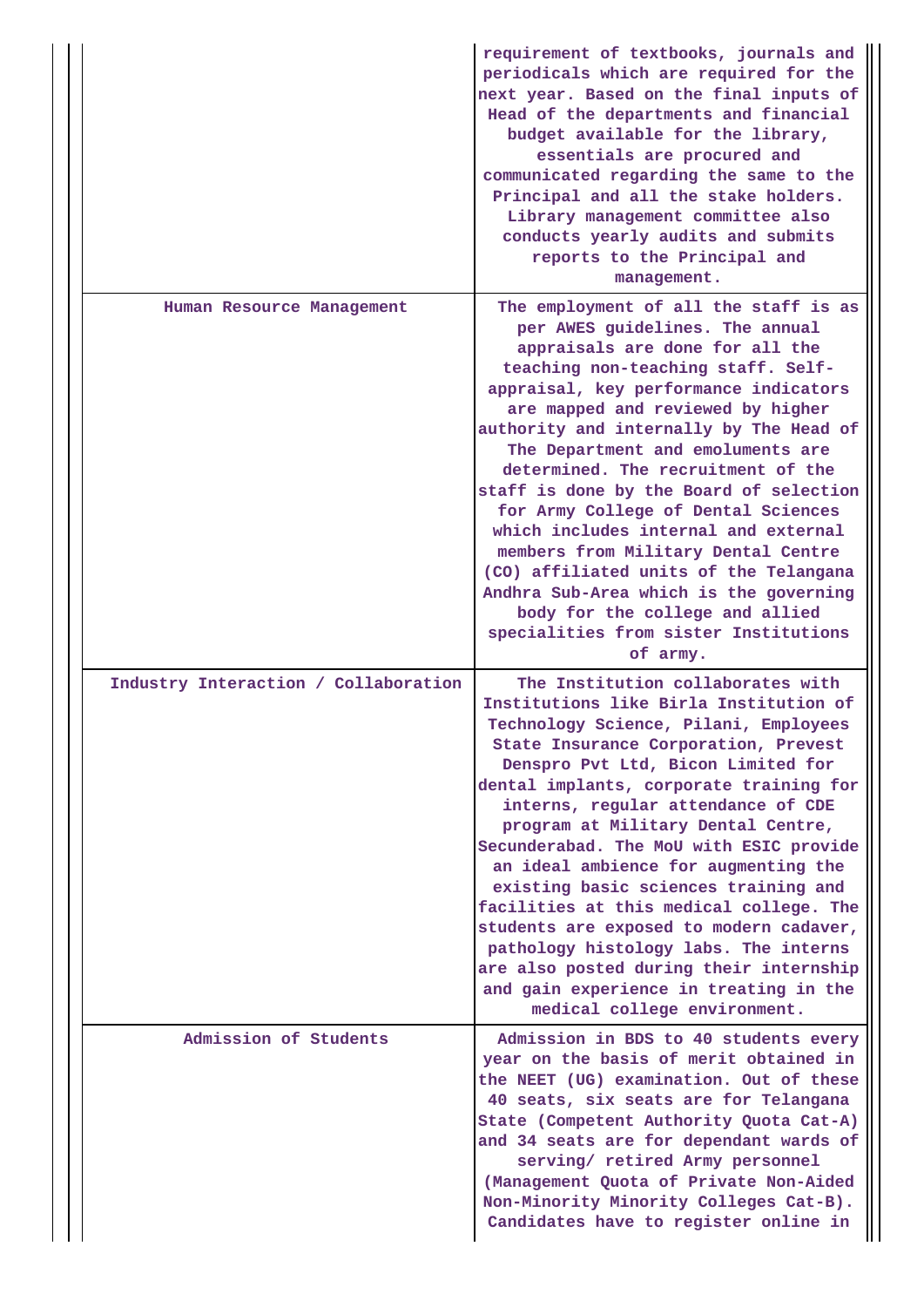|                                                                        | KNR UHS website. The admission for all  |
|------------------------------------------------------------------------|-----------------------------------------|
|                                                                        | the 34 ACDS Management Quota Seats will |
|                                                                        | be carried out by KNR University of     |
|                                                                        | Health Sciences (KNR UHS) only. KNR UHS |
|                                                                        | will issue two separate notifications   |
|                                                                        | for Registration in their Web site.     |
|                                                                        | First notification will be for          |
|                                                                        | Competent Authority Quota for Six BDS   |
|                                                                        | seats of Telangana State. Candidates    |
|                                                                        | desiring admission under Army Quota in  |
|                                                                        | ACDS should register for Management     |
|                                                                        | Quota Seats in ACDS.                    |
| Implementation of a governance in arose of eperations:<br><b>ດ າ າ</b> |                                         |

| 6.2.2 – implementation of e-governance in areas of operations: |                                                                                                                                                                                                                                                                                                                                                                                                                                                                                                        |
|----------------------------------------------------------------|--------------------------------------------------------------------------------------------------------------------------------------------------------------------------------------------------------------------------------------------------------------------------------------------------------------------------------------------------------------------------------------------------------------------------------------------------------------------------------------------------------|
| E-governace area                                               | Details                                                                                                                                                                                                                                                                                                                                                                                                                                                                                                |
| Planning and Development                                       | The Communication correspondence<br>through hard copy e-mail (AWAN-Army<br>wide area network) in all Army Welfare<br>Educational Society channels at<br>Chennai, Pune and Delhi. All the<br>routine correspondence and day to day<br>functioning happens through e-mail.<br>Dedicated website is provided and<br>periodically updated. Information<br>regarding faculty, infrastructure and<br>details of the course, curriculum<br>academic calendar are made easily<br>accessible upon this website. |
| Administration                                                 | All dept equipped with computers for<br>communication through LAN connection<br>and correspondence. Attendance of<br>teaching and non teaching faculty,<br>interns, PG students is taken on<br>biometric equipment. Digital<br>radiographs are shared across all<br>departments, this enables sharing of<br>the information.                                                                                                                                                                           |
| Finance and Accounts                                           | E-tally software (version: ERP9) is<br>used in order to maintain the finances<br>and account statements of all the<br>working staff enabling the management<br>to provide transparent and fair methods<br>of utilizing the funds of the college.<br>Collection of fees and payment for<br>various services are done through<br>online mode e.g.: NEFT, RTGS, Net<br>banking.                                                                                                                           |
| Student Admission and Support                                  | Online admission process is executed<br>as per the AWES and State Govt norms.                                                                                                                                                                                                                                                                                                                                                                                                                          |
| Examination                                                    | An eligible examiner list is sent to<br>the KNRUHS and the university selects<br>the candidates and they are posted to a<br>designated data center location for<br>evaluation on specified days. The<br>internal assessment exam timetable is<br>posted for the concerned batch in their                                                                                                                                                                                                               |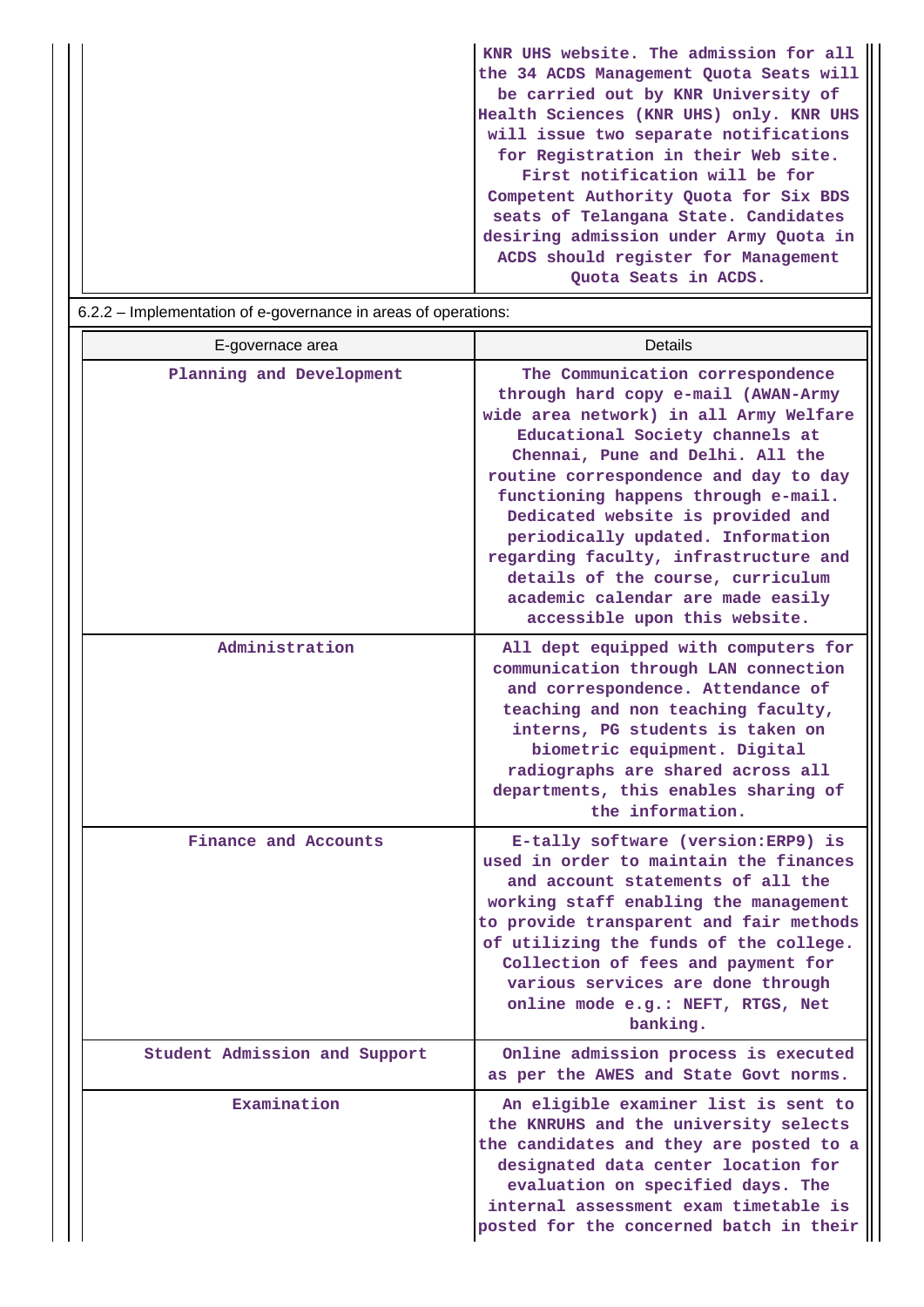| respective WhatsApp group. Final        |
|-----------------------------------------|
| examination dates are declared on the   |
| College website well in advance.        |
| Summation of internal assessment marks  |
| is uploaded to the University through   |
| online procedures well before final     |
| examination. Online submission of final |
| practical examination is done to the    |
| University on the same day of           |
| University examination.                 |

## **6.3 – Faculty Empowerment Strategies**

 6.3.1 – Teachers provided with financial support to attend conferences / workshops and towards membership fee of professional bodies during the year

| Year | Name of Teacher                                                                   | Name of conference/<br>workshop attended<br>for which financial<br>support provided          | Name of the<br>professional body for<br>which membership<br>fee is provided | Amount of support |
|------|-----------------------------------------------------------------------------------|----------------------------------------------------------------------------------------------|-----------------------------------------------------------------------------|-------------------|
| 2019 | Dr K V Ramana<br>Reddy Dr G Ajay<br>Kumar Dr<br>Soujanya 13-PG<br>students        | Jubilee<br>Celebration of<br><b>MJAFI</b>                                                    | <b>AFMC Pune</b>                                                            | 150440            |
| 2019 | Dr<br>Harshvardhan<br>Jois                                                        | 17th National<br>Conference of<br>Indian<br>Association of<br>Forensic<br>Odontology         | Moulana Azad<br>Dental College,<br>Delhi                                    | 16965             |
| 2019 | Dr K V Ramana<br>Reddy Dr G<br>Madhusudan Rao<br>Dr David Tyro 5<br>X PG Students | Airway<br>Management                                                                         | Sri Sai<br>Dental College,<br>Vikarabad                                     | 40000             |
| 2019 | Dr Anahita<br>Punj                                                                | 44th National<br>Conference of<br>Indian Society<br>of<br>Periodontology                     | Bengaluru                                                                   | 12252             |
| 2019 | Dr Mamta<br>Kaushik Dr<br>Roshni Dr E<br>Soujanya Dr<br>Neha Mehra                | National<br>Convention of<br>33rd IACDE                                                      | Vijayawada                                                                  | 40504             |
| 2019 | Dr P Ajay<br>Reddy                                                                | Wksp/SEMINAR/<br><b>Event</b>                                                                | Nill                                                                        | 12222             |
| 2019 | Dr Sukhvinder<br>Bindra                                                           | <b>IOCMF Seminar</b>                                                                         | Bengaluru                                                                   | 8120              |
| 2019 | Dr V Pratima                                                                      | XXIV National<br>Conference of<br>The Indian<br>Association of<br>Public Health<br>Dentistry | Ramoji Film<br>City, Hyderabad                                              | 6500              |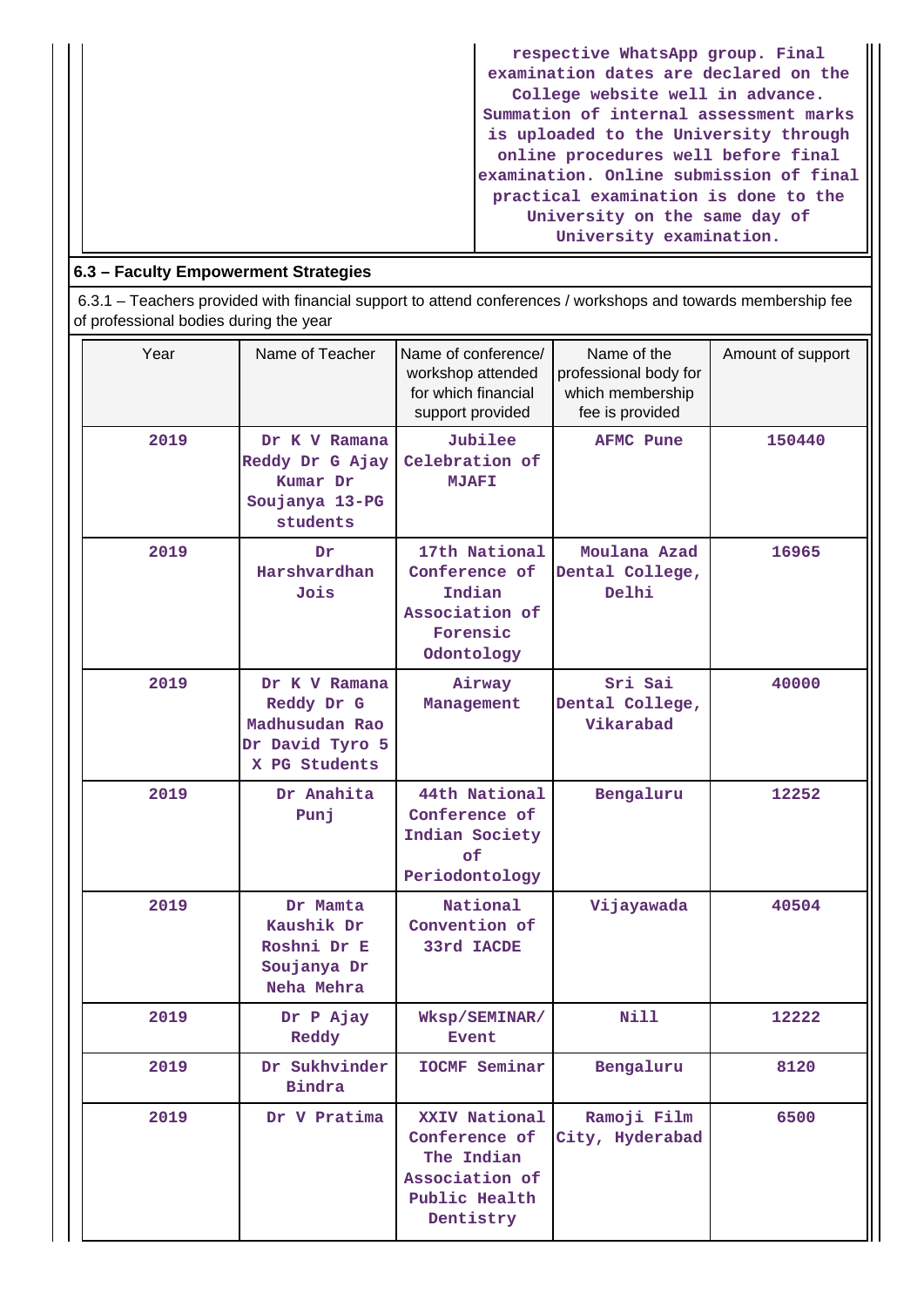| 2019<br>Year                                                                                                                                                                                                                                                                                                              | Dr G Venu<br>Madhav Dr Gattu<br>Anusha Dr<br>Sakshi Anand Dr<br>K V Guru Charan<br>Karthik Dr<br>Lokesh Sunkala<br>6.3.2 - Number of professional development / administrative training programmes organized by the College for<br>teaching and non teaching staff during the year<br>Title of the<br>professional<br>development<br>programme<br>organised for<br>teaching staff |          | Title of the<br>training<br>programme                                                                                                                                                                                                                                    | <b>TDA</b><br>6thTelangana<br><b>State Dental</b><br>Conference<br>View File<br>From date<br>administrative<br>organised for<br>non-teaching |                                                                                                                                                                                                                                                                                                                             | To Date    | Hyderabad<br>Number of<br>participants<br>(Teaching<br>staff) |                 |          | 15450<br>Number of<br>participants<br>(non-teaching<br>staff) |  |
|---------------------------------------------------------------------------------------------------------------------------------------------------------------------------------------------------------------------------------------------------------------------------------------------------------------------------|-----------------------------------------------------------------------------------------------------------------------------------------------------------------------------------------------------------------------------------------------------------------------------------------------------------------------------------------------------------------------------------|----------|--------------------------------------------------------------------------------------------------------------------------------------------------------------------------------------------------------------------------------------------------------------------------|----------------------------------------------------------------------------------------------------------------------------------------------|-----------------------------------------------------------------------------------------------------------------------------------------------------------------------------------------------------------------------------------------------------------------------------------------------------------------------------|------------|---------------------------------------------------------------|-----------------|----------|---------------------------------------------------------------|--|
| 2019                                                                                                                                                                                                                                                                                                                      | Teacher<br>training<br>programme                                                                                                                                                                                                                                                                                                                                                  |          | staff<br>Computer<br>training<br>program                                                                                                                                                                                                                                 | 20/09/2019                                                                                                                                   |                                                                                                                                                                                                                                                                                                                             | 21/09/2019 |                                                               | 35              |          | 17                                                            |  |
|                                                                                                                                                                                                                                                                                                                           |                                                                                                                                                                                                                                                                                                                                                                                   |          |                                                                                                                                                                                                                                                                          | No file uploaded.                                                                                                                            |                                                                                                                                                                                                                                                                                                                             |            |                                                               |                 |          |                                                               |  |
|                                                                                                                                                                                                                                                                                                                           | 6.3.3 - No. of teachers attending professional development programmes, viz., Orientation Programme, Refresher<br>Course, Short Term Course, Faculty Development Programmes during the year                                                                                                                                                                                        |          |                                                                                                                                                                                                                                                                          |                                                                                                                                              |                                                                                                                                                                                                                                                                                                                             |            |                                                               |                 |          |                                                               |  |
| programme                                                                                                                                                                                                                                                                                                                 | Title of the<br>Number of teachers<br>professional<br>who attended<br>development                                                                                                                                                                                                                                                                                                 |          | From Date                                                                                                                                                                                                                                                                |                                                                                                                                              |                                                                                                                                                                                                                                                                                                                             | To date    |                                                               |                 | Duration |                                                               |  |
| Teacher<br>training<br>programme                                                                                                                                                                                                                                                                                          |                                                                                                                                                                                                                                                                                                                                                                                   | 35       |                                                                                                                                                                                                                                                                          |                                                                                                                                              | 20/09/2019                                                                                                                                                                                                                                                                                                                  |            | 21/09/2019                                                    |                 |          | $\overline{2}$                                                |  |
|                                                                                                                                                                                                                                                                                                                           |                                                                                                                                                                                                                                                                                                                                                                                   |          |                                                                                                                                                                                                                                                                          | No file uploaded.                                                                                                                            |                                                                                                                                                                                                                                                                                                                             |            |                                                               |                 |          |                                                               |  |
| 6.3.4 - Faculty and Staff recruitment (no. for permanent recruitment):                                                                                                                                                                                                                                                    |                                                                                                                                                                                                                                                                                                                                                                                   |          |                                                                                                                                                                                                                                                                          |                                                                                                                                              |                                                                                                                                                                                                                                                                                                                             |            |                                                               |                 |          |                                                               |  |
|                                                                                                                                                                                                                                                                                                                           |                                                                                                                                                                                                                                                                                                                                                                                   | Teaching |                                                                                                                                                                                                                                                                          |                                                                                                                                              |                                                                                                                                                                                                                                                                                                                             |            |                                                               | Non-teaching    |          |                                                               |  |
| Permanent                                                                                                                                                                                                                                                                                                                 |                                                                                                                                                                                                                                                                                                                                                                                   |          | <b>Full Time</b>                                                                                                                                                                                                                                                         |                                                                                                                                              |                                                                                                                                                                                                                                                                                                                             | Permanent  |                                                               |                 |          | <b>Full Time</b>                                              |  |
| 76                                                                                                                                                                                                                                                                                                                        |                                                                                                                                                                                                                                                                                                                                                                                   |          | 76                                                                                                                                                                                                                                                                       |                                                                                                                                              |                                                                                                                                                                                                                                                                                                                             | 102        |                                                               |                 | 102      |                                                               |  |
| $6.3.5$ – Welfare schemes for                                                                                                                                                                                                                                                                                             |                                                                                                                                                                                                                                                                                                                                                                                   |          |                                                                                                                                                                                                                                                                          |                                                                                                                                              |                                                                                                                                                                                                                                                                                                                             |            |                                                               |                 |          |                                                               |  |
|                                                                                                                                                                                                                                                                                                                           | Teaching                                                                                                                                                                                                                                                                                                                                                                          |          |                                                                                                                                                                                                                                                                          | Non-teaching                                                                                                                                 |                                                                                                                                                                                                                                                                                                                             |            |                                                               | <b>Students</b> |          |                                                               |  |
| Group Personnel<br>Accident Policy Paid<br>Maternity Leave (6<br>months) Festival<br>Incentive Teachers Day<br>Bonus Seminar/ workshop<br>are reimbursed 2 per<br>academic year. Subsidised<br>rental quarters and<br>facilities available for<br>teaching staff College<br>mess provides food at<br>subsidized price for |                                                                                                                                                                                                                                                                                                                                                                                   |          | Group Personnel<br>Accident Policy, ESIC and<br>EPFO, Paid Maternity<br>Leave, Festival<br>Incentive. Subsidised<br>rental quarters and<br>facilities available for<br>non-teaching staff<br>College mess provides<br>food at subsidized price<br>for non-teaching staff |                                                                                                                                              | Group Personnel<br>Accident Policy,<br>Concessional treatment<br>charges for students and<br>their family members,<br>Students are entitled for<br>medical treatment<br>facilities at Military<br>Hospital also referred to<br>specialist hospital if<br>required. Vaccination<br>$programme - 3 dose$<br>vaccine series of |            |                                                               |                 |          |                                                               |  |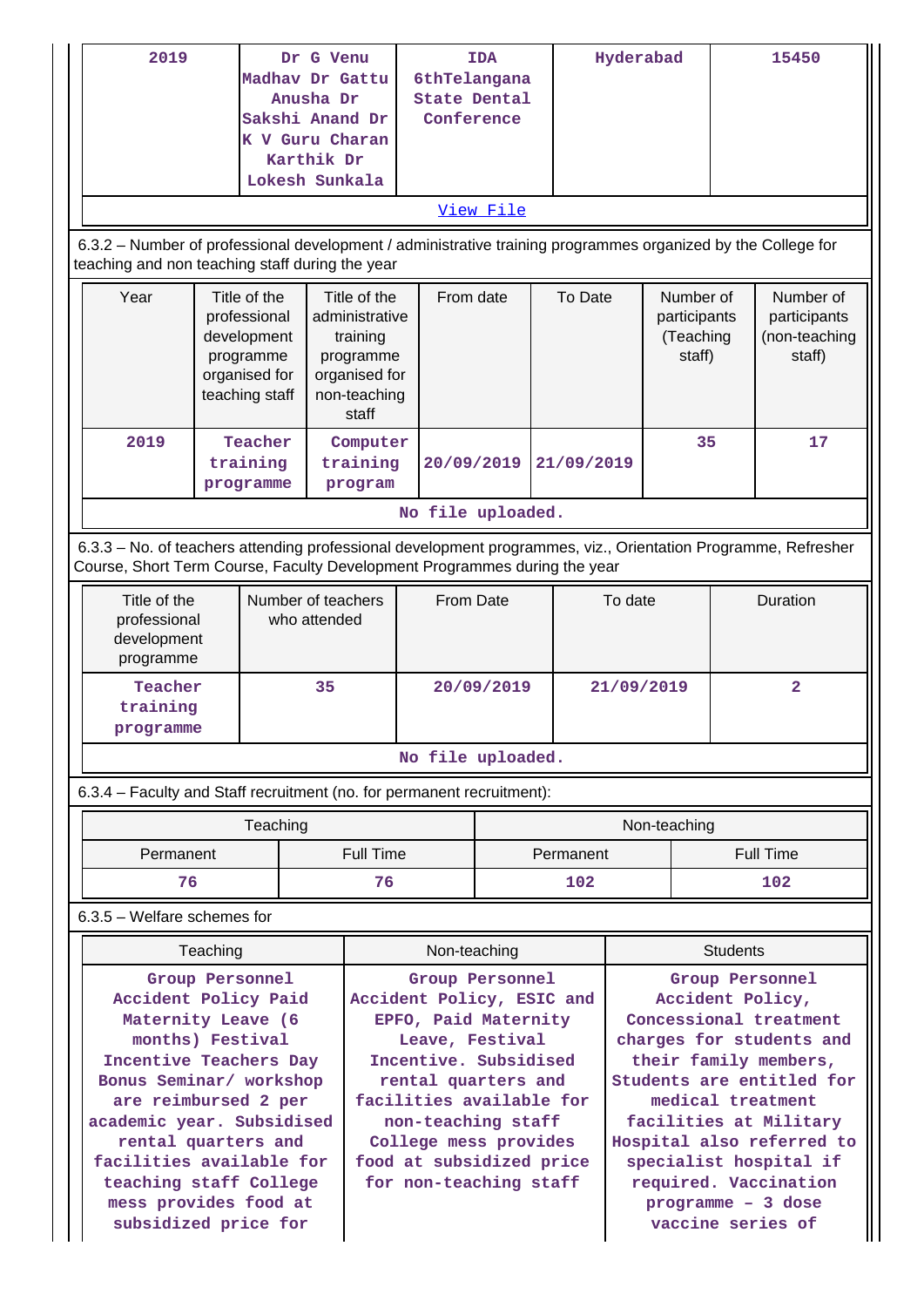**teaching staff Vaccination programme – 3 dose vaccine series of Hepatitis B Vaccine is provided to all Teaching staff and Dental auxiliaries**

### **6.4 – Financial Management and Resource Mobilization**

6.4.1 – Institution conducts internal and external financial audits regularly (with in 100 words each)

 **Accounts are audited every quarter by the Quarterly Audit Board by the Station/formation HQ. The board proceedings duly completed fwd. to Station/Formation HQ for perusal of Chairman along with the observations of audit board and actions taken as per his directions.**

 6.4.2 – Funds / Grants received from management, non-government bodies, individuals, philanthropies during the year(not covered in Criterion III)

| Name of the non government<br>funding agencies /individuals | Funds/ Grnats received in Rs. | Purpose                                                                                          |
|-------------------------------------------------------------|-------------------------------|--------------------------------------------------------------------------------------------------|
| <b>AWES</b>                                                 | 5150000                       | Purchasing electronic<br>dental chairs with<br>various specifications<br>for various departments |

#### **No file uploaded.**

#### 6.4.3 – Total corpus fund generated

## **0**

### **6.5 – Internal Quality Assurance System**

6.5.1 – Whether Academic and Administrative Audit (AAA) has been done?

| Audit Type     | External |                              | Internal |                             |
|----------------|----------|------------------------------|----------|-----------------------------|
|                | Yes/No   | Agency                       | Yes/No   | Authority                   |
| Academic       | Yes      | Nil                          | Yes      | Internal<br>Audit committee |
| Administrative | Yes      | Telangana<br>Andhra Sub Area | Yes      | Internal<br>Audit committee |

6.5.2 – Activities and support from the Parent – Teacher Association (at least three)

 **Based on Parent teacher feedback the three things are augmented a. PG-NEET MDS coaching b. Interview Training for Army Dental Corps c. Soft-skill training d. Career Development Programs**

6.5.3 – Development programmes for support staff (at least three)

 **Gender sensitization program was conducted for creating general awareness among the staff. Training on bio-hazard waste disposal: Bio-medical waste disposal in the Institution is outsourced to GJ Multiclave. Training and handling of biomedical waste and disposing as per the guidelines was done. Yoga training: Practising yoga is important for general health. The resources and avenues for training and practise like AYUSH guidelines social media were provided.**

6.5.4 – Post Accreditation initiative(s) (mention at least three)

 **Patient management system software is introduced. Orientation and training of all stakeholders Standardization of activities in all departments is initiated.**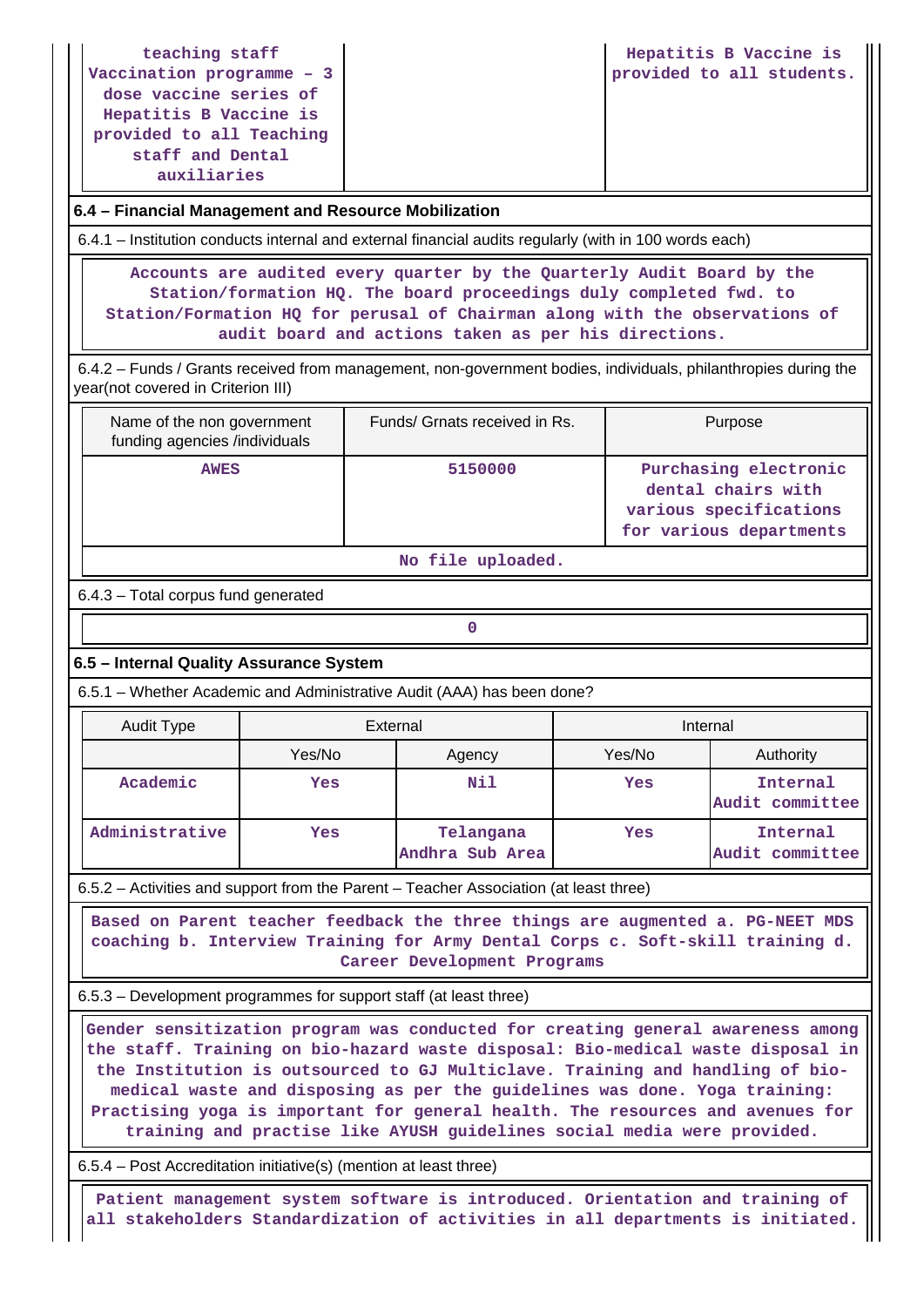**Introduction of formative and summative assessment, thereby giving weightage to co-circular and academic activities. Formation and function of IEC and recognition of appropriate statutory bodies. Revamp and strengthening of mentorship program. Decentralisation of administrative processes through inclusive management for various activities, such as, faculty, non-teaching staff recruitment, material procurement, etc.**

| 6.5.5 - Internal Quality Assurance System Details                |                                                                                                     |                            |                      |                    |                           |  |  |
|------------------------------------------------------------------|-----------------------------------------------------------------------------------------------------|----------------------------|----------------------|--------------------|---------------------------|--|--|
|                                                                  | a) Submission of Data for AISHE portal                                                              |                            | Yes                  |                    |                           |  |  |
|                                                                  | b) Participation in NIRF                                                                            |                            | Yes                  |                    |                           |  |  |
|                                                                  | c)ISO certification                                                                                 |                            |                      | <b>No</b>          |                           |  |  |
|                                                                  | d)NBA or any other quality audit                                                                    |                            |                      | <b>No</b>          |                           |  |  |
| 6.5.6 - Number of Quality Initiatives undertaken during the year |                                                                                                     |                            |                      |                    |                           |  |  |
| Year                                                             | Name of quality<br>initiative by IQAC                                                               | Date of<br>conducting IQAC | <b>Duration From</b> | <b>Duration To</b> | Number of<br>participants |  |  |
| 2019                                                             | Hostel<br>Development                                                                               | 02/04/2019                 | 02/04/2019           | 02/04/2019         | 25                        |  |  |
| 2019                                                             | Career<br>Guidance<br>Meet and<br>Academic Adm<br>inistrative<br>Audit                              | 02/07/2019                 | 02/07/2019           | 02/07/2019         | 25                        |  |  |
| 2019                                                             | MOU with<br>Prevest<br>Denspro<br>Ltd., Jammu,<br>JК                                                | 23/07/2019                 | 23/07/2019           | 23/07/2019         | 15                        |  |  |
| 2019                                                             | Dental<br>Equipment's<br>Meet                                                                       | 04/12/2019                 | 04/12/2019           | 04/12/2019         | 16                        |  |  |
| 2020                                                             | Meeting<br>related to<br>ICT enabled<br>teaching<br>learning<br>methods<br>during COVID<br>Pandemic | 06/03/2020                 | 06/03/2020           | 06/03/2020         | 20                        |  |  |
| 2019                                                             | <b>NIRF</b><br>ranking<br>Meeting                                                                   | 02/04/2019                 | 02/04/2019           | 02/04/2019         | 12                        |  |  |
| 2019                                                             | orientation<br>program for<br>academic adm<br>inistrative<br>audit                                  | 02/07/2019                 | 02/07/2019           | 02/07/2019         | 25                        |  |  |
|                                                                  |                                                                                                     |                            | No file uploaded.    |                    |                           |  |  |
| <b>CRITERION VII - INSTITUTIONAL VALUES AND BEST PRACTICES</b>   |                                                                                                     |                            |                      |                    |                           |  |  |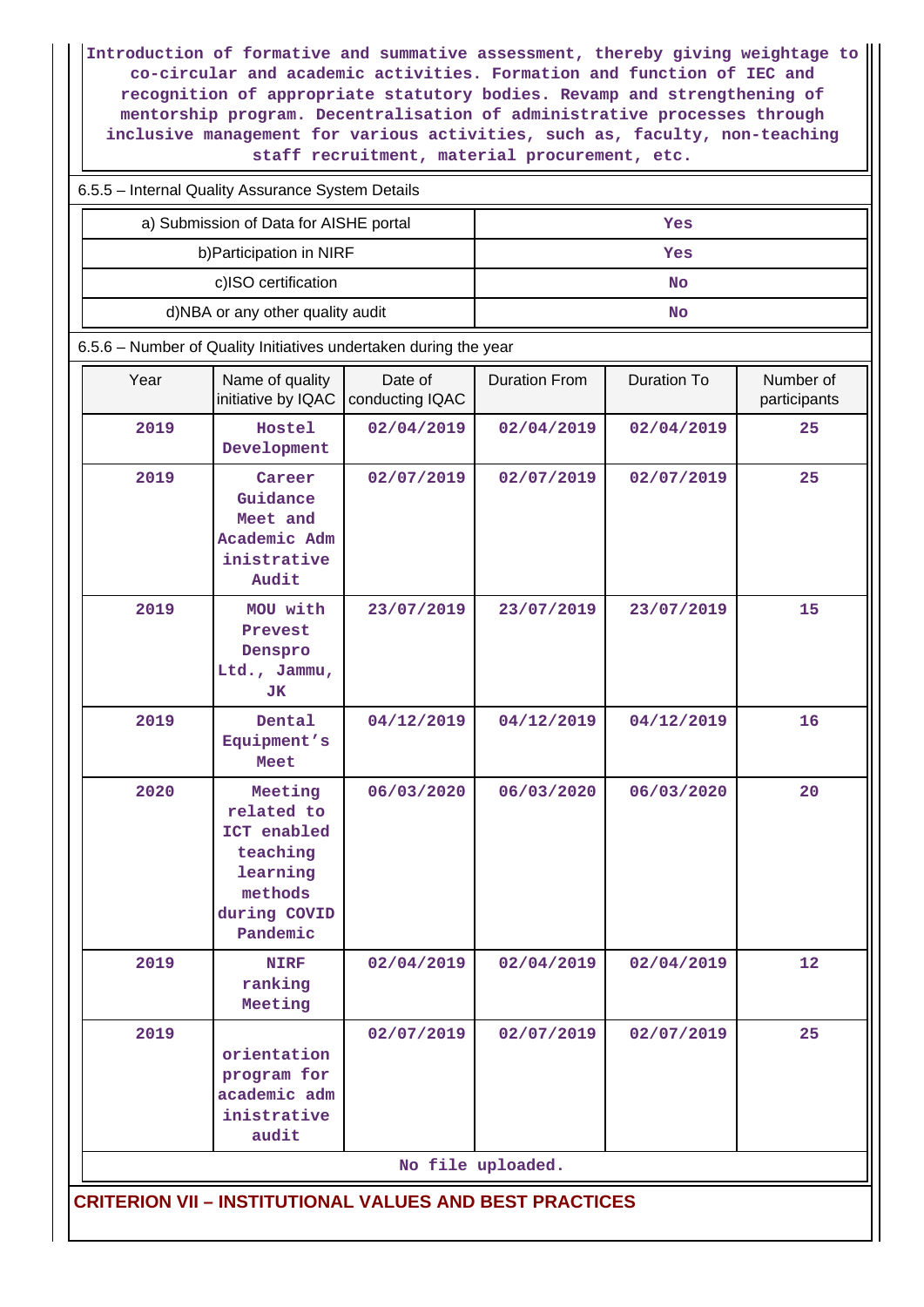|                                                                                                                      | 7.1 - Institutional Values and Social Responsibilities                                                                                                                                                                                                                                                                                                                                     |                                |                                                                                                   |                      |                     |                   |                               |                            |                                                     |      |  |
|----------------------------------------------------------------------------------------------------------------------|--------------------------------------------------------------------------------------------------------------------------------------------------------------------------------------------------------------------------------------------------------------------------------------------------------------------------------------------------------------------------------------------|--------------------------------|---------------------------------------------------------------------------------------------------|----------------------|---------------------|-------------------|-------------------------------|----------------------------|-----------------------------------------------------|------|--|
| 7.1.1 – Gender Equity (Number of gender equity promotion programmes organized by the institution during the<br>year) |                                                                                                                                                                                                                                                                                                                                                                                            |                                |                                                                                                   |                      |                     |                   |                               |                            |                                                     |      |  |
| Title of the<br>programme                                                                                            |                                                                                                                                                                                                                                                                                                                                                                                            |                                | Period from                                                                                       |                      | Period To           |                   |                               |                            | Number of Participants                              |      |  |
|                                                                                                                      |                                                                                                                                                                                                                                                                                                                                                                                            |                                |                                                                                                   |                      |                     |                   |                               | Female                     |                                                     | Male |  |
| Journey of a<br>teenage girl                                                                                         |                                                                                                                                                                                                                                                                                                                                                                                            |                                | 11/12/2019                                                                                        |                      |                     | 11/12/2019        |                               | 180                        |                                                     | Nill |  |
| 7.1.2 - Environmental Consciousness and Sustainability/Alternate Energy initiatives such as:                         |                                                                                                                                                                                                                                                                                                                                                                                            |                                |                                                                                                   |                      |                     |                   |                               |                            |                                                     |      |  |
|                                                                                                                      | Percentage of power requirement of the University met by the renewable energy sources                                                                                                                                                                                                                                                                                                      |                                |                                                                                                   |                      |                     |                   |                               |                            |                                                     |      |  |
|                                                                                                                      | Percentage of the power requirement of the College met by the renewable energy<br>sources 1. 1. The conversion of CFL to LED bulbs in campus in a phased wise<br>manner. College has 880 LED bulbs installed in the campus and the hospital. 2.<br>The 20KW solar power generation unit is available in the college. This helps us<br>save electricity from the State grid by about 10-15. |                                |                                                                                                   |                      |                     |                   |                               |                            |                                                     |      |  |
| 7.1.3 - Differently abled (Divyangjan) friendliness                                                                  |                                                                                                                                                                                                                                                                                                                                                                                            |                                |                                                                                                   |                      |                     |                   |                               |                            |                                                     |      |  |
|                                                                                                                      | Item facilities                                                                                                                                                                                                                                                                                                                                                                            |                                |                                                                                                   |                      | Yes/No              |                   |                               |                            | Number of beneficiaries                             |      |  |
|                                                                                                                      | Physical facilities                                                                                                                                                                                                                                                                                                                                                                        |                                |                                                                                                   |                      |                     | Yes               |                               |                            | 35                                                  |      |  |
|                                                                                                                      | Provision for lift                                                                                                                                                                                                                                                                                                                                                                         |                                |                                                                                                   |                      |                     | <b>No</b>         |                               | <b>Nill</b>                |                                                     |      |  |
|                                                                                                                      | Ramp/Rails                                                                                                                                                                                                                                                                                                                                                                                 |                                |                                                                                                   |                      |                     | Yes               |                               | 28                         |                                                     |      |  |
| Software/facilities                                                                                                  | <b>Braille</b>                                                                                                                                                                                                                                                                                                                                                                             |                                |                                                                                                   | <b>No</b>            |                     |                   |                               |                            | Nill                                                |      |  |
|                                                                                                                      |                                                                                                                                                                                                                                                                                                                                                                                            | <b>Rest Rooms</b><br><b>No</b> |                                                                                                   |                      |                     |                   |                               | <b>Nill</b>                |                                                     |      |  |
| Scribes for examination                                                                                              |                                                                                                                                                                                                                                                                                                                                                                                            |                                |                                                                                                   |                      |                     | Yes               |                               |                            | 10                                                  |      |  |
|                                                                                                                      | Special skill<br>development for<br>differently abled<br>students                                                                                                                                                                                                                                                                                                                          |                                |                                                                                                   |                      |                     | No                |                               |                            | <b>Nill</b>                                         |      |  |
|                                                                                                                      | Any other similar<br>facility                                                                                                                                                                                                                                                                                                                                                              |                                |                                                                                                   |                      |                     | <b>No</b>         |                               |                            | <b>Nill</b>                                         |      |  |
| 7.1.4 – Inclusion and Situatedness                                                                                   |                                                                                                                                                                                                                                                                                                                                                                                            |                                |                                                                                                   |                      |                     |                   |                               |                            |                                                     |      |  |
| Year                                                                                                                 | Number of<br>initiatives to<br>address<br>locational<br>advantages<br>and disadva<br>ntages                                                                                                                                                                                                                                                                                                |                                | Number of<br>initiatives<br>taken to<br>engage with<br>and<br>contribute to<br>local<br>community |                      | Duration<br>Date    |                   | Name of<br>initiative         | <b>Issues</b><br>addressed | Number of<br>participating<br>students<br>and staff |      |  |
| 2020                                                                                                                 | 1                                                                                                                                                                                                                                                                                                                                                                                          |                                | <b>Nill</b>                                                                                       | 16/01/2<br>30<br>020 |                     |                   | Telugu<br>language<br>classes | Local<br>languages         | 40                                                  |      |  |
|                                                                                                                      |                                                                                                                                                                                                                                                                                                                                                                                            |                                |                                                                                                   |                      |                     | No file uploaded. |                               |                            |                                                     |      |  |
| 7.1.5 - Human Values and Professional Ethics Code of conduct (handbooks) for various stakeholders                    |                                                                                                                                                                                                                                                                                                                                                                                            |                                |                                                                                                   |                      |                     |                   |                               |                            |                                                     |      |  |
|                                                                                                                      | <b>Title</b>                                                                                                                                                                                                                                                                                                                                                                               |                                |                                                                                                   |                      | Date of publication |                   |                               |                            | Follow up(max 100 words)                            |      |  |
| ACDS is committed to<br>Policy on prevention of<br>16/08/2019                                                        |                                                                                                                                                                                                                                                                                                                                                                                            |                                |                                                                                                   |                      |                     |                   |                               |                            |                                                     |      |  |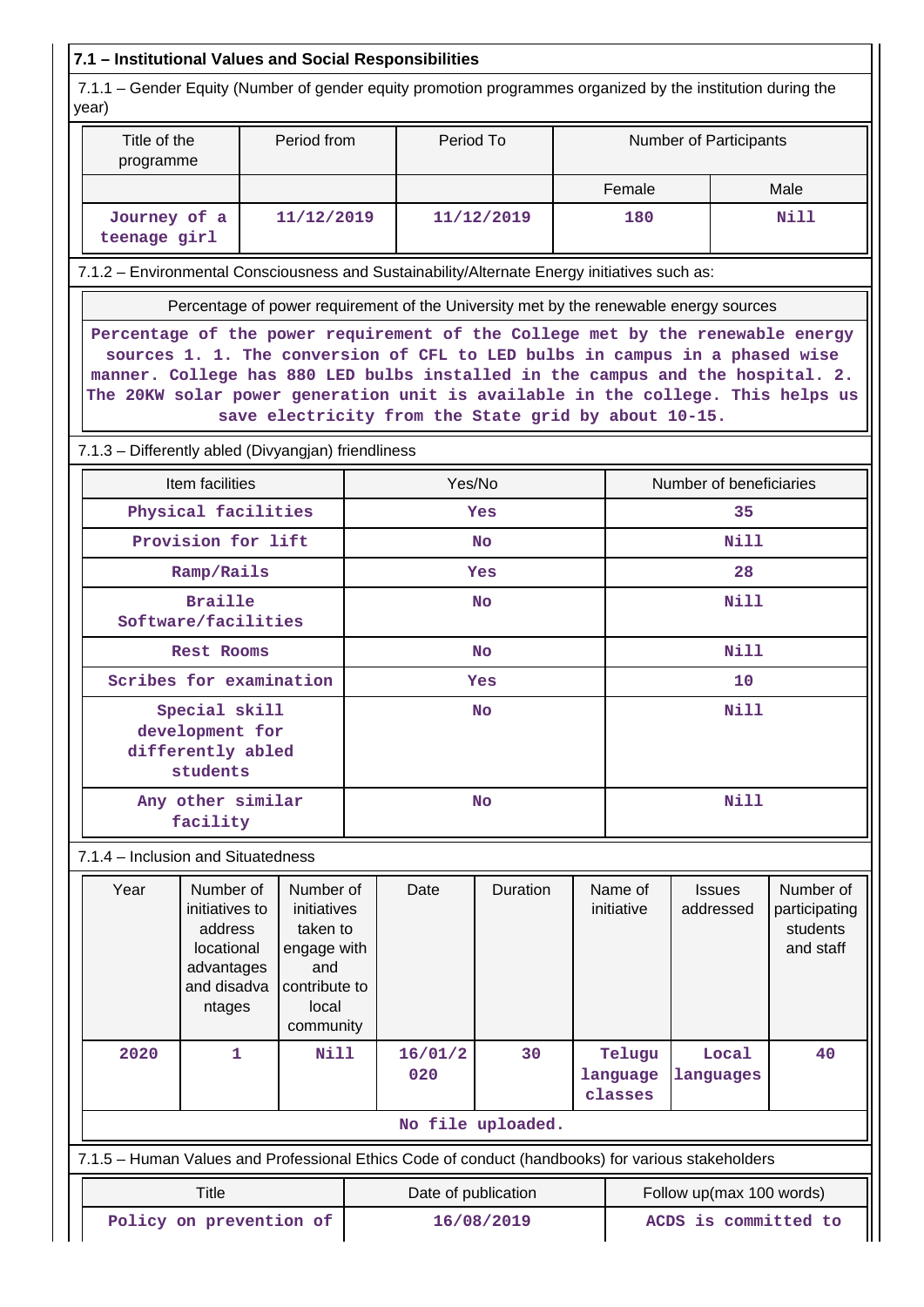| sexual harassment (POSH)                       |            | have a healthy<br>environment that enables<br>employees to work without<br>fear of prejudice, gender<br>bias or any other<br>harassment irrespective<br>of caste, creed,<br>religion, colour, status,<br>ethnic origins,<br>nationality and<br>disability. The<br>Institution believes that<br>all the employees and<br>students are treated with<br>dignity. Based on POSH<br>Act (GOI), the<br>Institution has policy<br>and SOP and redressal<br>mechanisms in place.                                                                                                                                                                                                                                                                                                                                                                                                                                               |
|------------------------------------------------|------------|------------------------------------------------------------------------------------------------------------------------------------------------------------------------------------------------------------------------------------------------------------------------------------------------------------------------------------------------------------------------------------------------------------------------------------------------------------------------------------------------------------------------------------------------------------------------------------------------------------------------------------------------------------------------------------------------------------------------------------------------------------------------------------------------------------------------------------------------------------------------------------------------------------------------|
| Incident report and<br>investigation procedure | 16/10/2019 | ACDS has constituted<br>the incidental report and                                                                                                                                                                                                                                                                                                                                                                                                                                                                                                                                                                                                                                                                                                                                                                                                                                                                      |
|                                                |            | procedure committee to<br>minimize the risk of<br>incidents among patients<br>or any other<br>medical/dental incidents<br>and to ensure consistent<br>investigation headed by a<br>chairperson and other<br>committee members. This<br>will help to determine<br>and implement new<br>protocols in the<br>Institution that might<br>prevent such similar<br>incidents from recurring.<br>The formal report can be<br>written by a dental<br>health care provider,<br>nurse or other staff<br>members in the presence<br>of the witnesses. These<br>incidental reports<br>contribute to train new<br>staff to prepare for real<br>situation and also giving<br>an opportunity for the<br>current staff and to<br>learn from their mistakes<br>which help in preventing<br>such incidents from<br>recurring. The incidental<br>report also can be<br>evidence in case the<br>patient seeks legal help<br>and procedures. |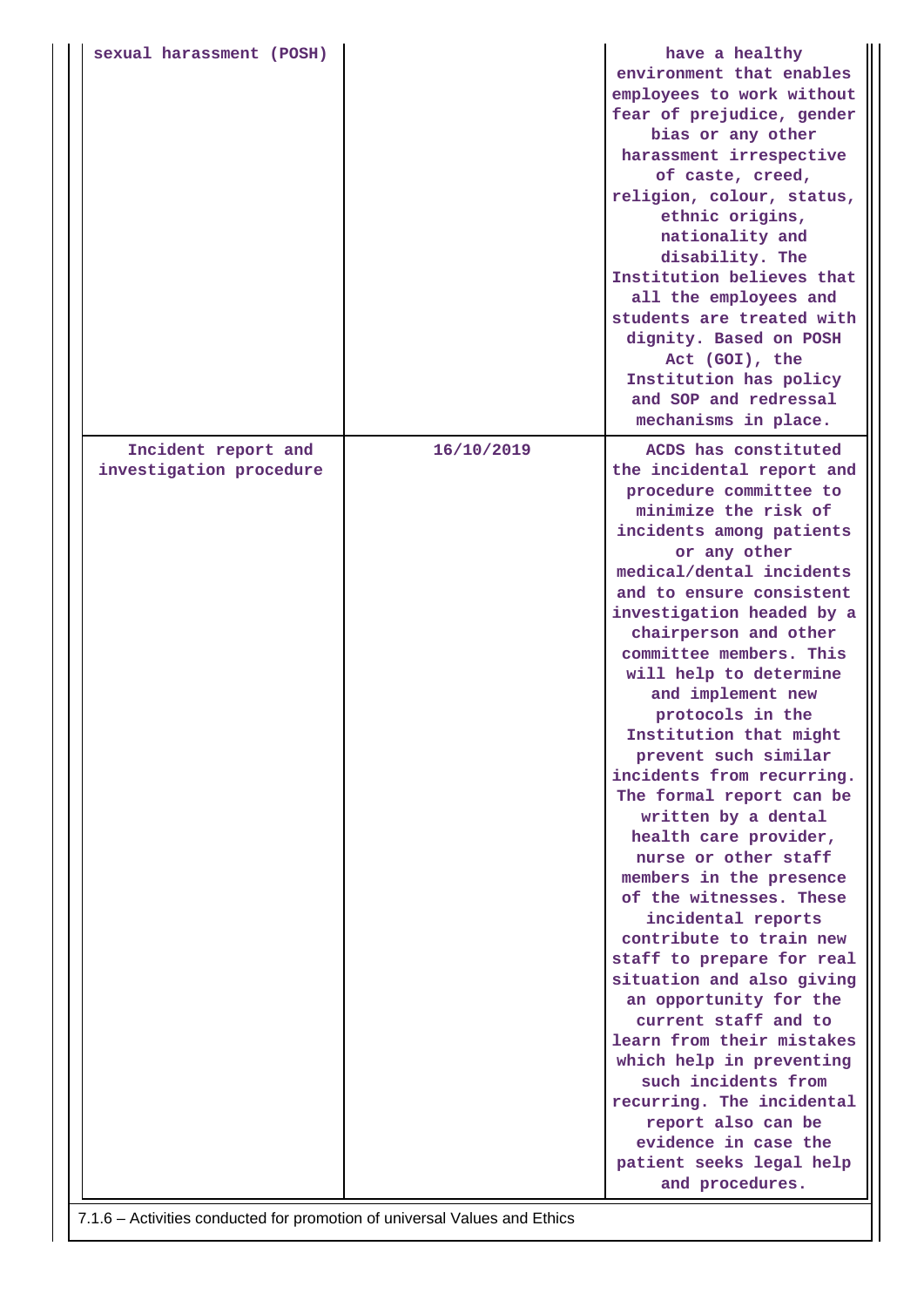| Activity                    | Duration From | Duration To | Number of participants |  |  |  |
|-----------------------------|---------------|-------------|------------------------|--|--|--|
| communal harmony            | 25/11/2019    | 25/11/2019  | 50                     |  |  |  |
| Vigilance<br>Awareness week | 23/10/2019    | 25/10/2019  | 50                     |  |  |  |
| No file uploaded.           |               |             |                        |  |  |  |

#### 7.1.7 – Initiatives taken by the institution to make the campus eco-friendly (at least five)

 **Biomedical waste management: is done as per the rules and regulations of the Environment protection act. The waste is segregated into appropriate colorcoded non-chlorinated bags with bar-coding. All personnel handling bio-medical waste are oriented and trained in managing bio-medical waste generated by the Institution. Mercury is also disposed in a special container with silver nitrate and handed over to the medical waste management company for safe disposal. 2. Battery-powered vehicle campus is provided with 2 battery-powered vehicles out of which one is used for handicapped patients. The other vehicle is used by the conservancy staff and the mess staff for the mobility of things. 3. Rainwater harvesting: it is the collection and storage of rain, rather than allowing it to run off. The campus has two rainwater harvesting systems that help us 60 of the harvested rain water. 4. RO water system and tanks: college has its own water purification system which has an RO plant and 3 storage tanks one for hospital and 2 each for hostels with capacity of 500 ltrs/hr each system. 5. Landscaping with trees and plants: college is known for its scenic beauty with lush green trees and an herbal garden. College every year organizes plantation program on environment day where every student and staff plant a sapling. Approximately 250 plants and trees are present on the campus. College gives utmost importance to greenery and cleanliness. Students take the responsibility to keep their college green and clean.**

#### **7.2 – Best Practices**

#### 7.2.1 – Describe at least two institutional best practices

 **1.Title of the Practice: Providing dental health services to ex-servicemen and their dependants Objectives of the Practice: ACDS is a dental college hospital featuring in top 25 Institutions of the country is an empanelled hospital for providing dental services to ex-servicemen their dependants. The college is a secondary centre for providing specialist dental care from the joint states of Telangana Andhra Pradesh. Apart from dental services it also provides specialist oral maxillofacial services to the patients. For increased access a dental centre was opened in the city in GPSB in this academic year. The context: ACDS is one of the few empanelled hospitals providing dental services for Armed Forces veterans. The tariffs are very low and are fixed by ECHS empanelment committee. The treatment is free for the eligible ex-servicemen their dependants. The Practice: The patients are referred to ACDS with a referral form from ECHS centres in Telangana state for speciality dental treatments. The patients are taken good care and are treated on appointment basis. The limitations and constraints are very minimal since the College is already serving the ex-servicemen and their dependents for the past 10years and has established proper protocol in treating these patients. Evidence of success: Students have come across several patients with complicated dental problems and resolved under the guidance of teachers and professors. Annually approximately 5000 to 7000 Army veterans and their dependents are treated. This shows the success of the college and dedication to serve these veterans. College provides the best treatment for complicated surgeries such as fracture cases and restorative procedures. Ex-servicemen are treated both with respect and pride. Problems Encountered and Resources required: Additional faculty and**

**resources are required for running the centre. 2.Title of the practice: Title**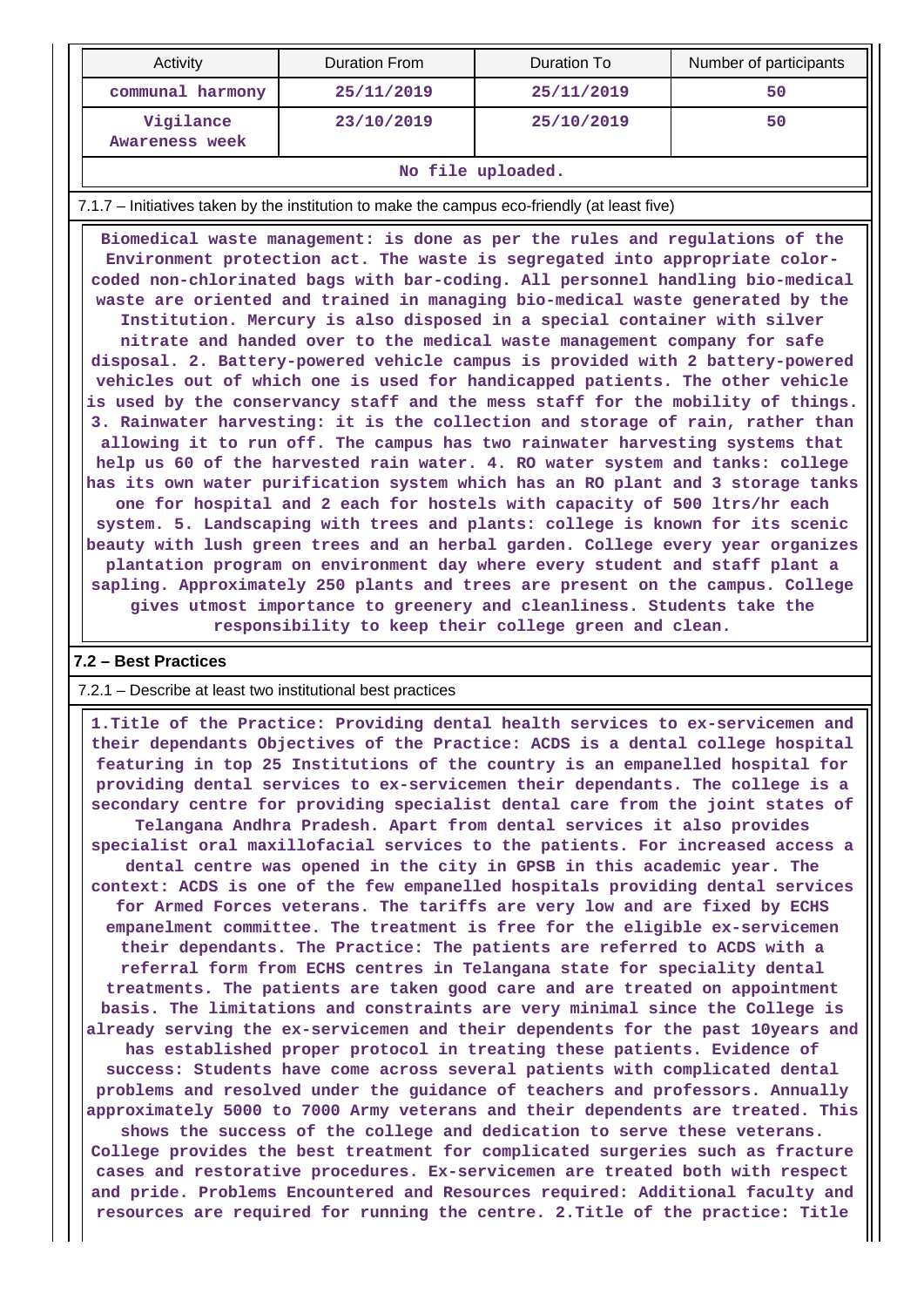**of the practice: Ideal student teacher ratio Objectives of Practice: With the intake of 40 admissions the quality of teaching and learning is ideal. Ideal learning environment is provided for students to interact with the teaching staff and get involved in various aspects of teaching and learning in both didactic and clinical practice. Ample scope is there for student's personal development, incorporation of feed-back and adoption of corrective measures. The context: - ACDS maintains an ideal teacher student ratio which enables each teacher to provide care to each individual student. The focus is on each individual strength, weakness and tailor teaching according to their needs, knowing how to mould each one uniquely towards success and excellence. The Practice: -The Institution Incorporates friendly learning to create a rich experience with blended hybrid teaching methods like ICT, Internet, Videos, Eresources, face to face teaching methods are used. This type of teaching methods makes students understand, gain knowledge and learn from mistakes. Evidence of success: 1. Students excel in academics in the university exams with high number of first classes and a decent number of distinctions. 2. Every year at least three to five students/alumni from the Institution are commissioned in to the Army dental corps and some are working in corporate hospitals in India abroad. 3. High number of alumni pursue post-graduation at ACDS. 4. Students/alumni also pursue post-graduation in premier Institutions in their respective domicile state. Problems encountered and resources required: More workshops and skill development programs should be conducted and professionals from national and international repute are to be invited.**

 Upload details of two best practices successfully implemented by the institution as per NAAC format in your institution website, provide the link

<https://www.acds.co.in/wp-content/uploads/2021/08/Institute-Best-Practices.pdf>

#### **7.3 – Institutional Distinctiveness**

 7.3.1 – Provide the details of the performance of the institution in one area distinctive to its vision, priority and thrust in not more than 500 words

 **Distinctiveness of the Institution: Army college of Dental Sciences focuses primarily on patient care and education at a subsidized rate for Army wards. Tertiary dental care and treatment is done for army veterans and their dependants at subsidized rates. Beyond classroom learning culturals, sports and holistic development is practiced. The teenager who joins the college transforms into a professional with employability skills, life skills and to take challenges in the world successfully. The infrastructure of the college is one of its kinds with lush green campus and spacious class rooms. The college has volley ball court, basketball court, football ground, night soccer ground which gives a student plenty of physical training. As the college motto suggests LEARN TO EXCEL, the students who join prioritise to learn skills from highly experienced faculty who are pioneers in their respective departments. The learning experience in the college would be student friendly and make the student realize that making mistakes is not the end but to excel. Vision of the college is to give the wards of army personnel a professional training in oral healthcare and serve the country with discipline and integrity and patriotism. College is student friendly, example of this would be the student run mess where the students take decisions of their mess. This teaches the student a sense of responsibility. The college gives utmost priority to sports. Indoor Gymnasium is indeed one its key feature of the college. PG-NEET programme: The college provides NEET classes for the interns who are interested in pursuing MDS. Weekly tests are conducted which help in building confidence for the student. Every year 75 of the outgoing course gets selected in many of the nation's prestigious Institutions for MDS programme. Army Dental Corps: The college turns ward of army personnel into complete gentle man/lady. It teaches the virtues of life and how to compete in the real world. Every year passed out**